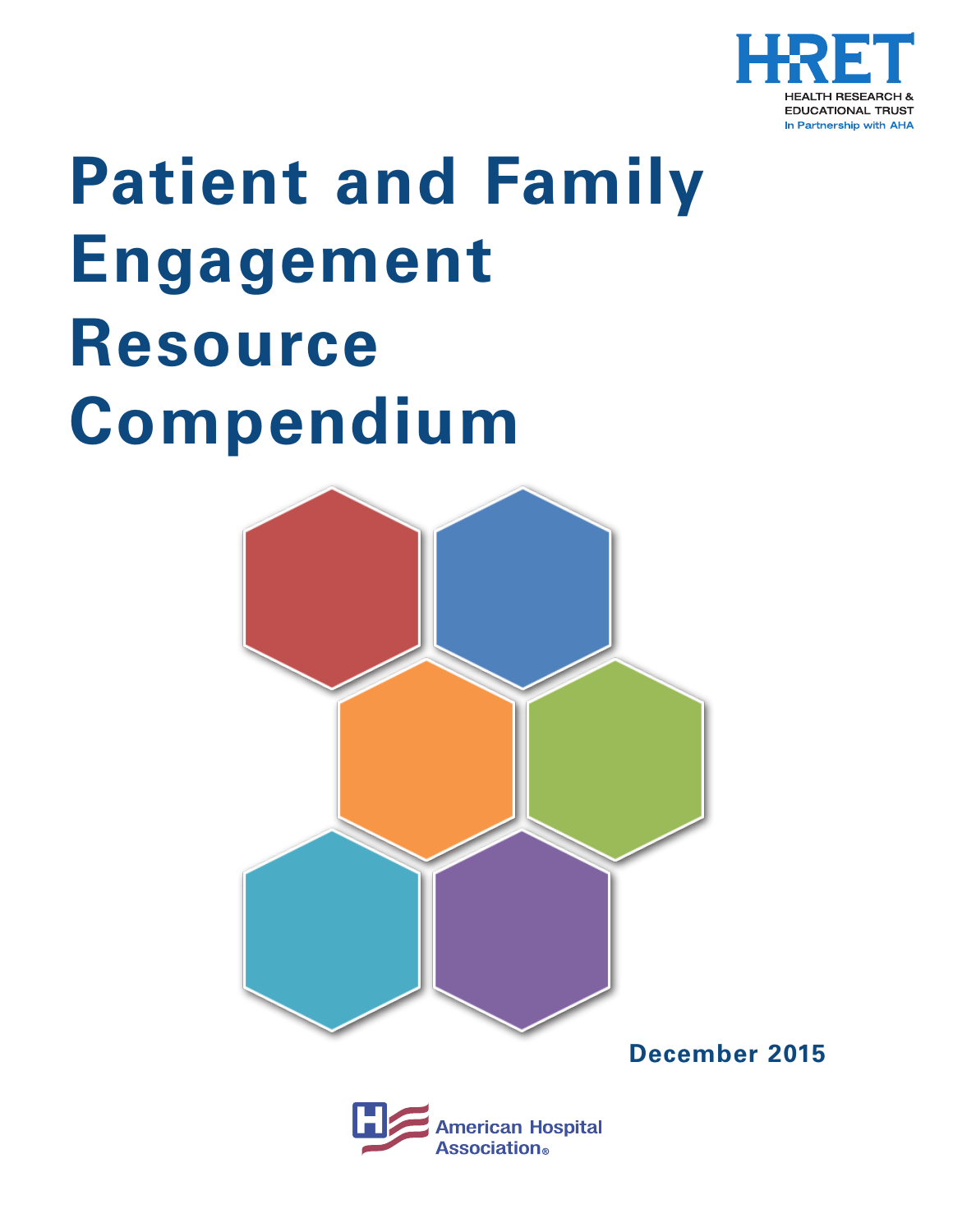Suggested Citation: Health Research & Educational Trust. (2015, December). *Patient and Family Engagement Resource Compendium*. Chicago, IL: Health Research & Educational Trust. Accessed at<www.hpoe.org>

Accessible at: <www.hpoe.org/pfecompendium>

#### **Contact:** [hpoe@aha.org](mailto:hpoe@aha.org) or (877) 243-0027

© 2015 Health Research & Educational Trust. All rights reserved. All materials contained in this publication are available to anyone for download on [www.aha.org,](www.aha.org)<www.hret.org>or [www.hpoe.](www.hpoe.org) [org](www.hpoe.org)

for personal, non-commercial use only. No part of this publication may be reproduced and distributed in any form without permission of the publication or in the case of third party materials, the owner of that content, except in the case of brief quotations followed by the above suggested citation. To request permission to reproduce any of these materials, please email [hpoe@aha.org](mailto:hpoe@aha.org).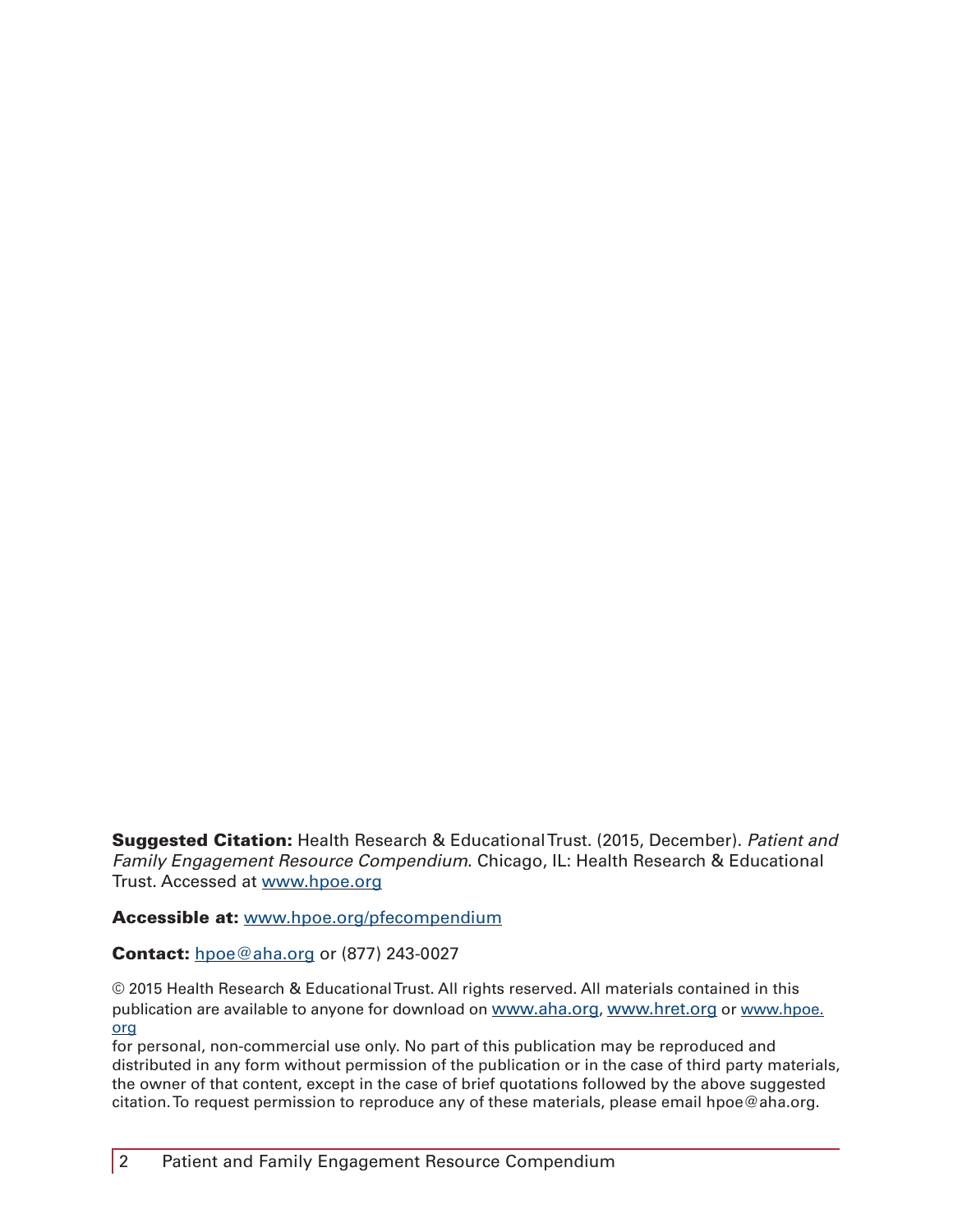## TABLE OF CONTENTS

| Health Literacy: Resources to Help Patients Communicate with Providers and           |  |
|--------------------------------------------------------------------------------------|--|
| Health Literacy: Resources to Help Patients Prevent Adverse Events in the Hospital23 |  |
|                                                                                      |  |
|                                                                                      |  |
|                                                                                      |  |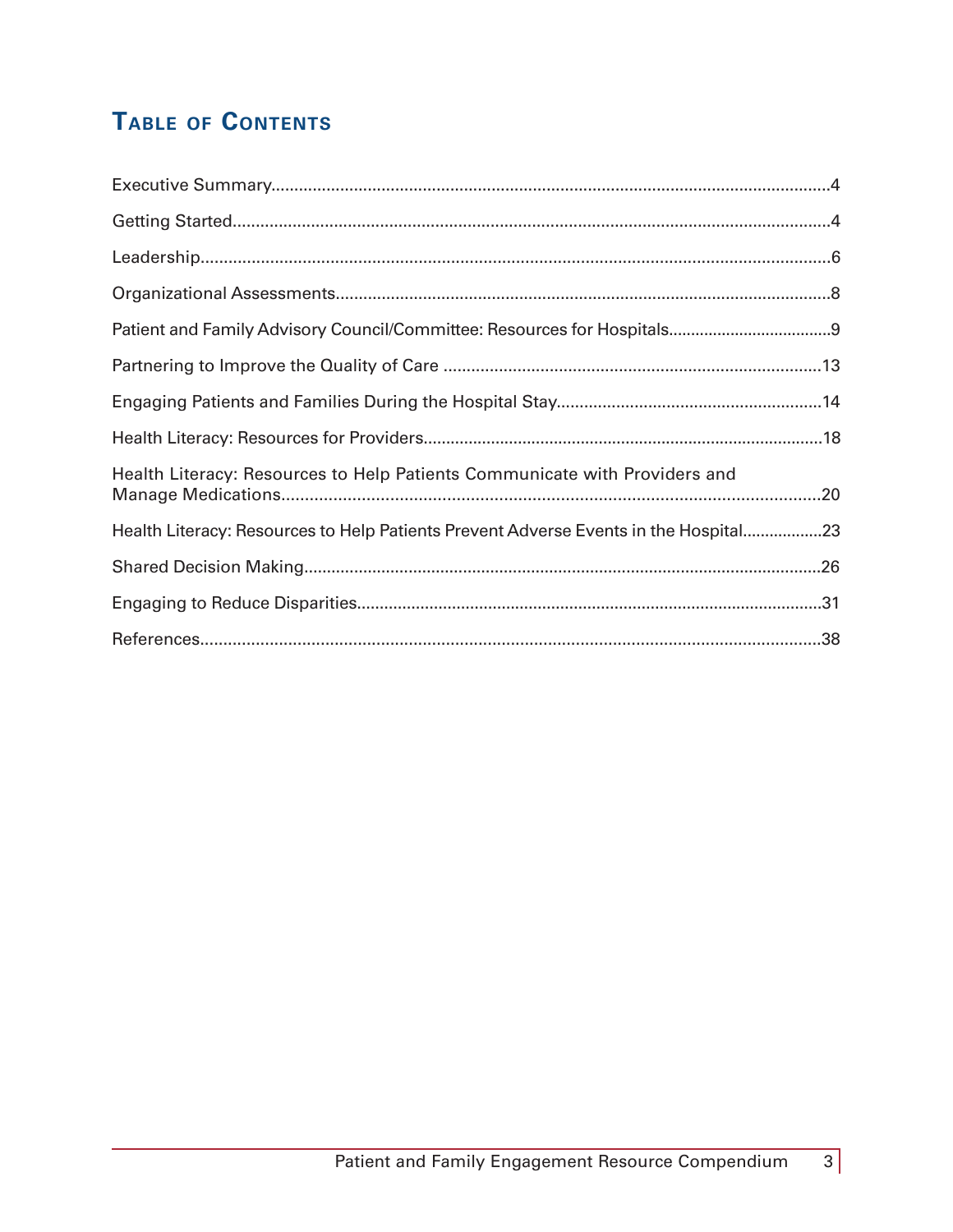## <span id="page-3-0"></span>**Executive Summary**

By partnering with patients, their families and other caregivers, hospitals can improve the quality and safety of health care, $^{1,2}$  reduce costs,<sup>3</sup> increase employee satisfaction<sup>4,5</sup> and improve the patient experience.<sup>6</sup> Carmen et al.<sup>7</sup> define patient and family engagement as "patients, families, their representatives, and health professionals working in active partnership at various levels across the health care system—direct care, organizational design and governance, and policy making to improve health and health care." This definition acknowledges that PFE represents a continuum of strategies and interventions that can occur at the bedside, in the board room and in the community. Partnering with patients and families has many cascading benefits related to health care quality, patient activation and elimination of health care disparities. It can transform organizational culture in profound ways.

#### **How to use this compendium:**

The Health Research & Educational Trust (HRET) developed this resource compendium to help link PFE concepts and strategies to available resources. This compendium highlights the array of resources that can support hospital efforts to partner with patients and families and provides some recommendations on how the available resources can be used. The website addresses for each resource are hyperlinked from the title, and the titles in the table of contents are bookmarked within the document to ease navigation. The compendium's topics include:

- » Leadership
- » Assessments
- » Patient and family advisory councils
- » Quality improvement
- » Bedside rounding
- » Nursing bedside shift report
- » Family presence policies
- » Discharge planning
- » Patient activation and health literacy
- » Shared decision-making
- » Health information technology
- » Health care disparities

## **Getting Started**

Starting a new program or initiative can seem like a daunting task. In a 2013-2014 national survey, 51 percent of hospital chief executive officers reported competing organizational priorities as a significant barrier to effectively engaging patients and families, followed by the time to set up and implement advisory programs.<sup>8</sup> While PFE does require time, resources and leadership, there is a return on the investment, and PFE likely aligns with existing organizational goals and strategic objectives. Below are some resources to help you learn more about PFE implementation strategies and how other organizations have addressed these barriers.

- » Understand the importance of tapping into health care's key stakeholders by reviewing **[Engaging Health Care Users:](http://www.aha.org/research/cor/engaging/index.shtml)  [A Framework for Healthy Individuals](http://www.aha.org/research/cor/engaging/index.shtml)  [and Communities](http://www.aha.org/research/cor/engaging/index.shtml)**.
- » Review the **[Patient Experience](http://www.theberylinstitute.org/?page=CASE)  [Case Studies](http://www.theberylinstitute.org/?page=CASE)** to understand how organizations have implemented their PFE vision.
- » Consider some of the peer-reviewed research in the **[Journal of Patient](http://www.patient-experience.org/Resources/Journal.aspx)  [Experience®.](http://www.patient-experience.org/Resources/Journal.aspx)**
- » Connect patient experience/satisfaction scores to PFE using **[Achieving an](http://www.ihi.org/resources/Pages/IHIWhitePapers/AchievingExceptionalPatientFamilyExperienceInpatientHospitalCareWhitePaper.aspx)  [Exceptional Patient and Family](http://www.ihi.org/resources/Pages/IHIWhitePapers/AchievingExceptionalPatientFamilyExperienceInpatientHospitalCareWhitePaper.aspx)  [Experience of Inpatient Hospital Care.](http://www.ihi.org/resources/Pages/IHIWhitePapers/AchievingExceptionalPatientFamilyExperienceInpatientHospitalCareWhitePaper.aspx)**
- » Use more comprehensive guides such as **[The Patient-Centered Care](http://www.patient-centeredcare.org/)  [Improvement Guide](http://www.patient-centeredcare.org/)** and the **[Guide to](http://www.ahrq.gov/professionals/systems/hospital/engagingfamilies/guide.html)  [Patient Family Engagement in Quality](http://www.ahrq.gov/professionals/systems/hospital/engagingfamilies/guide.html)  [and Safety](http://www.ahrq.gov/professionals/systems/hospital/engagingfamilies/guide.html)** to develop specific action plans.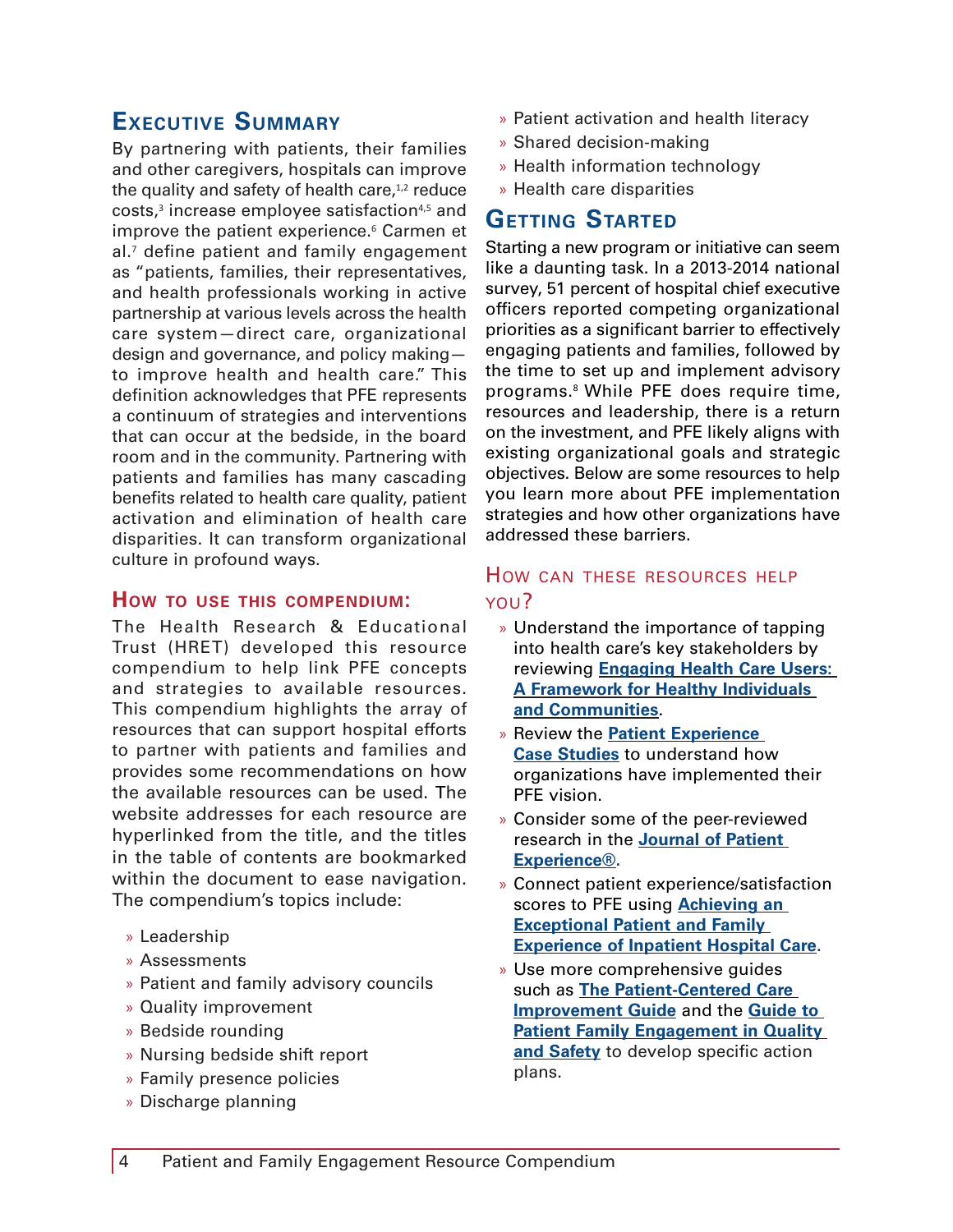| <b>RESOURCE TITLE</b>                                                                                                               | <b>ORGANIZATION</b>                                       | <b>DESCRIPTION</b>                                                                                                                                                                                                                                                       |
|-------------------------------------------------------------------------------------------------------------------------------------|-----------------------------------------------------------|--------------------------------------------------------------------------------------------------------------------------------------------------------------------------------------------------------------------------------------------------------------------------|
| <b>Guide to Patient and</b><br><b>Family Engagement in</b><br><b>Quality and Safety</b>                                             | Agency for<br>Healthcare<br>Research &<br>Quality         | This comprehensive guide contains<br>handbooks, sample forms, checklists<br>and PowerPoints and features modules<br>on: 1) Patients and families as advisors<br>2) Communication to improve quality 3)<br>Nurse bedside shift report and 4) IDEAL<br>discharge planning. |
| <b>Engaging Health Care</b><br><b>Users: A Framework</b><br>for Healthy Individuals<br>and Communities                              | American<br>Hospital<br>Association                       | This guide offers a framework for<br>health care user engagement and<br>addresses barriers to involvement; the<br>guide includes short case studies.                                                                                                                     |
| <b>Journal of Patient</b><br><b>Experience®</b>                                                                                     | Association<br>for Patient<br>Experience                  | The Association for Patient Experience,<br>a non-profit sponsored by Cleveland<br>Clinic, publishes this free peer-reviewed<br>journal.                                                                                                                                  |
| <b>Patient Experience</b><br><b>Case Studies</b>                                                                                    | <b>Beryl Institute</b>                                    | This website provides over 40 case<br>studies from health care organizations<br>nationwide.                                                                                                                                                                              |
| <b>A New Definition of</b><br><b>Patient Engagement:</b><br><b>What is Engagement</b><br>and Why is it<br><b>Important?</b>         | Center for<br><b>Advancing Health</b>                     | This white paper proposes an<br>"engagement behavior framework," a<br>qualitative description of the behaviors<br>that individuals must perform to benefit<br>from their care.                                                                                           |
| <b>Achieving an</b><br><b>Exceptional Patient</b><br>and Family Experience<br>of Inpatient Hospital<br><b>Care</b>                  | Institute for<br>Healthcare<br>Improvement                | Through research and interviews, this<br>white paper identifies primary and<br>secondary drivers of exceptional patient<br>experience as measured by HCAHPS<br>scores.                                                                                                   |
| <b>Advancing the Practice</b><br>of Patient and Family<br><b>Centered Care in</b><br><b>Hospitals: How to Get</b><br><b>Started</b> | Institute for<br>Patient- and<br>Family-Centered<br>Care  | This guide outlines how hospitals<br>can begin to partner with patients,<br>providing an assessment tool, checklist<br>and bibliography.                                                                                                                                 |
| <b>Partnering with</b><br><b>Patients and Families:</b><br><b>A Guide to Getting</b><br><b>Started for Hospitals</b>                | <b>National</b><br>Partnership<br>for Women &<br>Families | This fact sheet outlines the key<br>elements and organizational practices<br>of patient-centered care.                                                                                                                                                                   |
| <b>The Patient-Centered</b><br><b>Care Improvement</b><br><b>Guide</b>                                                              | Planetree, The<br>Picker Institute                        | This guide includes strategies for<br>engaging key stakeholders and practical<br>approaches to customize the patient<br>experience.                                                                                                                                      |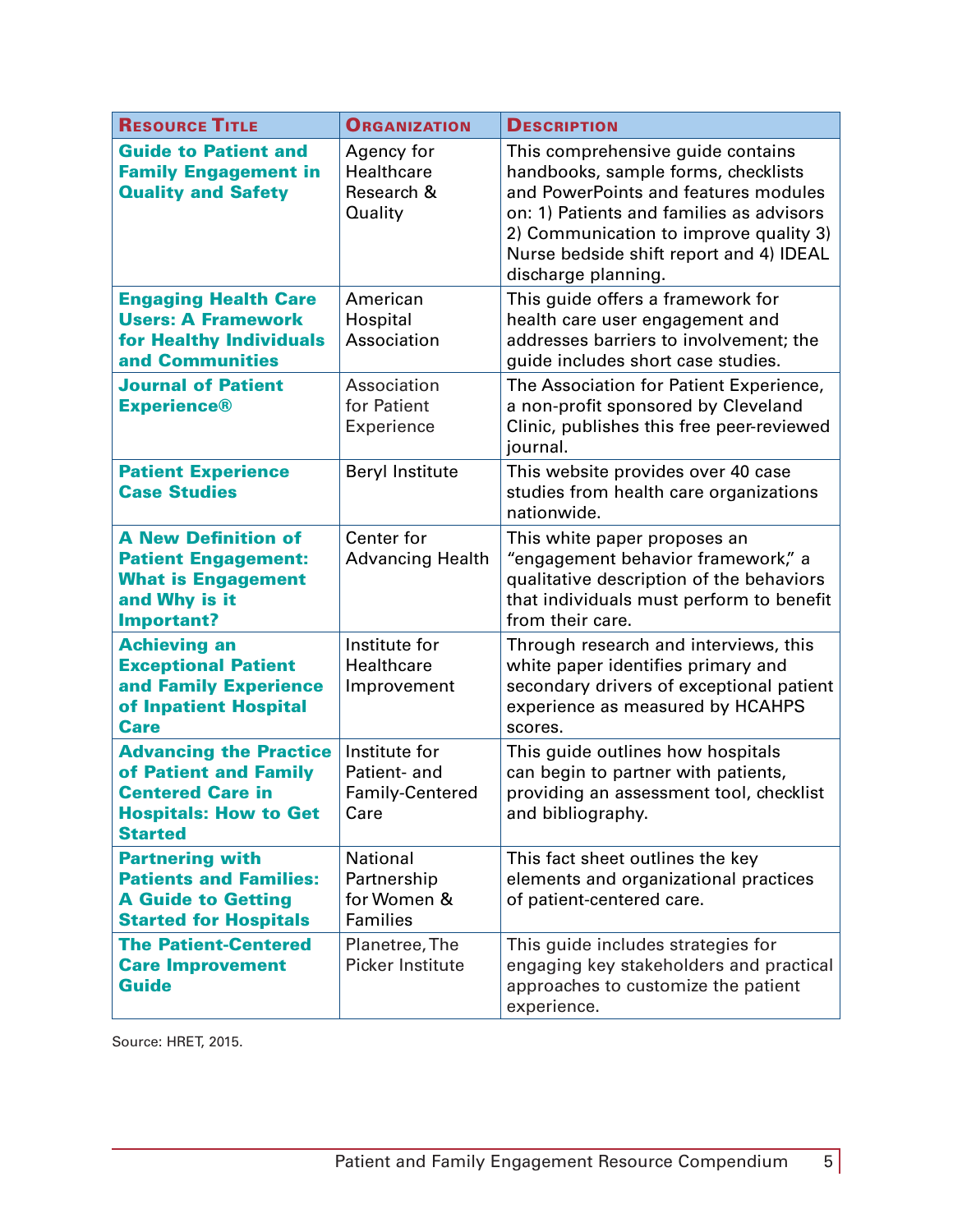## <span id="page-5-0"></span>**Leadership**

Leadership is one of the most important drivers of patient-centered care in hospitals and health systems.9,<sup>10</sup> Developing and sustaining patient and family partnerships is a long-term investment and one that requires vision. Senior leaders can connect PFE to the organization's strategic plan and mission, allocate human and financial resources and adjust processes and policies. Executive sponsors can also facilitate organizational culture change by integrating patientcentered care concepts into performance evaluations, employee recruitment, orientation and other operations. Rather than viewing PFE as a separate independent initiative, leaders should consider how it can be integrated into existing initiatives and processes. Below are some resources that can support senior leaders in their pivotal role.

#### How can these resources help you?

» Work with the organization's board and the senior leadership team to integrate

PFE into the organization's vision and goals using **[A Leadership Resource](http://www.hpoe.org/Reports-HPOE/Patient_Family_Engagement_2013.pdf)  [for Patient and Family Engagement](http://www.hpoe.org/Reports-HPOE/Patient_Family_Engagement_2013.pdf)  [Strategies](http://www.hpoe.org/Reports-HPOE/Patient_Family_Engagement_2013.pdf)**.

- » Identify strategies that will help you accomplish your PFE goals and determine where they occur on the continuum featured in **[Patient and](http://content.healthaffairs.org/content/32/2/223.full)  [Family Engagement: A Framework](http://content.healthaffairs.org/content/32/2/223.full)  [For Understanding The Elements and](http://content.healthaffairs.org/content/32/2/223.full)  [Developing Interventions and Policies](http://content.healthaffairs.org/content/32/2/223.full)**.
- » Understand which PFE strategies have been most effective and where opportunities for innovation exist using **[A Roadmap for Patient + Family](http://patientfamilyengagement.org/)  [Engagement in Healthcare.](http://patientfamilyengagement.org/)**
- » Determine how PFE strategies can be integrated into the hospital's existing initiatives from the examples provided in **[Partnering with Patients and Families](http://www.ipfcc.org/pdf/PartneringwithPatientsandFamilies.pdf)  [to Design a Patient- and Family-](http://www.ipfcc.org/pdf/PartneringwithPatientsandFamilies.pdf)[Centered Health System](http://www.ipfcc.org/pdf/PartneringwithPatientsandFamilies.pdf)**.
- » Use the **[CAHPS Improvement Guide](https://cahps.ahrq.gov/quality-improvement/improvement-guide/improvement-guide.html)** to aid in evaluating PFE interventions and calculate the hospital's return on investment.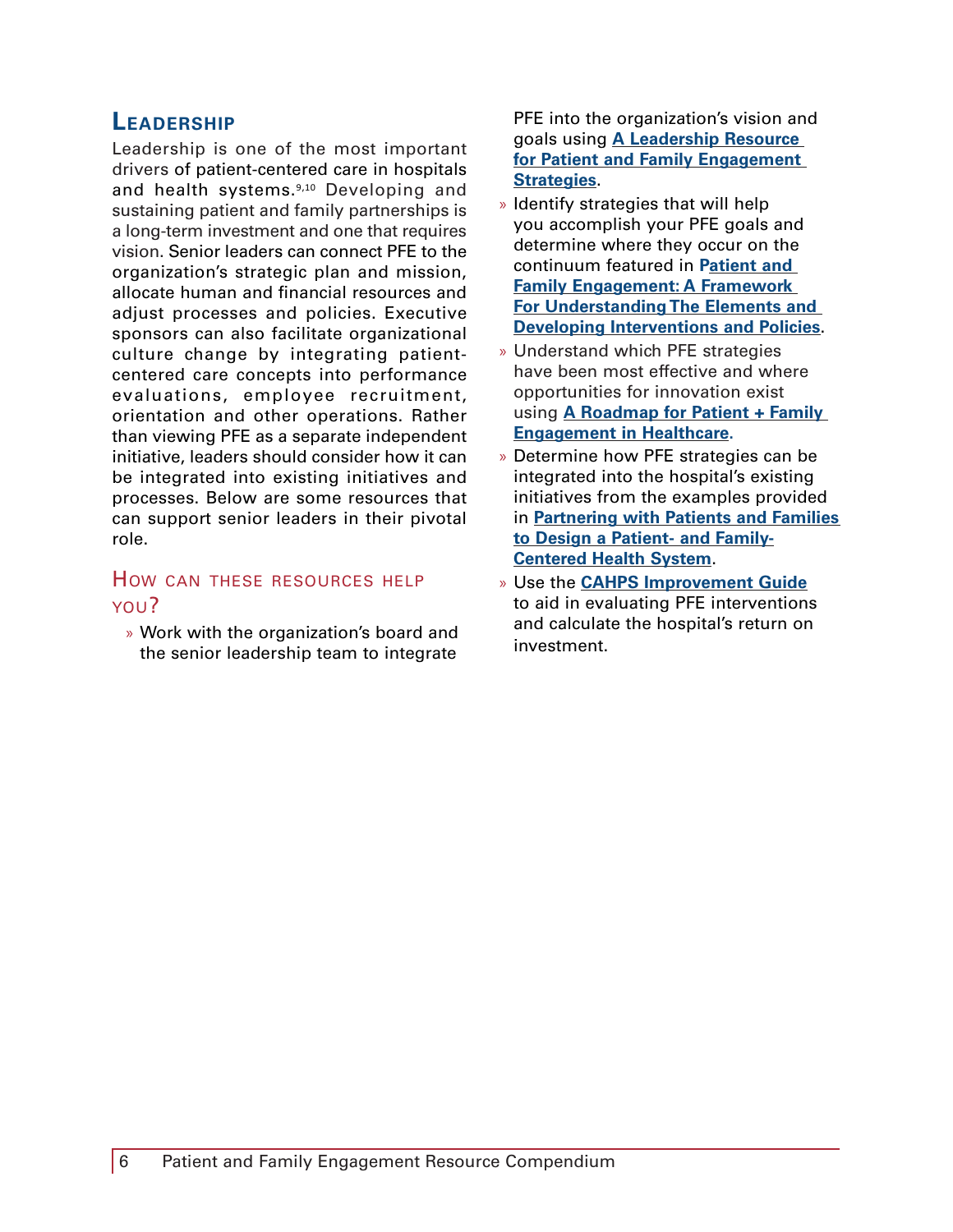| <b>RESOURCE TITLE</b>                                                                                                                                                                            | <b>ORGANIZATION</b>                                                                                  | <b>DESCRIPTION</b>                                                                                                                                                                                                                                                      |
|--------------------------------------------------------------------------------------------------------------------------------------------------------------------------------------------------|------------------------------------------------------------------------------------------------------|-------------------------------------------------------------------------------------------------------------------------------------------------------------------------------------------------------------------------------------------------------------------------|
| <b>A Leadership Resource</b><br>for Patient and Family<br><b>Engagement Strategies</b>                                                                                                           | American<br>Hospital<br>Association,<br>Institute for<br>Patient- and<br>Family-Centered<br>Care     | This guide will help leaders develop<br>a PFE vision, identify organizational<br>opportunities, develop a plan for<br>specific PFE goals and monitor progress<br>on them.                                                                                               |
| <b>CAHPS Improvement</b><br><b>Guide</b>                                                                                                                                                         | Agency for<br>Healthcare<br>Research and<br>Quality                                                  | This guide offers practical strategies<br>that organizations can use to improve<br>the patient experience and is aimed<br>at health care executives, managers,<br>physicians and other staff who are<br>responsible for measuring performance<br>and improving quality. |
| <b>A Roadmap for Patient</b><br>+ Family Engagement<br>in Healthcare                                                                                                                             | American<br>Institutes for<br>Research                                                               | This roadmap outlines specific PFE<br>strategies that are effective, sustainable<br>and scalable and highlights where more<br>innovation is needed.                                                                                                                     |
| <b>Here to Stay: What</b><br><b>Health Care Leaders</b><br><b>Say About Patient</b><br><b>Engagement</b>                                                                                         | Center for<br><b>Advancing Health</b>                                                                | This paper features the results of a<br>series of interviews exploring both<br>how different health care stakeholders<br>describe "patient engagement" and<br>which strategies the stakeholders use to<br>facilitate engagement.                                        |
| <b>Patient and Family</b><br><b>Engagement: A</b><br><b>Framework For</b><br><b>Understanding</b><br><b>The Elements</b><br><b>And Developing</b><br><b>Interventions And</b><br><b>Policies</b> | <b>Health Affairs</b>                                                                                | In this journal article, the authors<br>present a framework for engagement<br>activities, proposing that they occur<br>along a continuum at the direct care,<br>organizational design and governance<br>and policy-making levels.                                       |
| <b>Partnering with</b><br><b>Patients and Families</b><br>to Design a Patient-<br>and Family-Centered<br><b>Health System</b>                                                                    | Institute for<br>Patient- and<br>Family-Centered<br>Care, Institute<br>for Healthcare<br>Improvement | This report provides a set of 11<br>recommendations addressing the role<br>of payers, foundations, hospital leaders<br>and other stakeholders; short examples<br>and case studies are interspersed.                                                                     |
| <b>Patient-Centered Care:</b><br><b>What Does it Take?</b>                                                                                                                                       | The<br>Commonwealth<br>Fund                                                                          | Based on leadership interviews, this<br>report identifies seven key factors<br>contributing to patient-centered care at<br>the organization level.                                                                                                                      |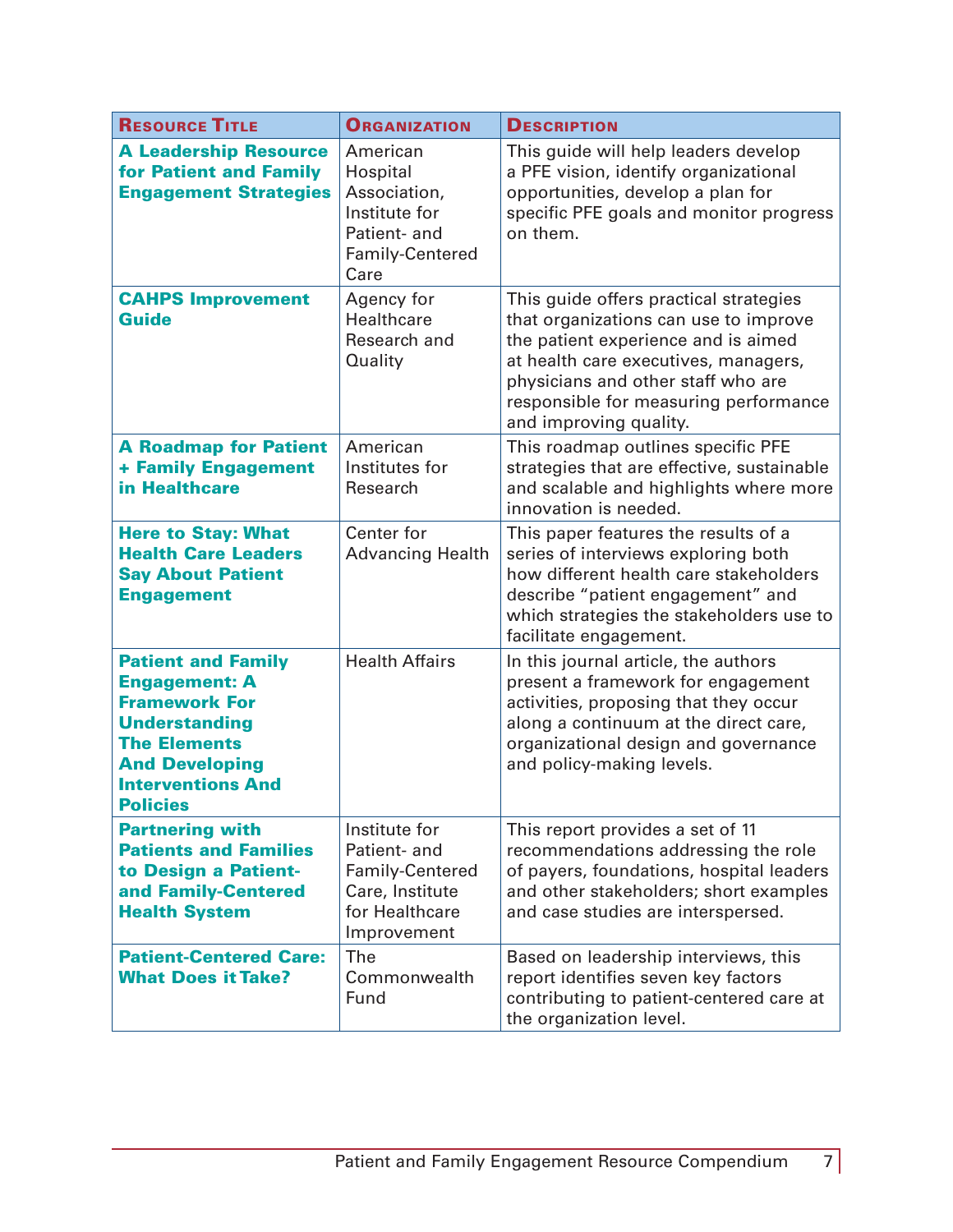<span id="page-7-0"></span>

| <b>RESOURCE TITLE</b>                         | <b>ORGANIZATION</b>    | <b>DESCRIPTION</b>                                                                                                                                                                                                                                                                                                                             |
|-----------------------------------------------|------------------------|------------------------------------------------------------------------------------------------------------------------------------------------------------------------------------------------------------------------------------------------------------------------------------------------------------------------------------------------|
| <b>Measuring Patient</b><br><b>Experience</b> | The Evidence<br>Centre | This report provides a general overview<br>of the most commonly researched<br>approaches to measuring patient<br>and caregiver experience reported<br>in empirical literature. It summarizes<br>key themes from research about<br>the strengths and weaknesses of<br>various approaches and provides<br>some descriptions of specific tools as |
|                                               |                        | examples.                                                                                                                                                                                                                                                                                                                                      |

## **Organizational Assessments**

Hospitals just starting on this journey may want to conduct an assessment to identify existing strengths and areas of opportunity. Assessments can indicate how the organization's approaches compare to best practice and can help prioritize initiatives and evaluate progress at different levels of the organization. Below are some assessments related to patient- and family-centered care and family presence policies.

#### How can these resources help you?

- » Assemble a group of stakeholders to complete the **[Patient- and Family-](http://www.aha.org/aha/content/2005/pdf/assessment.pdf)[Centered Care: A Hospital Self-](http://www.aha.org/aha/content/2005/pdf/assessment.pdf)[Assessment Inventory](http://www.aha.org/aha/content/2005/pdf/assessment.pdf)** including board quality committee members, senior leaders, managers, front-line staff and patient and family advisors.
- » Determine priorities for change and improvement using the **[Patient- and](http://www.ihi.org/resources/Pages/Tools/PatientFamilyCenteredCareOrganizationalSelfAssessmentTool.aspx)  [Family-Centered Care Organizational](http://www.ihi.org/resources/Pages/Tools/PatientFamilyCenteredCareOrganizationalSelfAssessmentTool.aspx)  [Self-Assessment Tool](http://www.ihi.org/resources/Pages/Tools/PatientFamilyCenteredCareOrganizationalSelfAssessmentTool.aspx)**.

| <b>RESOURCE TITLE</b>                                                                                          | <b>ORGANIZATION</b>                                                                                | <b>DESCRIPTION</b>                                                                                                                                                                                                                                                                                         |
|----------------------------------------------------------------------------------------------------------------|----------------------------------------------------------------------------------------------------|------------------------------------------------------------------------------------------------------------------------------------------------------------------------------------------------------------------------------------------------------------------------------------------------------------|
| <b>Patient- and Family-</b><br><b>Centered Care:</b><br><b>A Hospital Self-</b><br><b>Assessment Inventory</b> | American Hospital<br>Association,<br>Institute for<br>Patient- and Family-<br><b>Centered Care</b> | This assessment inventory is designed to<br>help hospital and health system leaders,<br>trustees, medical staff and employees think<br>about how a hospital, department or clinical<br>area operationalizes patient- and family-<br>centered care and determines priorities for<br>change and improvement. |
| <b>Family-Centered Care</b><br><b>Assessment</b>                                                               | Family Voices, Inc.                                                                                | This tool was developed to measure<br>families' experience of care using<br>psychometric properties and is available via<br>request.                                                                                                                                                                       |
| <b>Patient- and Family-</b><br><b>Centered Care</b><br><b>Organizational Self-</b><br><b>Assessment Tool</b>   | Institute for<br><b>Healthcare</b><br>Improvement                                                  | This tool assesses a broad range of patient-<br>and family-centered care elements and<br>should help health care professionals<br>determine how their organization is<br>performing.                                                                                                                       |
| <b>Are Families</b><br><b>Considered Visitors in</b><br>our Hospital or Unit?                                  | Institute for<br>Patient- and Family-<br><b>Centered Care</b>                                      | This checklist may be useful in<br>understanding the level of support for<br>current policies and practices regarding<br>family presence and participation and<br>prioritizing action steps.                                                                                                               |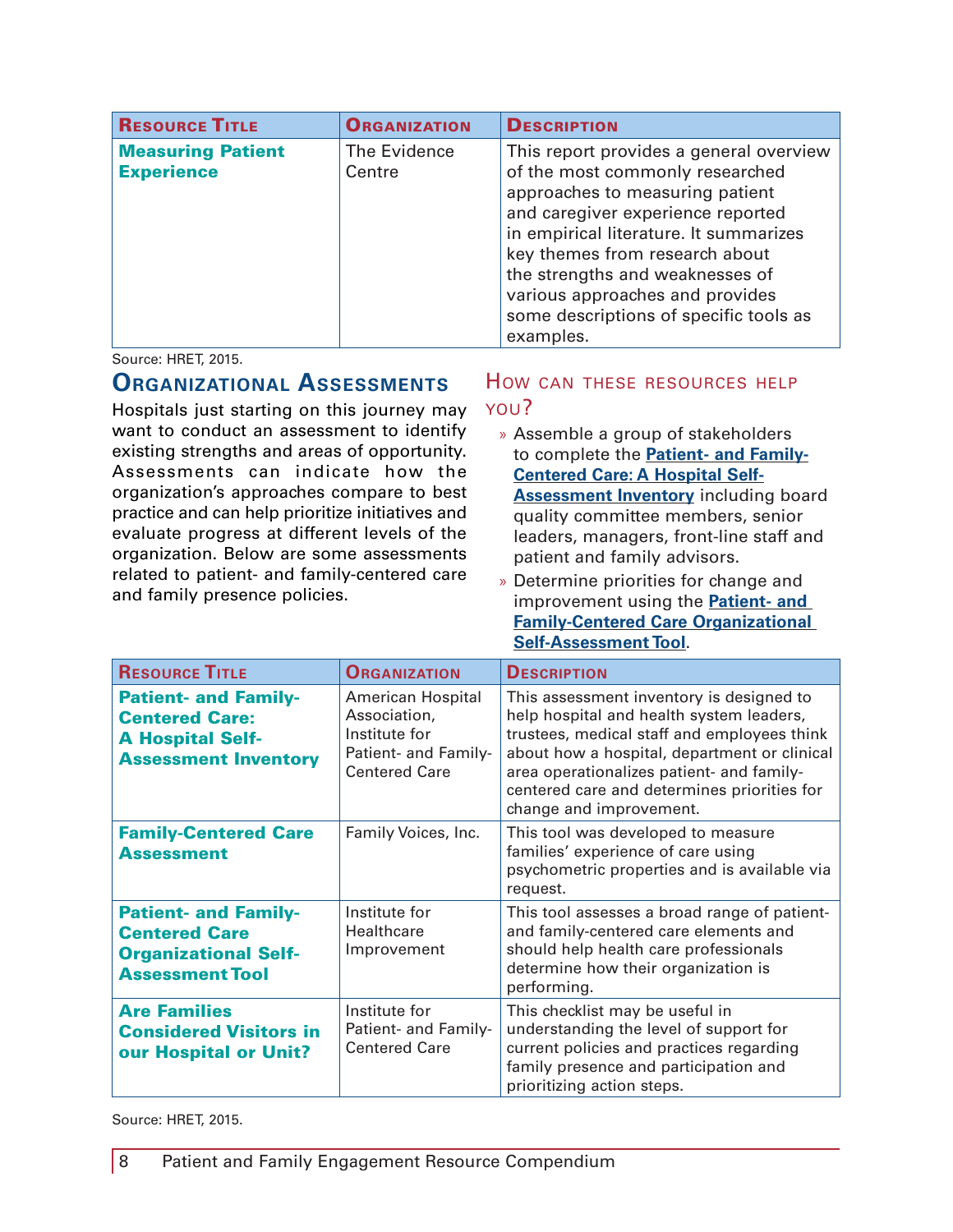## <span id="page-8-0"></span>**Patient and Family Advisory Council/Committee: Resources for Hospitals**

Patient and family advisory councils seek to integrate the perspectives of patients and families into care delivery and the health care environment. Councils build and strengthen partnerships with clinicians and leadership to improve the health care organization. In a 2013-2014 national survey of hospital CEOs, only 21 percent responded that the organization's PFAC met within the last 12 months.<sup>11</sup> In contrast, the Dana Farber Cancer Institute's council members attend monthly meetings and contribute an estimated additional 10 to 15 hours per week.12 The study's contrast with Dana Farber's experience suggests a wide variation in the way health care organizations engage their patient and family advisors. The Dana Farber Cancer Institute maintains that their adult and pediatric PFACs are an integral part of organizational decision-making.<sup>13</sup> Over time, patients, families, clinicians and leadership developed a higher level of mutual respect and trust. This redefined relationship helped the organization explore new PFE models.

patient and family advisors and prepare hospital staff to meaningfully engage and partner with them. Below are some resources to help health care organizations create, sustain and advance their PFACs.

#### How can these resources help you?

- » Gather feedback from patients and families on new processes with the help of **[How to Conduct a "Walkabout" from](http://www.ipfcc.org/advance/How_To_Conduct_A_Walk-About.pdf)  [the Patient and Family Perspective](http://www.ipfcc.org/advance/How_To_Conduct_A_Walk-About.pdf)**, in the absence of patient and family advisors.
- » Understand how to establish and sustain a PFAC using **[Patient and](http://www.cha.com/Documents/Focus-Areas/Patient-Safety/PFAC-Toolkit-_December-2014_Final.aspx)  [Family Advisory Councils: A Hospital](http://www.cha.com/Documents/Focus-Areas/Patient-Safety/PFAC-Toolkit-_December-2014_Final.aspx)  [Toolkit to Engage Patients.](http://www.cha.com/Documents/Focus-Areas/Patient-Safety/PFAC-Toolkit-_December-2014_Final.aspx)**
- » After reviewing **[Staff Liaison to Patient](http://www.ipfcc.org/advance/Staff_Liaison.pdf)  [and Family Advisory Councils and](http://www.ipfcc.org/advance/Staff_Liaison.pdf)  [Other Collaborative Endeavors](http://www.ipfcc.org/advance/Staff_Liaison.pdf)**, identify someone in your organization who can serve as a staff liaison to the PFAC.

Develop a process to recruit, interview and orient advisors using the **[Patient Advisory](http://www.hret-hen.org/topics/pfe/13-14/2013-PFEKaiserAdvisoryCouncilPlaybook.docx)  [Council Playbook](http://www.hret-hen.org/topics/pfe/13-14/2013-PFEKaiserAdvisoryCouncilPlaybook.docx)** and **[Patient Family](http://c.ymcdn.com/sites/www.theberylinstitute.org/resource/resmgr/webinar_pdf/pfac_toolkit_shared_version.pdf)  [Advisory Council: Getting Started Toolkit](http://c.ymcdn.com/sites/www.theberylinstitute.org/resource/resmgr/webinar_pdf/pfac_toolkit_shared_version.pdf)**.

| <b>RESOURCE TITLE</b>                                                | <b>ORGANIZATION</b>                                                                                                                                | <b>DESCRIPTION</b>                                                                                                                      |
|----------------------------------------------------------------------|----------------------------------------------------------------------------------------------------------------------------------------------------|-----------------------------------------------------------------------------------------------------------------------------------------|
| <b>Patient and Family</b><br><b>Engagement</b><br><b>Newsletters</b> | American<br>Hospital<br>Association/<br><b>Health Research</b><br>& Educational<br>Trust, Institute<br>for Patient- and<br>Family-Centered<br>Care | Through a series of eight issues, these<br>newsletters describe how to develop<br>and sustain a patient and family<br>advisory council. |

Hospitals and health systems should develop processes to recruit, orient and support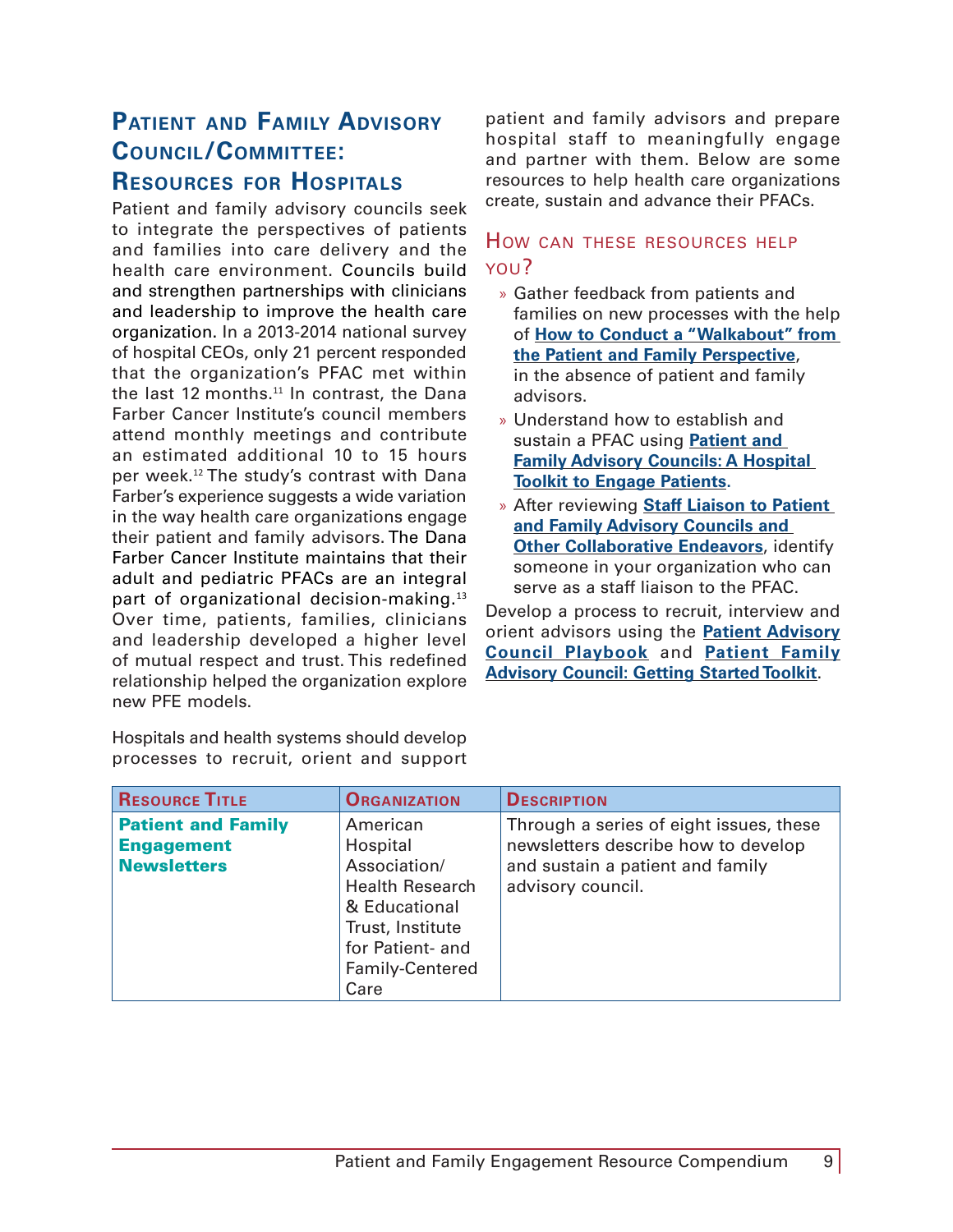| <b>RESOURCE TITLE</b>                                                                                                              | <b>ORGANIZATION</b>                                             | <b>DESCRIPTION</b>                                                                                                                                                                                                                                       |
|------------------------------------------------------------------------------------------------------------------------------------|-----------------------------------------------------------------|----------------------------------------------------------------------------------------------------------------------------------------------------------------------------------------------------------------------------------------------------------|
| <b>Guide for Developing</b><br>a Community-Based<br><b>Patient Safety Advisory</b><br><b>Council</b>                               | Agency for<br>Healthcare<br>Research and<br>Quality             | This guide describes how to develop<br>a community-based advisory council<br>and improve patient safety alongside<br>patients, consumers and a variety of<br>professionals from both health care and<br>community organizations.                         |
| <b>PFACs: Where's the</b><br><b>Money? The Financial</b><br><b>Impact on Hospitals</b>                                             | <b>Beryl Institute</b>                                          | This report discusses the results of<br>a national survey and closes with 10<br>recommendations for action.                                                                                                                                              |
| <b>Patient Family</b><br><b>Advisory Council:</b><br><b>Getting Started Toolkit</b>                                                | <b>BJC</b> Healthcare                                           | This toolkit describes how to establish<br>a PFAC and provides a sample budget,<br>organizational structure, timeline,<br>agenda, planning checklist, vision<br>statement, marketing materials, advisor<br>application, interview questions and<br>more. |
| <b>Patient and Family</b><br><b>Advisory Councils:</b><br><b>A Hospital Toolkit to</b><br><b>Engage Patients</b>                   | <b>Colorado Hospital</b><br>Association                         | This toolkit explains why hospitals need<br>PFACs and then outlines the steps to<br>create and sustain one.                                                                                                                                              |
| <b>Creating Patient</b><br>and Family Advisory<br><b>Councils</b>                                                                  | Institute for<br>Patient- and<br>Family-Centered<br>Care        | This tool outlines the reasons for<br>establishing a PFAC, the qualities<br>and skills of effective advisors and<br>considerations for the council's<br>structure and governance.                                                                        |
| <b>How to Conduct a</b><br>"Walkabout" from the<br><b>Patient and Family</b><br><b>Perspective</b>                                 | Institute for<br>Patient- and<br>Family-Centered<br>Care        | This tool describes how to conduct<br>a "walkabout" to gain patient and/or<br>family feedback.                                                                                                                                                           |
| <b>Patient and Family</b><br><b>Advisory Councils: A</b><br><b>Checklist for Getting</b><br><b>Started</b>                         | Institute for<br>Patient- and<br>Family-Centered<br>Care        | This checklist outlines the<br>administrative tasks associated with<br>establishing a PFAC.                                                                                                                                                              |
| <b>Patient and Family</b><br><b>Leaders in Paid</b><br><b>Positions: Common</b><br><b>Challenges-Effective</b><br><b>Solutions</b> | Institute for<br>Patient- and<br>Family-Centered<br>Care        | This resource discusses the challenges<br>of employing patient and family leaders<br>and offers some solutions.                                                                                                                                          |
| <b>Patient- and Family-</b><br><b>Centered Position</b><br><b>Descriptions</b>                                                     | Institute for<br>Patient- and<br><b>Family-Centered</b><br>Care | This website provides position<br>descriptions of family-centered<br>occupations from a variety of<br>organizations.                                                                                                                                     |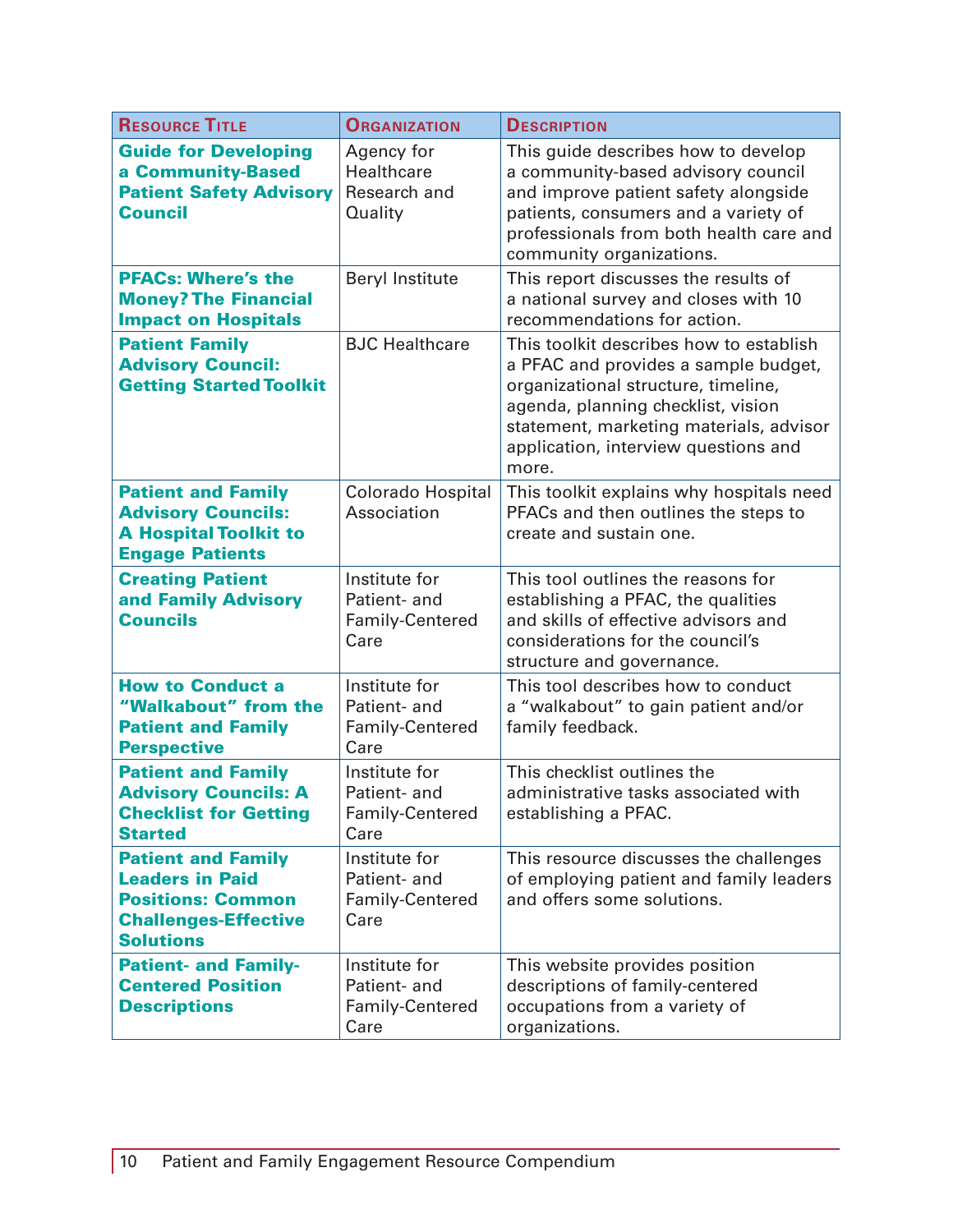| <b>RESOURCE TITLE</b>                                                                                                                        | <b>ORGANIZATION</b>                                                  | <b>DESCRIPTION</b>                                                                                                                                                                                                                      |
|----------------------------------------------------------------------------------------------------------------------------------------------|----------------------------------------------------------------------|-----------------------------------------------------------------------------------------------------------------------------------------------------------------------------------------------------------------------------------------|
| <b>Patients and Families</b><br>as Advisors in Design<br><b>Planning</b>                                                                     | Institute for<br>Patient- and<br>Family-Centered<br>Care             | This tool lists ways to engage patients<br>and families in the design of new<br>facilities.                                                                                                                                             |
| <b>Presentations</b><br>by Patients and<br><b>Families: Staff Liaison</b><br><b>Coordination and</b><br><b>Preparation Roles</b>             | Institute for<br>Patient- and<br>Family-Centered<br>Care             | This tool outlines considerations for<br>hospital staff when inviting patients and<br>families to present.                                                                                                                              |
| <b>Sharing Personal and</b><br><b>Professional Stories</b>                                                                                   | Institute for<br>Patient- and<br>Family-Centered<br>Care             | This document describes how story<br>sharing can be used as an exercise to<br>develop a common understanding of<br>patient- and family-centered care.                                                                                   |
| <b>Staff Liaison to</b><br><b>Patient and Family</b><br><b>Advisory Councils and</b><br><b>Other Collaborative</b><br><b>Endeavors</b>       | Institute for<br>Patient- and<br>Family-Centered<br>Care             | This document describes the role of the<br>staff liaison to PFACs.                                                                                                                                                                      |
| <b>Tips for Group Leaders</b><br>on Involving Patients<br>and Families on<br><b>Committees and Task</b><br><b>Forces</b>                     | Institute for<br>Patient- and<br>Family-Centered<br>Care             | This tip sheet explains how to select<br>advisors, how to prepare and facilitate<br>committee meetings with advisors and<br>how to anticipate illness demands.                                                                          |
| <b>Tips for Recruiting</b><br><b>Patient and Families</b><br>to Serve in Advisory<br><b>Roles</b>                                            | Institute for<br>Patient- and<br>Family-Centered<br>Care             | This tool provides tips on how to recruit<br>patient and family advisors.                                                                                                                                                               |
| <b>Patient Advisory</b><br><b>Council Playbook</b>                                                                                           | Kaiser<br>Permanente                                                 | This comprehensive resource contains<br>samples of PFAC presentations, a<br>communications plan, measures of<br>success, a patient and family advisor<br>application, interview questions, PFAC<br>meeting agendas and meeting minutes. |
| <b>HIPAA Fact Sheet</b>                                                                                                                      | National<br>Partnership<br>for Women &<br>Families                   | This fact sheet dispels myths regarding<br>HIPAA privacy and security rules and<br>Joint Commission standards as barriers<br>to patient- and family-centered care.                                                                      |
| <b>Powerful Partnerships:</b><br><b>A Handbook for</b><br><b>Families and Providers</b><br><b>Working Together to</b><br><b>Improve Care</b> | <b>National Institute</b><br>for Children's<br><b>Health Quality</b> | This guide is intended to help both<br>family members and health care<br>professionals who are working together<br>and includes communication tips,<br>patient stories and frequently asked<br>questions.                               |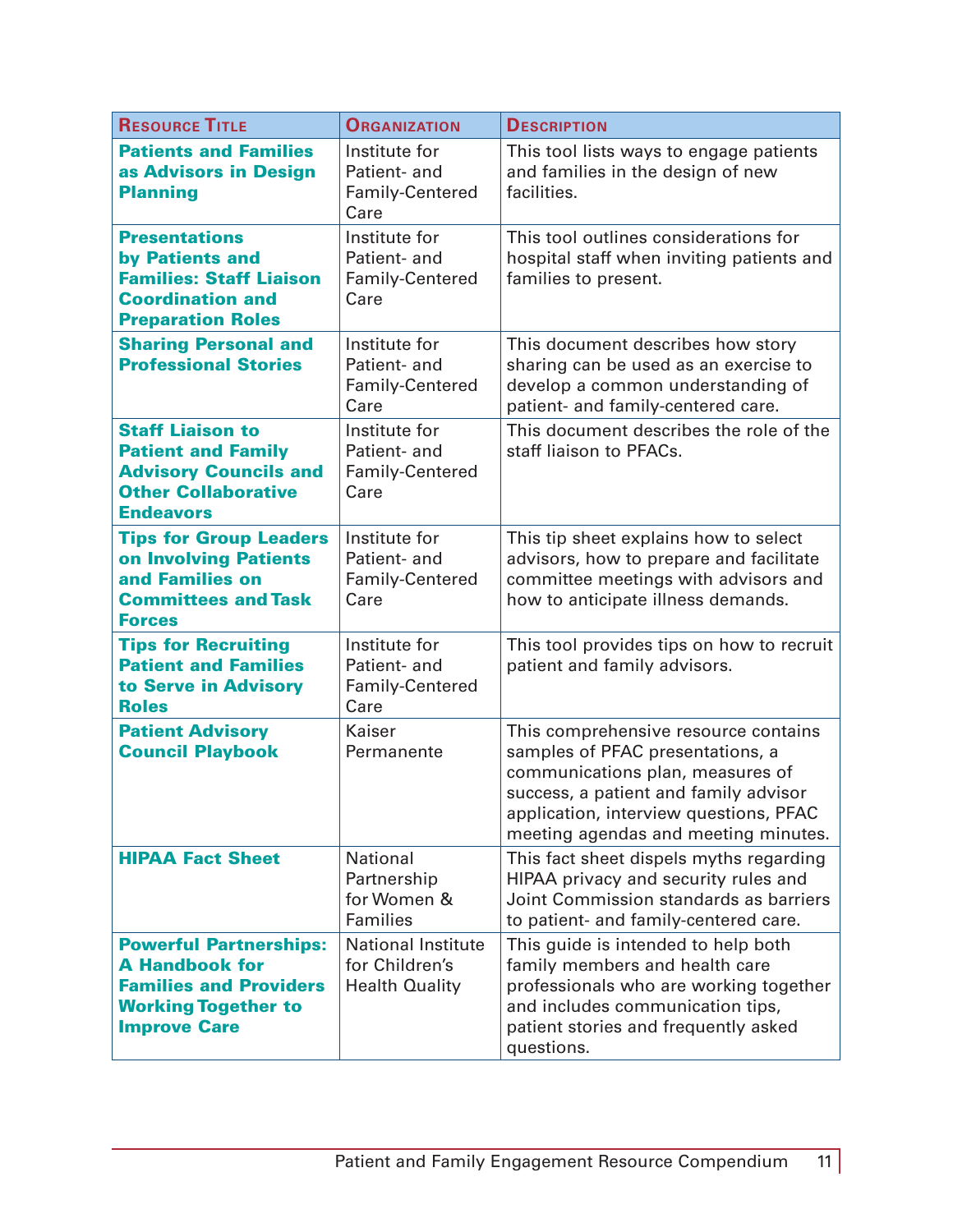| <b>RESOURCE TITLE</b>                                      | <b>ORGANIZATION</b>                   | <b>DESCRIPTION</b>                                                                |
|------------------------------------------------------------|---------------------------------------|-----------------------------------------------------------------------------------|
| <b>Engaging Patients in</b><br><b>Improving Ambulatory</b> | <b>Robert Wood</b><br>Johnson         | This compendium of resources provides<br>tools that health care organizations in  |
| <b>Care: A Compendium</b>                                  | Foundation/                           | three communities have used. These                                                |
| of Tools from Maine,<br><b>Oregon, and Humboldt</b>        | <b>Aligning Forces</b><br>for Quality | tools can help organizations recruit,<br>orient and train patients; clarify roles |
| <b>County, California</b>                                  |                                       | and responsibilities; and put a structure                                         |
|                                                            |                                       | in place to foster ongoing, productive<br>relationships.                          |

## **Patient and Family Advisory Councils/Committees: Resources for Patients and Families**

As previously mentioned, health care organizations should prepare patients and families to serve on the PFAC. After recruiting and interviewing prospective advisors, many organizations provide an orientation during which they review the council's history, governance structure, goals and accomplishments. During orientation, hospitals can also provide materials to help support advisors in their role. A few resources that hospitals could consider adapting are provided below.

#### How can these resources help you?

» Share **[Tips for How to be an Effective](http://www.ipfcc.org/advance/tipsforhowtobe.pdf)  [Patient or Family Advisor: A Beginning](http://www.ipfcc.org/advance/tipsforhowtobe.pdf)  [List](http://www.ipfcc.org/advance/tipsforhowtobe.pdf)** and **[Sharing Your Story: Tips for](http://www.ipfcc.org/advance/Sharing_Your_Story.pdf)  [Patients and Families](http://www.ipfcc.org/advance/Sharing_Your_Story.pdf)** with your PFAC and discuss how these resources could be customized to your organization.

| <b>RESOURCE TITLE</b>                                                                                                                        | <b>ORGANIZATION</b>                                                  | <b>DESCRIPTION</b>                                                                                                                                                                                        |
|----------------------------------------------------------------------------------------------------------------------------------------------|----------------------------------------------------------------------|-----------------------------------------------------------------------------------------------------------------------------------------------------------------------------------------------------------|
| <b>Sharing Your Story:</b><br><b>Tips for Patients and</b><br><b>Families</b>                                                                | Institute for<br>Patient- and<br>Family-Centered<br>Care             | These tips are designed to help patients<br>and families share their story.                                                                                                                               |
| <b>Tips for How to be</b><br>an Effective Patient<br>or Family Advisor: A<br><b>Beginning List</b>                                           | Institute for<br>Patient- and<br>Family-Centered<br>Care             | This list highlights the qualities of<br>effective patient and family advisors.                                                                                                                           |
| <b>Powerful Partnerships:</b><br><b>A Handbook for</b><br><b>Families and Providers</b><br><b>Working Together to</b><br><b>Improve Care</b> | <b>National Institute</b><br>for Children's<br><b>Health Quality</b> | This quide is intended to help both<br>family members and health care<br>professionals who are working together<br>and includes communication tips,<br>patient stories and frequently asked<br>questions. |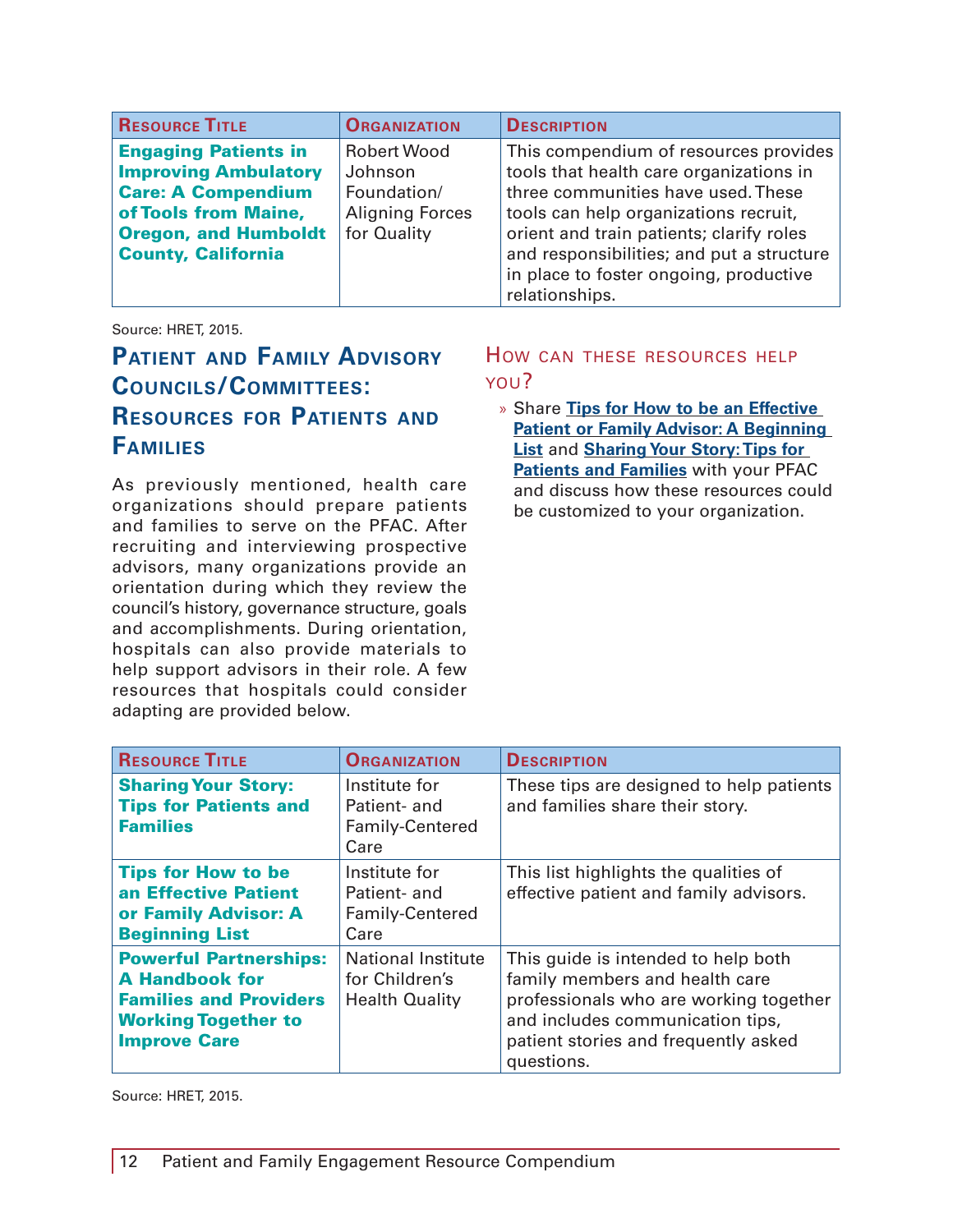## <span id="page-12-0"></span>**Partnering to Improve the Quality of Care**

Many hospitals are accustomed to asking patients for feedback through their PFAC or patient satisfaction surveys. However, health care organizations should also invite patients and family advisors to problem-solve and be part of decision-making at the unit, task force and board level.<sup>14</sup> Organizations partnering with patients and families on quality improvement teams and involving them in governance will be more likely to see a greater return on investment.<sup>15</sup> Below are some resources to help hospitals and health systems integrate patient and family advisors in quality improvement initiatives.

- » Determine some of the roles that patient and family advisors can play in your organization using **[Partnering](http://www.hpoe.org/resources/hpoehretaha-guides/1828)  [to Improve Quality and Safety: A](http://www.hpoe.org/resources/hpoehretaha-guides/1828)  [Framework for Working with Patient](http://www.hpoe.org/resources/hpoehretaha-guides/1828)  [and Family Advisors](http://www.hpoe.org/resources/hpoehretaha-guides/1828)**.
- » Prepare staff members who will be working with patients on quality improvement using the toolkit provided in **[Patient Engagement in Redesigning](http://www.hipxchange.org/PatientEngagement)  [Care](http://www.hipxchange.org/PatientEngagement)**.

| <b>RESOURCE TITLE</b>                                                                                                                                          | <b>ORGANIZATION</b>                                      | <b>DESCRIPTION</b>                                                                                                                                                                                                                                                                                                                                                                               |
|----------------------------------------------------------------------------------------------------------------------------------------------------------------|----------------------------------------------------------|--------------------------------------------------------------------------------------------------------------------------------------------------------------------------------------------------------------------------------------------------------------------------------------------------------------------------------------------------------------------------------------------------|
| <b>Evidence Boost: A</b><br><b>Review of Research</b><br><b>Highlighting How</b><br><b>Patient Engagement</b><br><b>Contributes To</b><br><b>Improved Care</b> | Canadian<br>Foundation<br>for Healthcare<br>Improvement  | This brief provides a context and<br>summary of research findings on case<br>studies of patient engagement for<br>health system improvement in four<br>countries.                                                                                                                                                                                                                                |
| <b>Pandemic Planning and</b><br><b>Patient- and Family-</b><br><b>Centered Care</b>                                                                            | Institute for<br>Patient- and<br>Family-Centered<br>Care | This resource provides a set of<br>guidelines that reflect the core concepts<br>of patient- and family-centered care<br>when developing a pandemic plan.                                                                                                                                                                                                                                         |
| <b>Partnering with</b><br><b>Patients and Families</b><br>to Enhance Safety and<br><b>Quality: A Mini Toolkit</b>                                              | Institute for<br>Patient- and<br>Family-Centered<br>Care | This toolkit provide resources that<br>will support efforts to partner with<br>patients and families in quality and<br>safety and includes: a patient and<br>family advisor sample application<br>form; tips for involving patients and<br>families in committees and task forces;<br>and recommendations for integrating<br>patient- and family-centered concepts<br>into rapid response teams. |
| <b>Safety Is Personal:</b><br><b>Partnering with</b><br><b>Patients and Families</b><br>for the Safest Care                                                    | <b>National Patient</b><br><b>Safety Foundation</b>      | This report assesses the current<br>landscape of patient partnerships to<br>improve safety, distills the barriers to<br>engagement and makes policy and<br>practice recommendations for health<br>care leaders, clinicians, staff and<br>policymakers.                                                                                                                                           |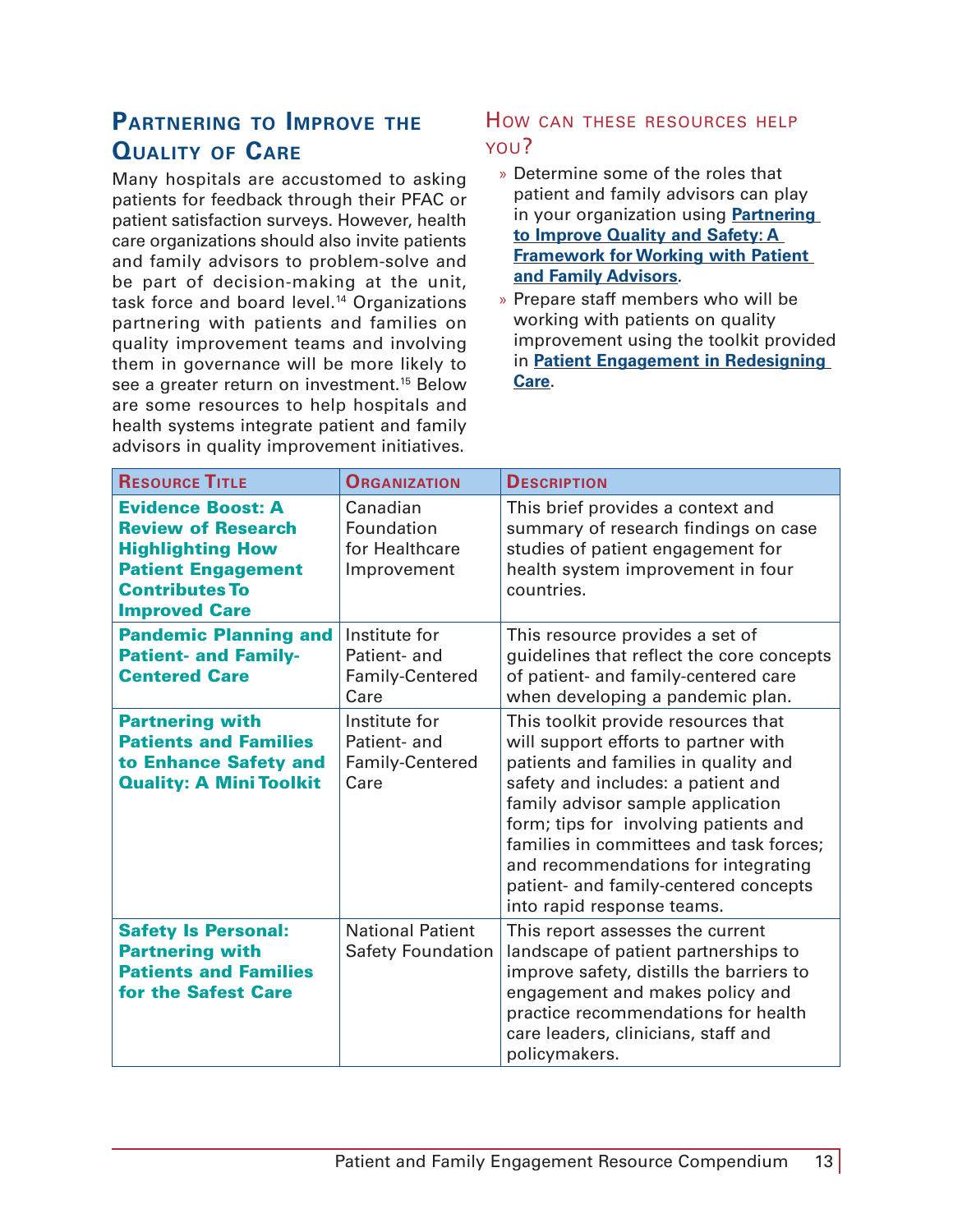<span id="page-13-0"></span>

| <b>Partnering to Improve</b><br><b>Quality and Safety: A</b><br><b>Framework for Working</b><br>with Patient and<br><b>Family Advisors</b> | Symposium<br>for Leaders<br>in Healthcare<br>Quality              | This guide presents a framework<br>for working with patient and family<br>advisors on quality and safety<br>initiatives.                                                                                                                                                                                                                                                                               |
|--------------------------------------------------------------------------------------------------------------------------------------------|-------------------------------------------------------------------|--------------------------------------------------------------------------------------------------------------------------------------------------------------------------------------------------------------------------------------------------------------------------------------------------------------------------------------------------------------------------------------------------------|
| <b>Patient Engagement in</b><br><b>Redesigning Care</b>                                                                                    | University of<br><b>Wisconsin Health</b><br>Innovation<br>Program | This toolkit contains a patient<br>engagement toolkit, a resource for<br>hospital staff partnering with patient<br>and family advisors on quality<br>improvement initiatives, and a<br>welcome packet for patient and family<br>partners. The University of Wisconsin<br>recommends that organizations<br>customize these materials to match<br>their specific goals, processes and PFE<br>strategies. |

## **Engaging Patients and Families During the Hospital Stay**

Health care is becoming increasingly complex and specialized. As a result, hospitalized patients interact with many different clinicians on a daily basis. Effective communication is a key part of keeping patients safe, informed and more engaged in their care. Multidisciplinary bedside rounding, nursing bedside shift report, family presence policies and discharge planning are all effective ways to engage patients and families during the hospital stay.

Multidisciplinary rounding can facilitate nurse-physician communication and teamwork, increase patient and family satisfaction, and increase family involvement and understanding.<sup>16,17</sup> Despite time being a perceived barrier to multidisciplinary rounding, a survey of 256 pediatric hospitalists in the U.S. and Canada found that respondents did not report an increase in rounding duration.<sup>18</sup> Time is also perceived a barrier to nursing's bedside change-ofshift report; however, Tidwell et al. found that bedside shift report led to a \$13,000 decrease in overtime costs and improved patient, family and staff satisfaction.<sup>19</sup>

Clinicians have the opportunity to increase patient and family members' knowledge and skills while they are in the hospital. Welcoming family presence policies also encourage family members to participate in their loved ones' care and discharge planning. Discharge planning aims to reduce hospital length of stay, prevent unplanned readmission to hospital and improve the coordination of services following discharge from hospital. Discharge planning should begin well before the patient is actually discharged.20 Evidence suggests that hospital discharge planning is more effective if there is interdisciplinary communication, open communication between health care workers and family, family education and ongoing support after discharge.<sup>21</sup> Below are some resources to help you implement or optimize these PFE practices in your organization.

- » Develop a plan to implement the steps in the **[Re-engineered Discharge Toolkit](http://www.ahrq.gov/professionals/systems/hospital/red/toolkit/)** for a specific patient population, service or unit.
- » Customize the **[Discharge Preparation](http://www.rwjf.org/content/dam/farm/toolkits/toolkits/2013/rwjf404048)  [Checklist and Care Transition Plan](http://www.rwjf.org/content/dam/farm/toolkits/toolkits/2013/rwjf404048)** to your organization and integrate it into your admissions process.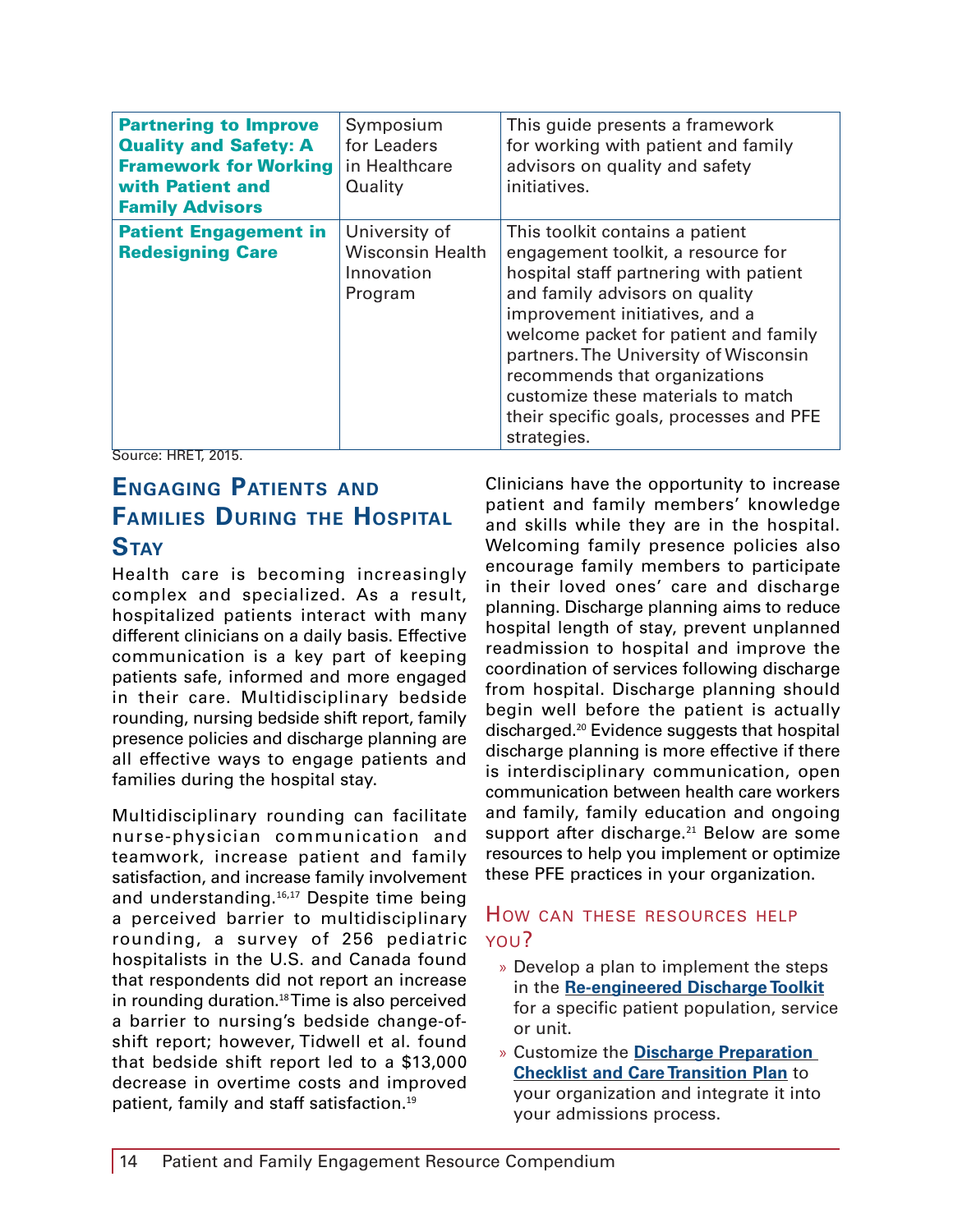| » Develop a protocol for multidisciplinary<br>rounding using Applying Patient and<br><b>Family-Centered Concepts to Bedside</b><br>Rounds and test it on one shift.<br>» Test and evaluate changes to bedside<br>report with one patient using <b>ISHAPED</b><br><b>Patient-Centered Approach to Nurse</b><br><b>RESOURCE TITLE</b> | <b>ORGANIZATION</b>                                   | <b>Shift Change Bedside Report.</b><br>» Provide education and support to staff<br>using <b>Implementing a Family Presence</b><br><b>Policy: Education Activities for Frontline</b><br><b>Staff and Clinicians when transitioning</b><br>to a more welcoming family presence<br>policy.<br><b>DESCRIPTION</b>                                                                                                              |
|-------------------------------------------------------------------------------------------------------------------------------------------------------------------------------------------------------------------------------------------------------------------------------------------------------------------------------------|-------------------------------------------------------|----------------------------------------------------------------------------------------------------------------------------------------------------------------------------------------------------------------------------------------------------------------------------------------------------------------------------------------------------------------------------------------------------------------------------|
| <b>Comprehensive Unit-</b>                                                                                                                                                                                                                                                                                                          | Agency for                                            | This module focuses on making sure                                                                                                                                                                                                                                                                                                                                                                                         |
| <b>based Safety Program</b><br>(CUSP) Toolkit:<br><b>Patient and Family</b><br><b>Engagement Module</b>                                                                                                                                                                                                                             | Healthcare<br>Research and<br>Quality                 | patients and their family members<br>understand what is happening during<br>the patient's hospital stay. They should<br>be welcomed as active participants<br>in the patient's care and prepared for<br>discharge. It includes facilitator notes,<br>a PowerPoint and video all addressing<br>the characteristics of an engaged<br>advisor, effective patient and family<br>communication and IDEAL Discharge<br>Planning. |
| <b>Re-engineered</b><br><b>Discharge Toolkit</b>                                                                                                                                                                                                                                                                                    | Agency for<br>Healthcare<br>Research and<br>Quality   | This comprehensive toolkit includes<br>case studies, six tools and step-by-step<br>instructions to improve the discharge<br>process and reduce readmissions.                                                                                                                                                                                                                                                               |
| <b>Transitioning</b><br><b>Newborns From NICU</b><br>to Home: A Resource<br><b>Toolkit</b>                                                                                                                                                                                                                                          | Agency for<br>Healthcare<br>Research and<br>Quality   | This toolkit includes resources for<br>hospitals that wish to improve safety<br>when newborns transition home from<br>their neonatal intensive care unit by<br>creating a Health Coach Program.                                                                                                                                                                                                                            |
| <b>Independent Living</b><br><b>Assessment</b>                                                                                                                                                                                                                                                                                      | <b>Boston</b><br>University, Philips<br>Lifeline      | This assessment was developed by a<br>team of investigators from the Health<br>and Disability Research Institute<br>at the Boston University School of<br>Public Health for seniors to guide<br>their independent living decisions; the<br>results can start a dialogue between<br>seniors, their families and health care<br>providers.                                                                                   |
| <b>Discharge Planning</b><br><b>Checklist</b>                                                                                                                                                                                                                                                                                       | Centers for<br>Medicare &<br><b>Medicaid Services</b> | This checklist for patients preparing to<br>leave a hospital or other health care<br>setting asks patients to answer more<br>than a dozen questions and collects<br>information on medications and<br>upcoming appointments.                                                                                                                                                                                               |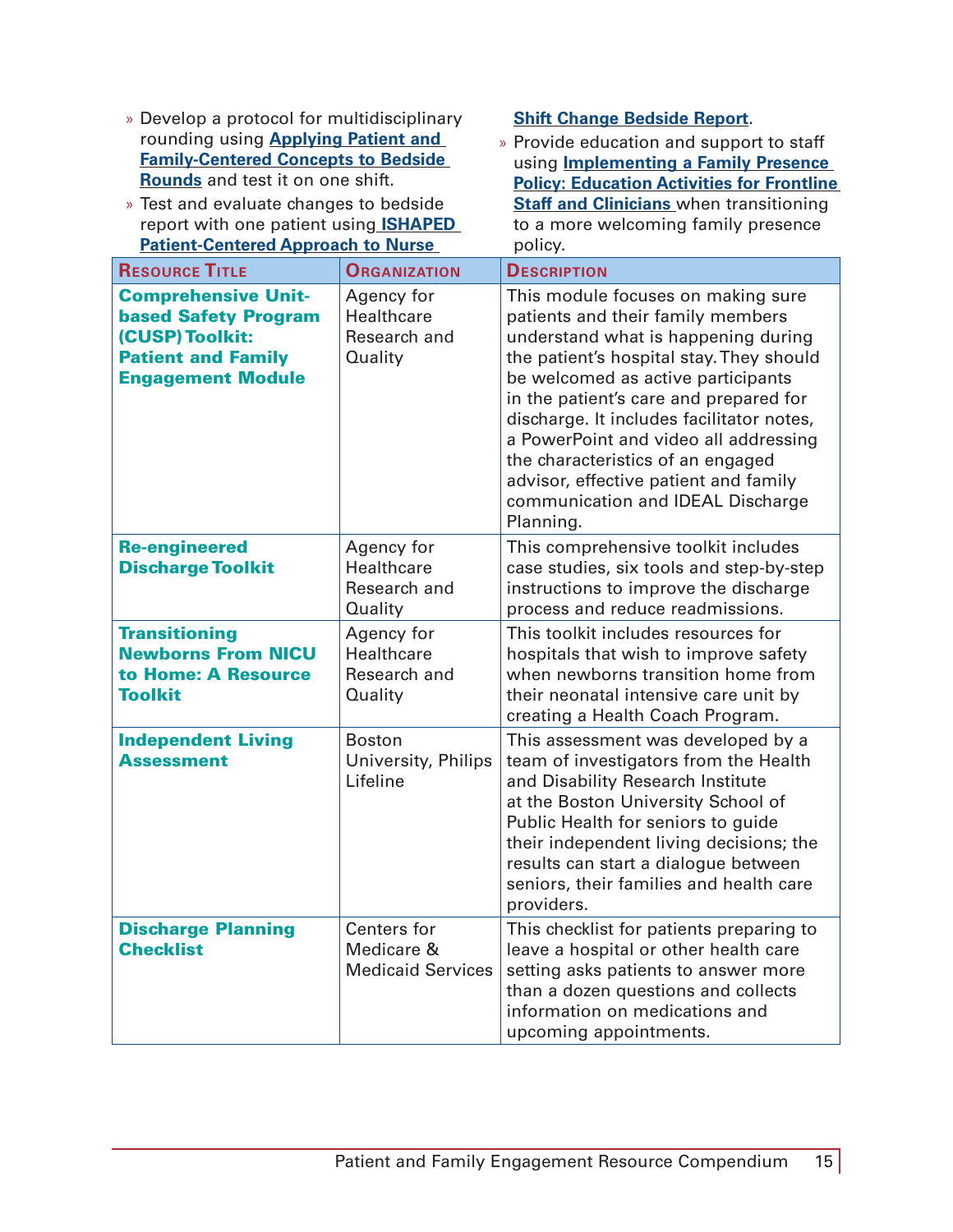| <b>RESOURCE TITLE</b>                                                                                                                                                                                                                                                                                                                            | <b>ORGANIZATION</b>                                                                            | <b>DESCRIPTION</b>                                                                                                                                                                                                                                                                                                                                     |
|--------------------------------------------------------------------------------------------------------------------------------------------------------------------------------------------------------------------------------------------------------------------------------------------------------------------------------------------------|------------------------------------------------------------------------------------------------|--------------------------------------------------------------------------------------------------------------------------------------------------------------------------------------------------------------------------------------------------------------------------------------------------------------------------------------------------------|
| <b>Engaged Patients</b><br><b>Campaign checklists</b><br>related to:<br>» Patient and Family<br><b>Rounding Summary</b><br>» Preparing for<br><b>Discharge</b><br>» Home Care After<br>Surgery<br>» Outpatient SBAR<br><b>Communication</b><br>Guide<br>» Ten Ways to Be<br><b>Prepared at a Doctor's</b><br><b>Visit</b><br>» Choosing a Doctor | Empowered<br><b>Patient Coalition</b>                                                          | The guides and checklists are designed<br>to help patients and families document<br>conversations during rounding and<br>prepare as patients transition to another<br>care environment. The campaign's<br>resources are available through a free<br>membership.                                                                                        |
| <b>ISHAPED Patient-</b>                                                                                                                                                                                                                                                                                                                          | Institute for                                                                                  | These tools are designed to help make                                                                                                                                                                                                                                                                                                                  |
| <b>Centered Approach to</b><br><b>Nurse Shift Change</b><br><b>Bedside Report</b>                                                                                                                                                                                                                                                                | Healthcare<br>Improvement, The<br>Picker Institute,<br>Inova Health<br>System                  | bedside shift report more patient- and<br>family-centered.                                                                                                                                                                                                                                                                                             |
| <b>Same Page Transitional</b><br><b>Care Resources for</b><br><b>Patients and Care</b><br><b>Partners</b>                                                                                                                                                                                                                                        | Institute for<br><b>Healthcare</b><br>Improvement, The<br>Picker Institute,<br>Planetree, Inc. | These resources and tools were<br>developed for patients and their<br>caregivers or care partners to use when<br>planning for care or during a stay in a<br>hospital or skilled nursing facility. The<br>tools include surveys to fill out before<br>and after a patient's stay as well as<br>specific resources designed to support<br>care partners. |
| <b>Applying Patient</b><br>and Family-Centered<br><b>Concepts to Bedside</b><br><b>Pediatric Rounds</b>                                                                                                                                                                                                                                          | Institute for<br>Patient- and<br>Family-Centered<br>Care                                       | This tool provides guidelines and<br>scripting for conducting rounds while<br>providing respect and support for<br>children and their families.                                                                                                                                                                                                        |
| <b>Applying Patient</b><br>and Family-Centered<br><b>Concepts to Bedside</b><br><b>Rounds</b>                                                                                                                                                                                                                                                    | Institute for<br>Patient- and<br>Family-Centered<br>Care                                       | This tool provides guidelines<br>and scripting for bedside rounds,<br>addressing the language and tone of<br>communication and privacy.                                                                                                                                                                                                                |
| <b>Applying Patient</b><br>and Family-Centered<br><b>Concepts to Bedside</b><br><b>Rounds in Newborn</b><br><b>Intensive Care</b>                                                                                                                                                                                                                | Institute for<br>Patient- and<br>Family-Centered<br>Care                                       | This tool provides guidelines and<br>scripting for bedside rounds in newborn<br>intensive care.                                                                                                                                                                                                                                                        |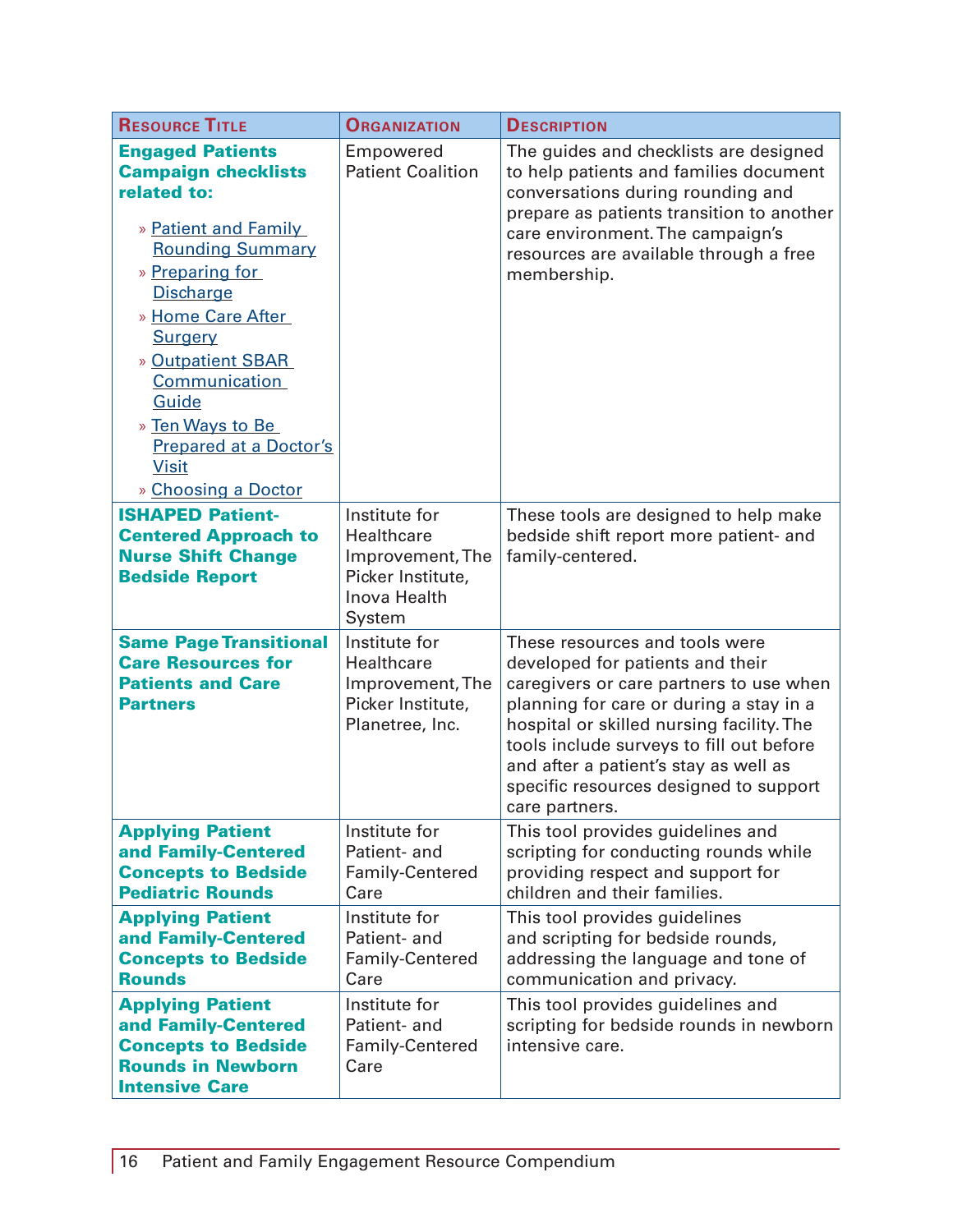| <b>RESOURCE TITLE</b>                                                                                                                          | <b>ORGANIZATION</b>                                                           | <b>DESCRIPTION</b>                                                                                                                                                                                                                                                                                                 |
|------------------------------------------------------------------------------------------------------------------------------------------------|-------------------------------------------------------------------------------|--------------------------------------------------------------------------------------------------------------------------------------------------------------------------------------------------------------------------------------------------------------------------------------------------------------------|
| <b>Changing Hospital</b><br><b>Visiting Policies and</b><br><b>Practices: Supporting</b><br><b>Family Presence and</b><br><b>Participation</b> | Institute for<br>Patient- and<br>Family-Centered<br>Care                      | The Institute for Patient- and Family-<br>Centered Care working group<br>developed this set of guidelines with<br>respect to changing hospital "visiting"<br>policies and practices, providing<br>specific comments on visitation rights<br>and the format, style and language<br>used in policies and procedures. |
| <b>Implementing a Family</b><br><b>Presence Policy:</b><br><b>Educational Activities</b><br>for Frontline Staff and<br><b>Clinicians</b>       | Institute for<br>Patient- and<br>Family-Centered<br>Care                      | This facilitator's resource provides<br>educational activities for front-<br>line hospital staff, helping them to<br>understand the benefits of patient<br>engagement and family presence and<br>key steps to initiate partnerships.                                                                               |
| <b>The Surgical</b><br><b>Experience: Initial</b><br><b>Questions to Ask</b>                                                                   | Institute for<br>Patient- and<br>Family-Centered<br>Care                      | This tool asks a series of questions to<br>clinicians and hospital staff about the<br>surgical experience.                                                                                                                                                                                                         |
| <b>Post Discharge Tool</b>                                                                                                                     | <b>National Patient</b><br><b>Safety Foundation</b>                           | The tool was written by health care<br>professionals to help patients follow<br>their care plan.                                                                                                                                                                                                                   |
| <b>Discharge Preparation</b><br><b>Checklist and Care</b><br><b>Transition Plan</b>                                                            | <b>Robert Wood</b><br>Johnson<br>Foundation                                   | This tool provides a checklist of tasks<br>that should be completed before<br>leaving the hospital and documents any<br>follow-up appointments.                                                                                                                                                                    |
| <b>How to Avoid Being</b><br><b>Readmitted to the</b><br><b>Hospital</b>                                                                       | <b>Robert Wood</b><br>Johnson<br>Foundation                                   | This tool explains why some<br>readmissions occur and provides tips<br>for patients to help avoid them.                                                                                                                                                                                                            |
| <b>Project BOOST®</b><br><b>Implementation Toolkit</b>                                                                                         | Society of<br><b>Hospital Medicine</b>                                        | This toolkit is designed to function<br>as a workbook consecutively moving<br>through tasks designed to optimize care<br>transitions. While much of the toolkit is<br>publicly available, some tools can only<br>be accessed by program participants.                                                              |
| <b>Making the Transition</b><br>to Nursing Bedside<br><b>Shift Reports</b>                                                                     | The Joint<br>Commission<br>Journal on<br>Quality and<br><b>Patient Safety</b> | This article reviews the transition<br>to nursing bedside shift report in a<br>Midwestern academic medical center.                                                                                                                                                                                                 |
| <b>Teach Back Toolkit</b>                                                                                                                      | <b>The Picker</b><br>Institute, Des<br><b>Moines University</b>               | This toolkit describes teach-back and<br>its effectiveness as an intervention with<br>patients and families; it is accompanied<br>by a video and self-assessment<br>questions.                                                                                                                                     |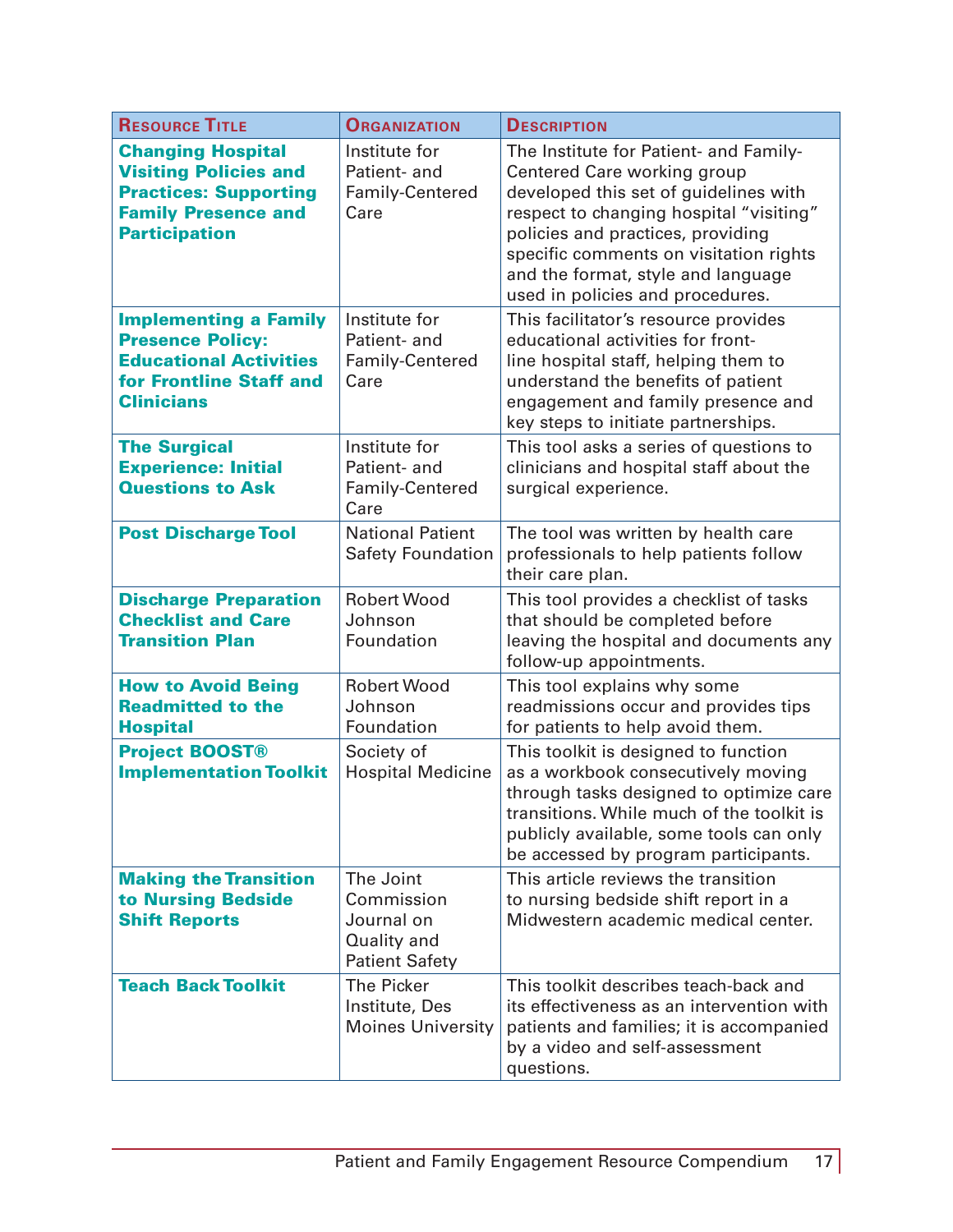<span id="page-17-0"></span>

| <b>RESOURCE TITLE</b>                                                                      | <b>ORGANIZATION</b>                                               | <b>DESCRIPTION</b>                                                                                                                                                                                                                                                                                                                                                                                                                                                              |
|--------------------------------------------------------------------------------------------|-------------------------------------------------------------------|---------------------------------------------------------------------------------------------------------------------------------------------------------------------------------------------------------------------------------------------------------------------------------------------------------------------------------------------------------------------------------------------------------------------------------------------------------------------------------|
| <b>Next Step in Care:</b><br><b>Guides and Toolkit for</b><br><b>Health Care Providers</b> | <b>United Hospital</b><br>Fund                                    | Next Step in Care has specific guides<br>and a toolkit for health care providers<br>to help them understand the family<br>caregiver perspective. These guides<br>address the following topics: HIPAA,<br>needs assessment, discharge planning,<br>community-based services and<br>medication management.                                                                                                                                                                        |
| <b>Next Step in Care:</b><br><b>Guides for Caregivers</b>                                  | <b>United Hospital</b><br>Fund                                    | 29 guides and checklists for family<br>caregivers available in English,<br>Spanish, Chinese and Russian including<br>A Family Caregiver's Guide to Care<br>Coordination.                                                                                                                                                                                                                                                                                                        |
| <b>Coordinated-</b><br><b>Transitional Care</b><br><b>Toolkit</b>                          | University of<br><b>Wisconsin Health</b><br>Innovation<br>Program | This toolkit was developed to help<br>hospital systems that serve populations<br>with high rates of patient dispersion,<br>cognitive impairment and vulnerability<br>improve care coordination and post-<br>discharge outcomes such as reduced<br>medication discrepancies. The toolkit<br>outlines a low-resource, telephone-<br>based protocol designed to reduce 30-<br>day rehospitalizations and to improve<br>care transitions during the early post-<br>hospital period. |
| <b>Family-Centered</b><br><b>Rounds Toolkit</b>                                            | University of<br><b>Wisconsin Health</b><br>Innovation<br>Program | This toolkit seeks to improve family<br>engagement during family-centered<br>rounds; it includes a checklist and<br>associated training curriculum.                                                                                                                                                                                                                                                                                                                             |

## **Health Literacy: Resources for Providers**

Health literacy is "the degree to which individuals have the capacity to obtain, process and understand basic health information and services needed to make appropriate health decisions."22 Nearly half of all American adults have problems understanding and acting upon health information. Patients with low health literacy are less likely to adhere to treatment recommendations and have poorer health, higher rates of health care utilization, higher rates of mortality and lower use of screening and vaccination programs.<sup>23</sup> Patients need to be better informed and supported and have

more opportunities for participation to play an effective role in their care.<sup>24</sup> Little evidence suggests that educational materials on their own result in self-management and behavior change.25 Coupling educational materials with professional advice and consultation has proven more impactful.<sup>26</sup> Hospitals and health systems should also involve target audiences in the design of health literacy materials and education.<sup>27</sup> Customizing health literacy and patient engagement strategies to specific populations can help reduce health care disparities. Below are some resources to help you assess and improve health literacy in your communities.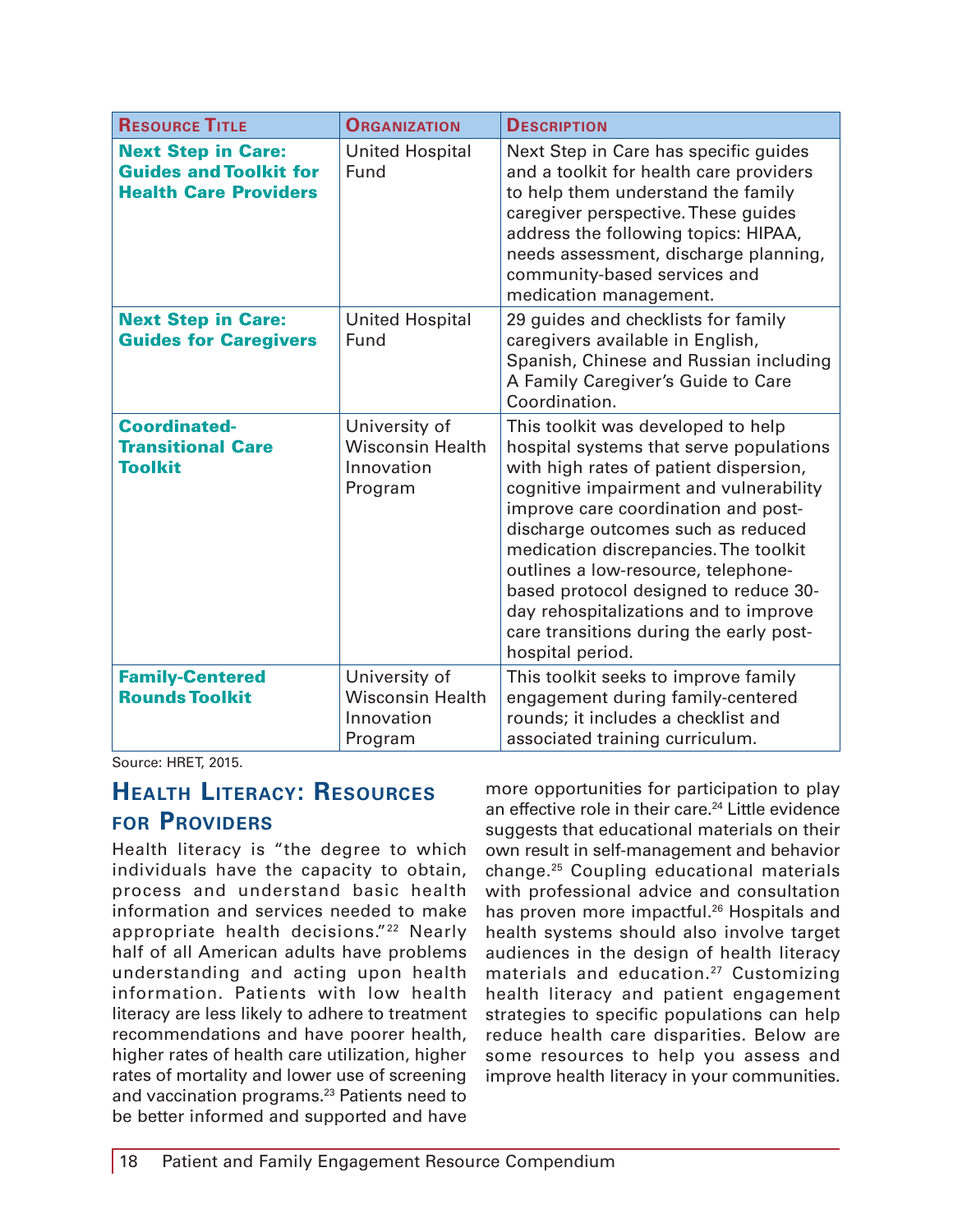## How can these resources help you?

» Understand how to provide useful information and services customized to your patient populations using **[Health Literacy Resources and Recommendations](http://www.cdc.gov/healthliteracy/learn/index.html)** and **[Health Literacy Studies: Strategies and Tools](http://www.hsph.harvard.edu/healthliteracy/practice/)**.

| <b>RESOURCE TITLE</b>                                                                   | <b>ORGANIZATION</b>                                            | <b>DESCRIPTION</b>                                                                                                                                                                                                                                                                                                  |
|-----------------------------------------------------------------------------------------|----------------------------------------------------------------|---------------------------------------------------------------------------------------------------------------------------------------------------------------------------------------------------------------------------------------------------------------------------------------------------------------------|
| <b>Health Literacy</b><br><b>Assessment Tools</b>                                       | Agency for<br><b>Healthcare</b><br>Research and<br>Quality     | These tools can be used to assess<br>health literacy in English and Spanish<br>speakers.                                                                                                                                                                                                                            |
| <b>Patient Education</b><br><b>Materials Assessment</b><br><b>Tool and User's Guide</b> | Agency for<br><b>Healthcare</b><br>Research and<br>Quality     | This tool helps to evaluate and compare<br>the understandability and actionability<br>of patient education materials.                                                                                                                                                                                               |
| <b>Health Literacy</b><br><b>Resources and</b><br><b>Recommendations</b>                | <b>Centers</b> for<br><b>Disease Control</b><br>and Prevention | This website describes how to develop,<br>evaluate and disseminate materials<br>targeting a specific audience.                                                                                                                                                                                                      |
| <b>Health Literacy</b><br><b>Studies: Strategies and</b><br><b>Tools</b>                | Harvard School of<br><b>Public Health</b>                      | This website provides assessments,<br>guidelines and strategies to help<br>translate health literacy research into<br>practice.                                                                                                                                                                                     |
| <b>10 Attributes of Health</b><br><b>Literate Organizations</b>                         | Institute of<br>Medicine                                       | This paper describes 10 attributes of<br>health literate organizations, those that<br>make it easier for people to navigate,<br>understand and use health information<br>and services.                                                                                                                              |
| <b>Ask Me 3</b>                                                                         | <b>National Patient</b><br><b>Safety Foundation</b>            | This patient education program is<br>designed to improve communication<br>between patients and health care<br>providers; the website's free resources<br>include a Words to Watch fact sheet,<br>health literacy statistics and a report on<br>health literacy policy implications.                                 |
| <b>Visualizing Health</b>                                                               | University of<br>Michigan                                      | This site contains 54 examples of<br>tested visualizations, graphic displays<br>of health information that were<br>evaluated through research among the<br>general public. These visualizations are<br>distributed via a Creative Commons<br>license, which allows anybody to adapt<br>them for their own purposes. |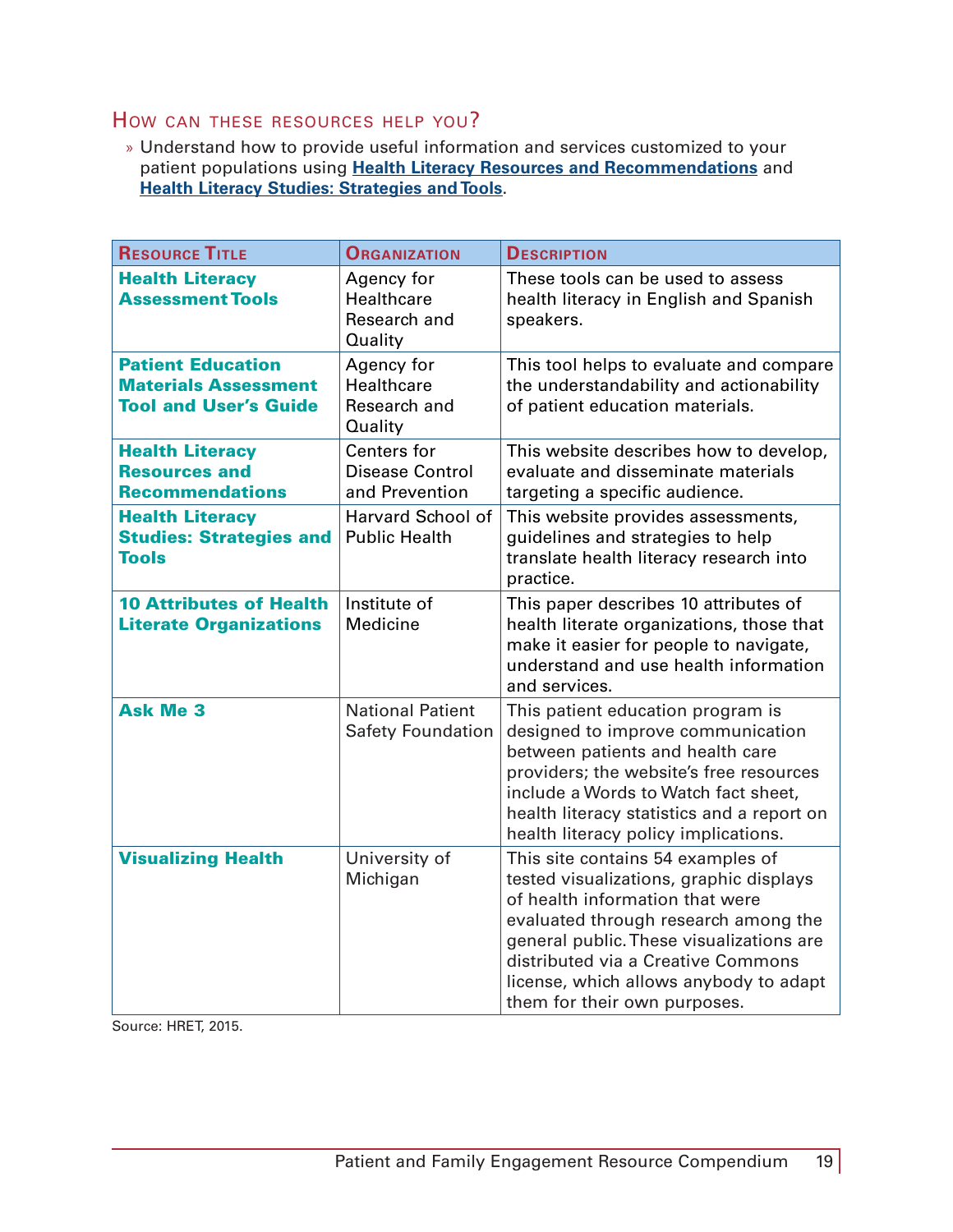## <span id="page-19-0"></span>**Health Literacy: Resources to Help Patients Communicate with Providers and Manage Medications**

Patients and families should feel comfortable communicating with their health care team. The traditional paternalistic relationship between patients and providers is a barrier to meaningful partnership and engagement.28 Many patients want to learn more about their health as evidenced by the number of people looking for health information on the Internet. A 2012 national Pew Research Center survey found that 72 percent of adult internet users have searched online for information about a range of health issues, the most popular being specific diseases and treatments. According to the same survey, while clinicians are still the number one source of health information, adults supplement their advice with online information. Health care organizations have assembled checklists and sample questions for patients, but making this information readily available at the right time can pose a challenge; it is important to think about how these materials can be incorporated into existing workflows. Mobile applications and other electronic resources can help meet this need. The Pew Research Center reported in 2013 that 91 percent of American adults own a mobile device. However, researchers caution that mobile health interventions require the same careful planning and testing with target audiences that behavior change campaigns and educational materials require.29 Below are some resources that can be customized and used to educate and support patients and families.

- » Integrate **[Doctella](https://www.doctella.com/)** checklists into the surgery preparation and recovery process.
- » Provide patient and families with resources such as **[My Medicine List™](http://www.ashpfoundation.org/MainMenuCategories/PracticeTools/MyMedicineList)** or **[Patient Passport](http://www.qualityforum.org/Patient_Passport.aspx)** to help manage medications and communicate with all of their providers.
- » Orient patients and families to mobile applications such as **[Zibdy Health](http://www.zibdy.com/)** and help them set medication reminders.
- » Direct patients to **[Medline Plus](http://www.nlm.nih.gov/medlineplus/)** to find reliable online information about their disease or condition.
- » Provide patients with access to an online peer community and tracking tools through **[PatientsLikeMe](https://www.patientslikeme.com/)**.

| <b>RESOURCE TITLE</b>                                  | <b>ORGANIZATION</b>                                                                                                            | <b>DESCRIPTION</b>                                                                                                                                                                                           |
|--------------------------------------------------------|--------------------------------------------------------------------------------------------------------------------------------|--------------------------------------------------------------------------------------------------------------------------------------------------------------------------------------------------------------|
| <b>Questions are the</b><br><b>Answer</b>              | Agency for<br>Healthcare<br>Research and<br>Quality                                                                            | This question builder helps patients<br>formulate questions for their different<br>appointment types.                                                                                                        |
| <b>Employee Health</b><br><b>Communication Toolkit</b> | American<br>Institutes for<br>Research, Robert<br>Wood Johnson<br>Foundation and<br>the California<br>Healthcare<br>Foundation | This toolkit is designed to help<br>employers communicate with their<br>employees or members about getting<br>good quality health care, making good<br>health care decisions and engaging<br>with providers. |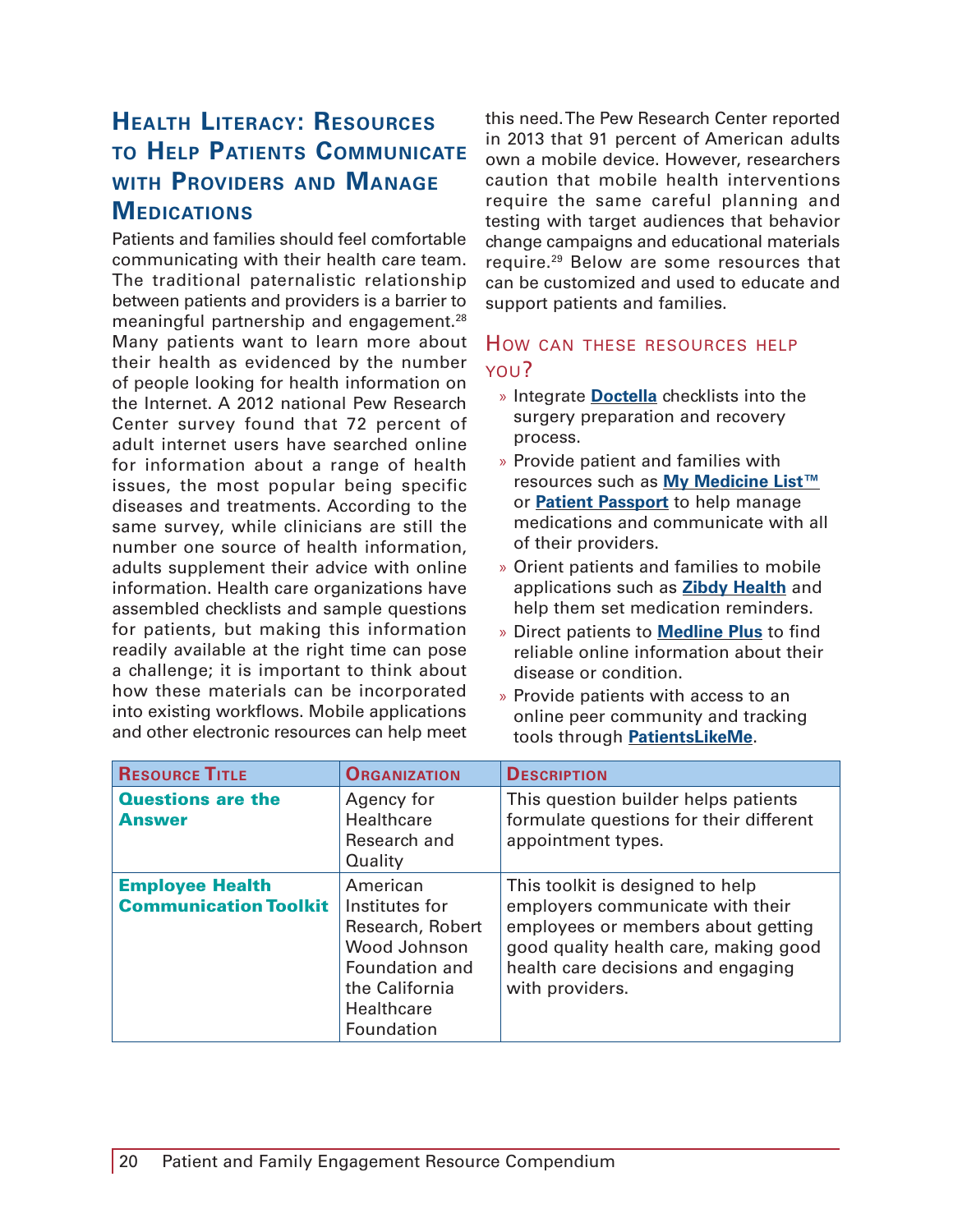| <b>RESOURCE TITLE</b>                                                                                                                                                                                                                                                                                                                                                                                                                                                                                                                                   | <b>ORGANIZATION</b>                                                      | <b>DESCRIPTION</b>                                                                                                                                                                             |
|---------------------------------------------------------------------------------------------------------------------------------------------------------------------------------------------------------------------------------------------------------------------------------------------------------------------------------------------------------------------------------------------------------------------------------------------------------------------------------------------------------------------------------------------------------|--------------------------------------------------------------------------|------------------------------------------------------------------------------------------------------------------------------------------------------------------------------------------------|
| My Medicine List™ in<br><b>English and Spanish</b>                                                                                                                                                                                                                                                                                                                                                                                                                                                                                                      | <b>American Society</b><br>of Health System<br>Pharmacists<br>Foundation | This tool can help patients keep track<br>of the medications they are taking,<br>including the medication's name and<br>dose; providers can customize this tool<br>with their hospital's logo. |
| <b>Safe and Sound: How</b><br>to Prevent Medication<br><b>Mishaps</b>                                                                                                                                                                                                                                                                                                                                                                                                                                                                                   | <b>Caregiver Action</b><br><b>Network</b>                                | This short guide provides<br>recommendations to caregivers on<br>medication management.                                                                                                        |
| <b>Aftershock</b>                                                                                                                                                                                                                                                                                                                                                                                                                                                                                                                                       | Center for<br><b>Advancing Health</b>                                    | This mobile application offers a<br>roadmap for patients facing a serious<br>diagnosis.                                                                                                        |
| <b>Be a Prepared Patient</b>                                                                                                                                                                                                                                                                                                                                                                                                                                                                                                                            | Center for<br><b>Advancing Health</b>                                    | This website provides a collection of<br>resources, tips and patient stories.                                                                                                                  |
| <b>Taking Charge of your</b><br><b>Healthcare Toolkit:</b><br><b>Your Path to Being an</b><br><b>Empowered Patient</b>                                                                                                                                                                                                                                                                                                                                                                                                                                  | <b>Consumers</b><br><b>Advancing Patient</b><br>Safety                   | This patient toolkit includes tips for<br>talking to clinicians, posters and<br>brochures.                                                                                                     |
| <b>Engaged Patients</b><br><b>Campaign checklists</b><br>related to:<br>» Choosing an Advocate<br>and Preparing<br><b>Documents</b><br>» Dealing with Hospital<br><b>Bills</b><br>» Decision Support<br>Guide<br>» Important Documents<br>and Forms<br>» Important Questions<br>for Your Hospital Care<br>Team<br><b>Informed Consent</b><br>» Inpatient Daily<br><b>Progress Sheet</b><br>» Inpatient SBAR<br><b>Communication Guide</b><br>» Keep Your Hospital<br><b>Room Safe and Clean</b><br>» Questions to Ask<br>a Surgeon After a<br>Procedure | Empowered<br><b>Patient Coalition</b>                                    | The guides and checklists are designed<br>to support patients and families as they<br>navigate the health care system and<br>help them effectively communicate with<br>providers.              |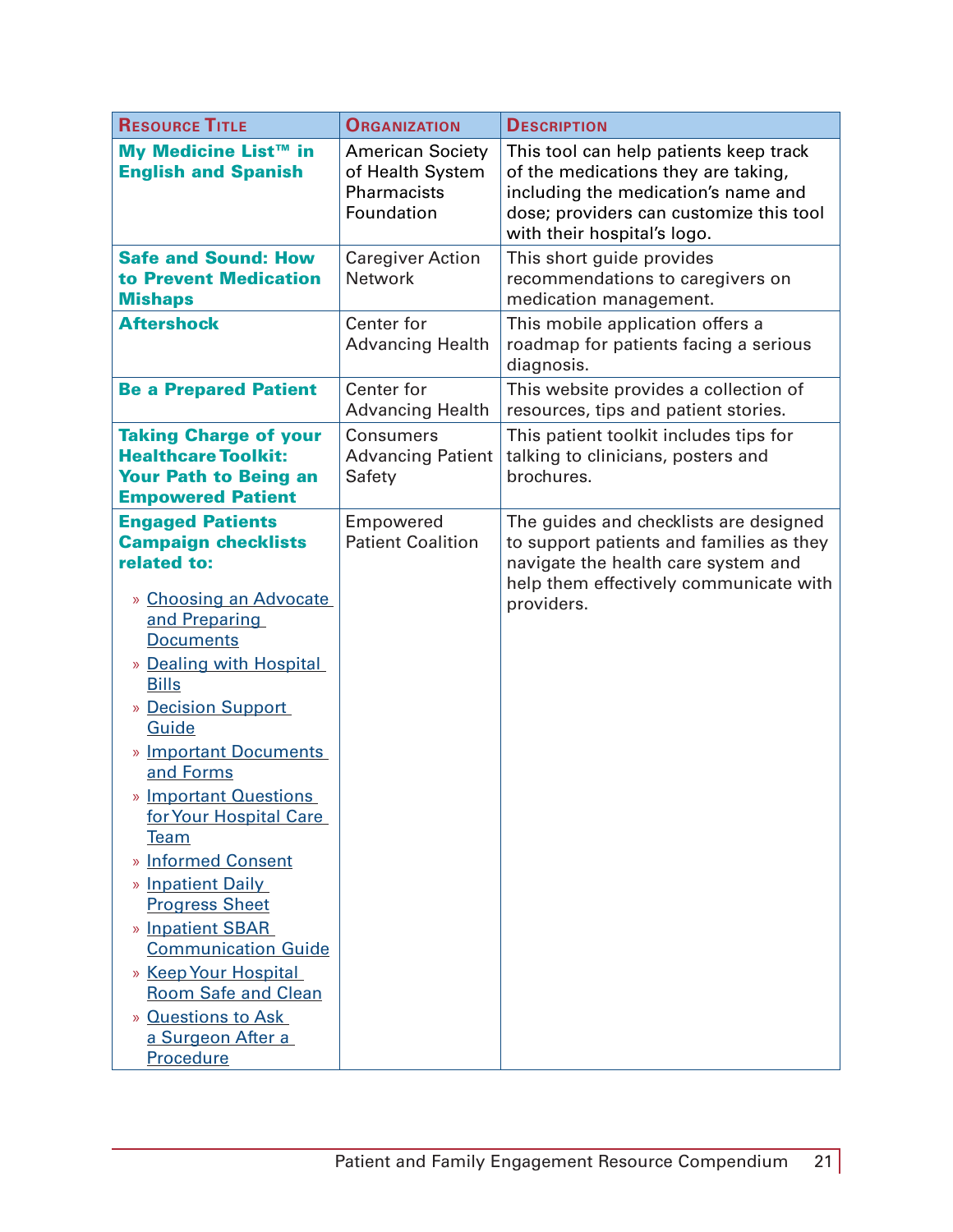| <b>RESOURCE TITLE</b>                                                                                                       | <b>ORGANIZATION</b>                                               | <b>DESCRIPTION</b>                                                                                                                                                                                                                                                                                                                                                |
|-----------------------------------------------------------------------------------------------------------------------------|-------------------------------------------------------------------|-------------------------------------------------------------------------------------------------------------------------------------------------------------------------------------------------------------------------------------------------------------------------------------------------------------------------------------------------------------------|
| <b>Patient Journal App</b>                                                                                                  | Josie King<br>Foundation                                          | The app opens a list of prompts for<br>information that should be tracked<br>during a hospital stay and the notes can<br>be shared via email.                                                                                                                                                                                                                     |
| <b>Medline Plus in English</b><br>and Spanish                                                                               | <b>National Institutes</b><br>of Health                           | <b>MedlinePlus is the National Institutes</b><br>of Health's website for patients and<br>their families. It provides information<br>about diseases, conditions and wellness<br>issues in plain language.                                                                                                                                                          |
| <b>Patient Passport</b>                                                                                                     | <b>National Quality</b><br>Forum                                  | This tool is designed to help patients<br>have a conversation with health<br>professionals and communicate their<br>most important needs. Conversely, the<br>passport helps health professionals<br>see the patient as a human being and<br>collect accurate, real-time information.                                                                              |
| <b>Taking Care of</b><br><b>My Health and My</b><br><b>Medicine List in</b><br><b>English, Spanish and</b><br><b>French</b> | <b>National</b><br><b>Transitions of</b><br><b>Care Coalition</b> | These resources were developed as a<br>guide and tool for patients and their<br>caregivers to use, so they can be better<br>prepared when they see a health care<br>professional.                                                                                                                                                                                 |
| <b>Doctella</b>                                                                                                             | <b>Patient Doctor</b><br>Technologies, Inc.                       | This free website and mobile<br>application developed by physicians at<br>Johns Hopkins Medical Center returns a<br>series of patient questions based upon<br>the person's diagnosis or procedure for<br>a particular point in care (e.g., before<br>surgery, day of surgery) and includes<br>the NQF patient passport.                                           |
| <b>PatientsLikeMe</b>                                                                                                       | PatientsLikeMe                                                    | This website allows patients to input<br>data on their conditions, treatment<br>history, side effects, hospitalizations,<br>symptoms, disease-specific functional<br>scores, weight, mood, quality of life and<br>more on an ongoing basis. This data<br>becomes a detailed longitudinal record<br>that allows patients to gain insight and<br>identify patterns. |
| <b>Patient's Toolkit for</b><br><b>Diagnosis</b>                                                                            | Society to<br>Improve<br>Diagnosis in<br><b>Medicine</b>          | The toolkit is a form that patients<br>can complete to partner with their<br>medical care team; it includes sections<br>on appointment preparation, pain<br>symptoms, medications and follow-up.                                                                                                                                                                  |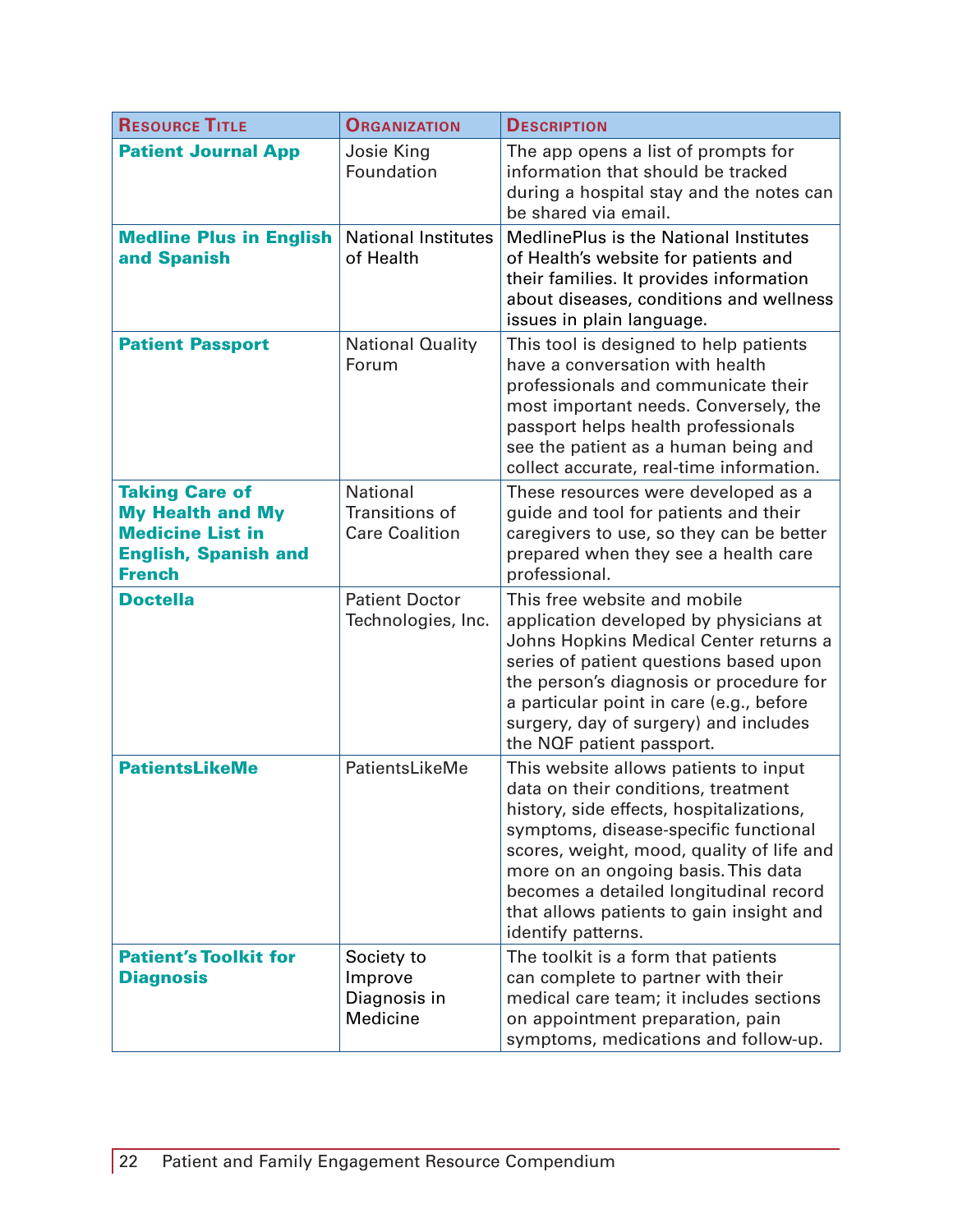<span id="page-22-0"></span>

| <b>RESOURCE TITLE</b> | <b>ORGANIZATION</b> | <b>DESCRIPTION</b>                                                                                                                                |
|-----------------------|---------------------|---------------------------------------------------------------------------------------------------------------------------------------------------|
| <b>Zibdy Health</b>   | Zibdy Inc.          | This mobile application can<br>help patients manage their<br>medications, calling attention to<br>any contraindications and setting<br>reminders. |

## **Health Literacy: Resources to Help Patients Prevent Adverse Events in the Hospital**

Patients agree that they can help prevent adverse events and that hospitals should educate them about error prevention.30 However, a 2006 study found that patients felt more comfortable asking questions about their health and medications and less comfortable asking about hand-washing and helping to mark their surgical site. Patients and families should be educated about what they can do to prevent adverse events

in the hospital and encouraged to actively participate in their care. Patients with greater participation are more likely to report high quality care and less likely to experience adverse events.<sup>31</sup> Below are some resources to help you activate patients and their families as members of the health care team.

## How can these resources help you?

» Be open with patients and families about the types of adverse events that could occur in the hospital during their stay and provide them with **[Safety](http://www.campaignzero.org/safety-checklists/)  [Checklists](http://www.campaignzero.org/safety-checklists/)** and/or **[Patient Education](http://www.shea-online.org/Patients.aspx)  [FAQ Guides](http://www.shea-online.org/Patients.aspx)**.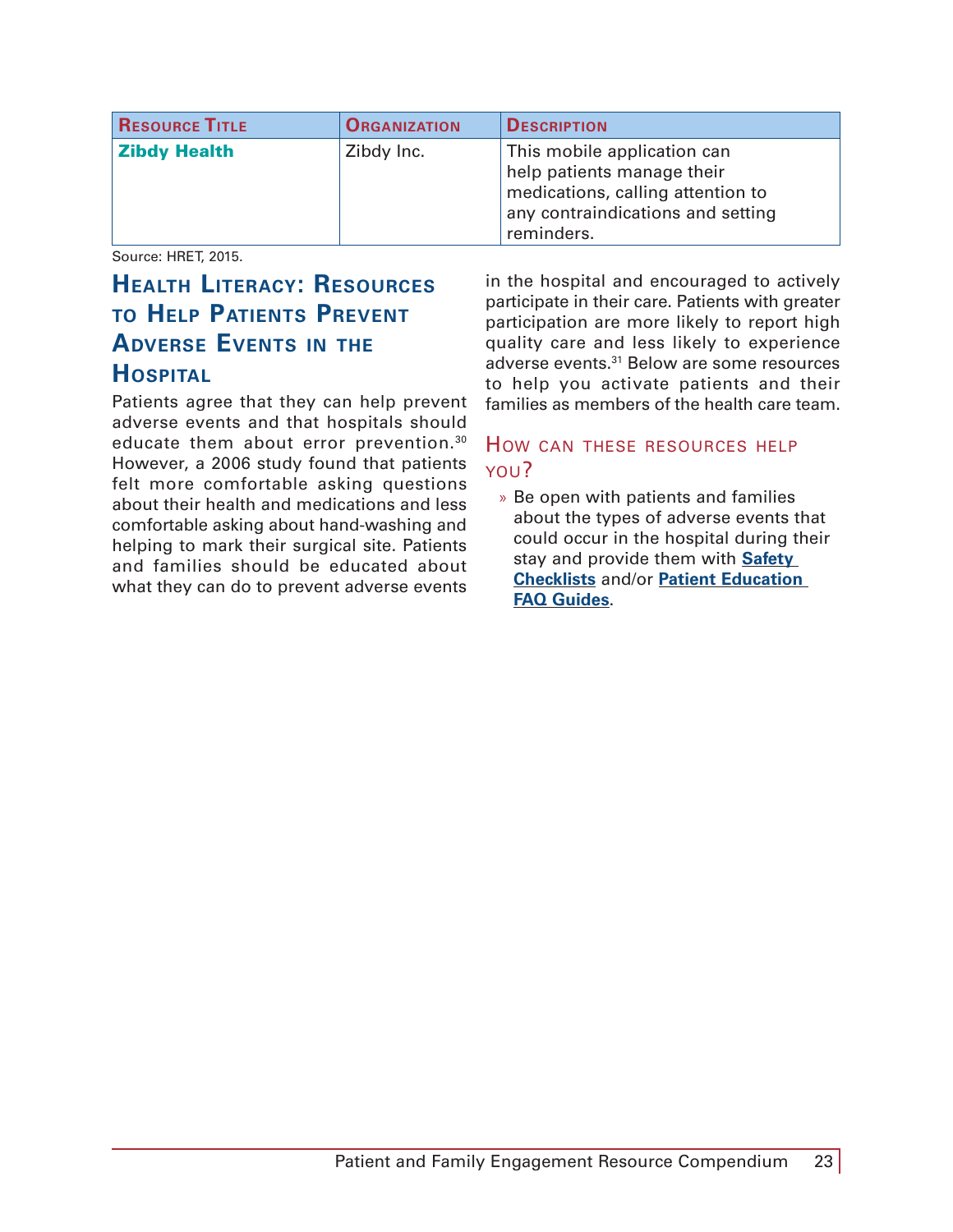| <b>RESOURCE TITLE</b>                                                                                                                                                                                                                                                                                                                                                                                                                                                                                                                                                                                                                                        | <b>ORGANIZATION</b>                                                                                                                                                                                                                                                                                                                            | <b>DESCRIPTION</b>                                                                                                                                     |
|--------------------------------------------------------------------------------------------------------------------------------------------------------------------------------------------------------------------------------------------------------------------------------------------------------------------------------------------------------------------------------------------------------------------------------------------------------------------------------------------------------------------------------------------------------------------------------------------------------------------------------------------------------------|------------------------------------------------------------------------------------------------------------------------------------------------------------------------------------------------------------------------------------------------------------------------------------------------------------------------------------------------|--------------------------------------------------------------------------------------------------------------------------------------------------------|
| <b>Patient education FAQ</b><br><b>Guides on:</b><br>» Catheter-Associated<br><b>Urinary Tract Infection</b><br>(CAUTI) in English<br>and Spanish<br>» Central Line-<br><b>Associated</b><br><b>Bloodstream Infection</b><br>(CLABSI) in English<br>and Spanish<br>» Clostridium difficile in<br><b>English and Spanish</b><br>» Methicillin-resistant<br><b>Staphylococcus</b><br>aureus (MRSA) in<br><b>English and Spanish</b><br>» Surgical Site Infection<br>(SSI) in English and<br>Spanish<br>» Ventilator-Associated<br>Pneumonia (VAP) in<br><b>English and Spanish</b><br>» Vancomycin-Resistant<br><b>Enterococcus (VRE) in</b><br><b>English</b> | American<br>Hospital<br>Association,<br>Association for<br>Professionals<br>in Infection<br>Control and<br>Epidemiology,<br>Centers for<br><b>Disease Control</b><br>and Prevention,<br>Infectious<br><b>Diseases Society</b><br>of America,<br>The Joint<br>Commission,<br><b>The Society</b><br>for Healthcare<br>Epidemiology of<br>America | These patient education guides are<br>intended to be FAQ documents for the<br>following infections: CAUTI, CLABSI,<br>C. diff, MRSA, SSI, VAP and VRE. |
| <b>Fall Prevention Tips for</b><br><b>Hospital Patients and</b><br><b>Families</b>                                                                                                                                                                                                                                                                                                                                                                                                                                                                                                                                                                           | American<br>Hospital<br>Association/<br><b>Health Research</b><br>& Educational<br>Trust, Institute<br>for Patient- and<br>Family-Centered<br>Care                                                                                                                                                                                             | These tips are provided to help patients<br>and families prevent falls while in the<br>hospital.                                                       |
| <b>Top Ten Safety Tips for</b><br><b>Hospital Patients and</b><br><b>Families</b>                                                                                                                                                                                                                                                                                                                                                                                                                                                                                                                                                                            | American<br>Hospital<br>Association/<br><b>Health Research</b><br>& Educational<br>Trust, Institute<br>for Patient- and<br>Family-Centered<br>Care                                                                                                                                                                                             | These tips are designed to help patients<br>and families take an active role in care<br>during a hospital stay.                                        |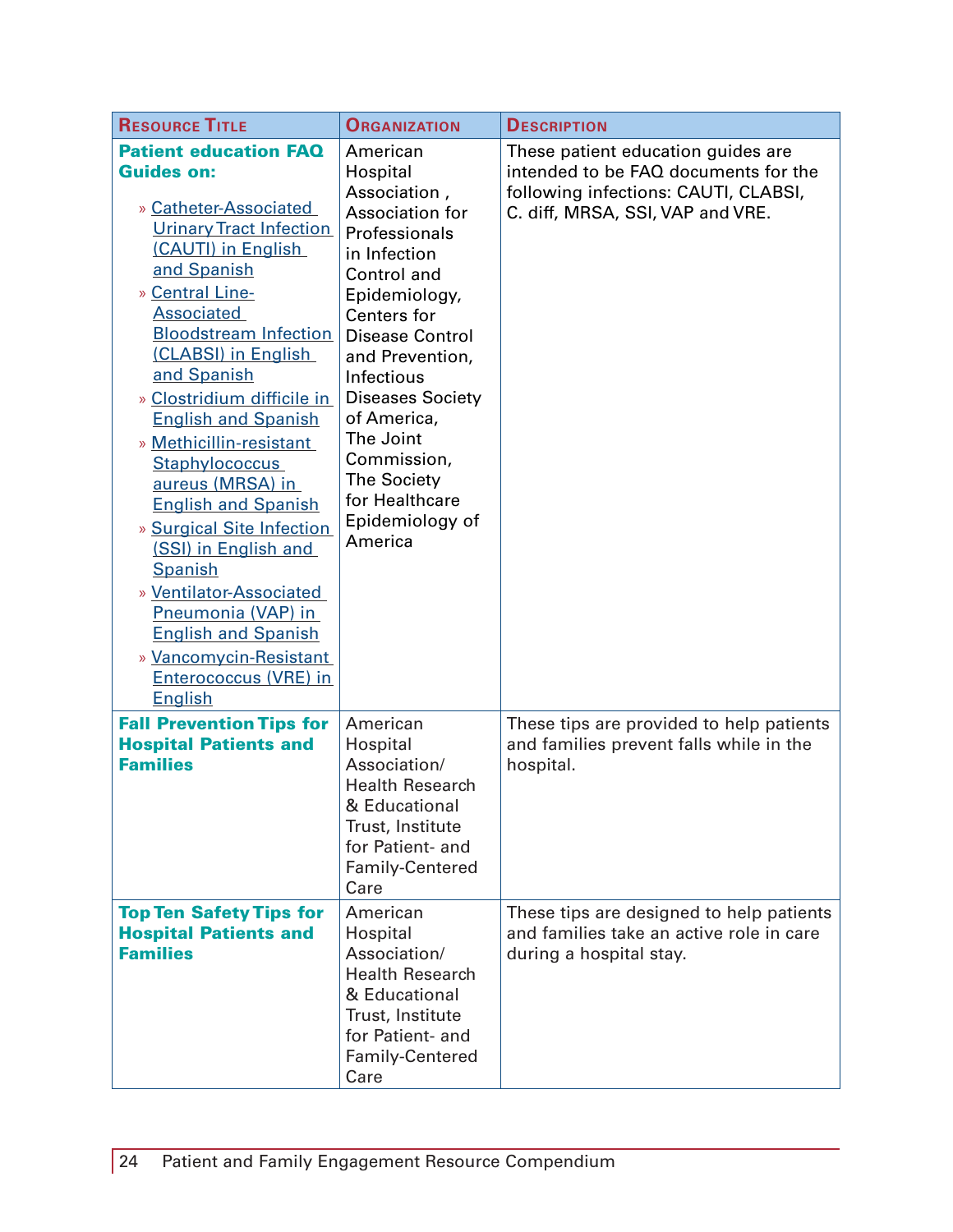| <b>RESOURCE TITLE</b>                                   | <b>ORGANIZATION</b>                                                                 | <b>DESCRIPTION</b>                                                                                                                           |
|---------------------------------------------------------|-------------------------------------------------------------------------------------|----------------------------------------------------------------------------------------------------------------------------------------------|
| <b>20 Tips to Help Prevent</b><br><b>Medical Errors</b> | Agency for<br>Healthcare<br>Research and<br>Quality                                 | These tips explain how patients can be<br>involved in their care and stay safe in<br>the hospital.                                           |
| <b>Infection Prevention</b><br>and You                  | Association for<br>Professionals in<br><b>Infection Control</b><br>and Epidemiology | This website provides materials for<br>both patients and providers on infection<br>prevention, including infographics,<br>videos and eCards. |
| <b>Safety checklists for</b><br>patients and families:  | Campaign Zero                                                                       | These checklists are designed to help<br>patients and families prevent adverse<br>events during a hospital stay.                             |
| » Prevent Blood Clots                                   |                                                                                     |                                                                                                                                              |
| » Prevent C. diff                                       |                                                                                     |                                                                                                                                              |
| Infection                                               |                                                                                     |                                                                                                                                              |
| » Prevent Falls and                                     |                                                                                     |                                                                                                                                              |
| <b>Fractures</b>                                        |                                                                                     |                                                                                                                                              |
| » Prevent Medication                                    |                                                                                     |                                                                                                                                              |
| <b>Mix-Ups</b>                                          |                                                                                     |                                                                                                                                              |
| » Prevent Painful Bed                                   |                                                                                     |                                                                                                                                              |
| <b>Sores</b>                                            |                                                                                     |                                                                                                                                              |
| » Prevent Pneumonia                                     |                                                                                     |                                                                                                                                              |
| from a Ventilator                                       |                                                                                     |                                                                                                                                              |
| » Prevent Staph                                         |                                                                                     |                                                                                                                                              |
| <b>Infections</b>                                       |                                                                                     |                                                                                                                                              |
| » Prevent Surgery                                       |                                                                                     |                                                                                                                                              |
| <b>Errors &amp;</b>                                     |                                                                                     |                                                                                                                                              |
| <b>Complications</b>                                    |                                                                                     |                                                                                                                                              |
| » Prevent Urinary Tract                                 |                                                                                     |                                                                                                                                              |
| <b>Infections</b>                                       |                                                                                     |                                                                                                                                              |
| » Tips for Supporting                                   |                                                                                     |                                                                                                                                              |
| <b>Your Loved One's</b>                                 |                                                                                     |                                                                                                                                              |
| <b>Care in the Hospital</b>                             |                                                                                     |                                                                                                                                              |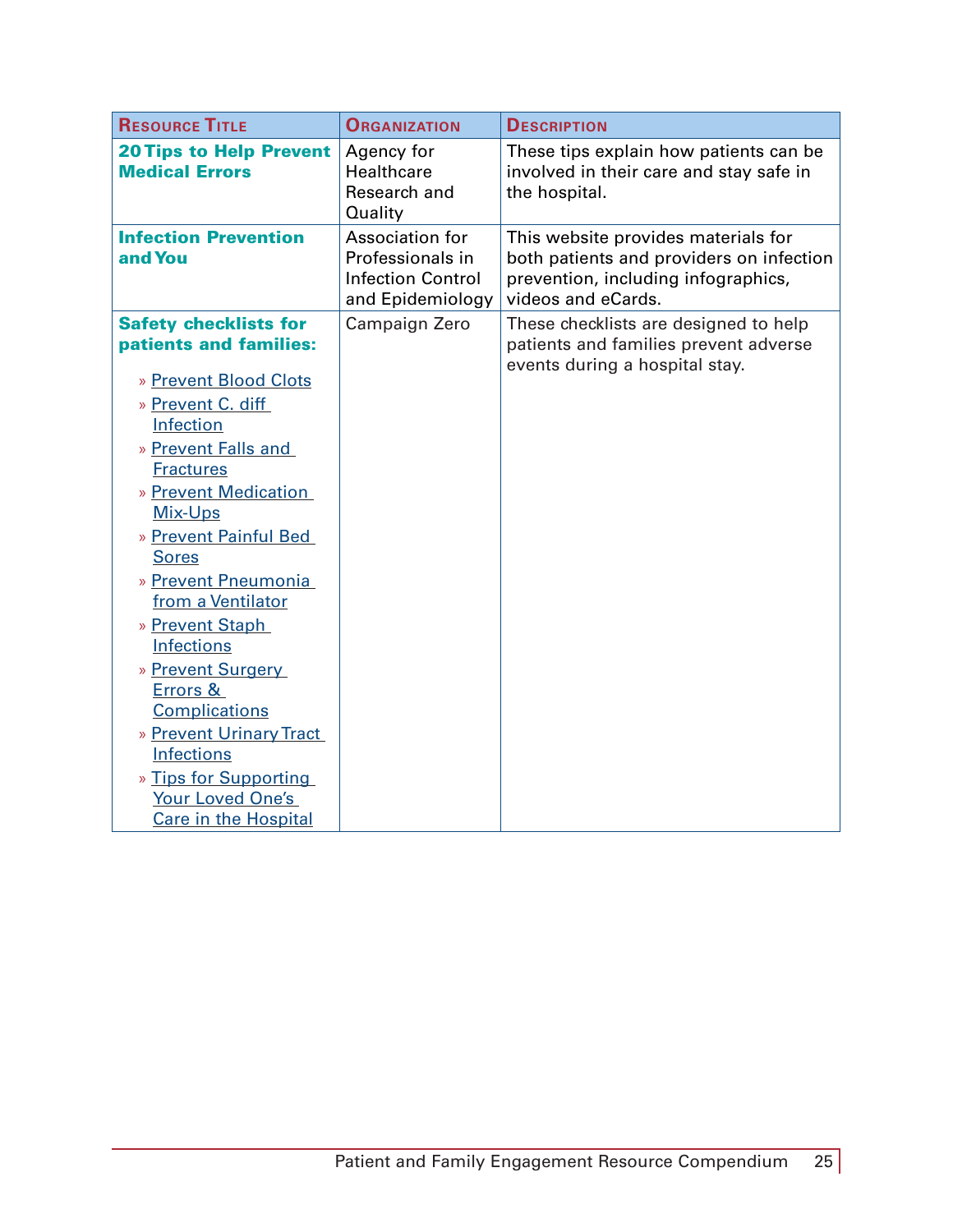<span id="page-25-0"></span>

| <b>Engaged Patients</b>                                                                                                                                                                                                                                                                                                                                                                                                                                            | Empowered                | The guides and checklists are designed                                                                                       |
|--------------------------------------------------------------------------------------------------------------------------------------------------------------------------------------------------------------------------------------------------------------------------------------------------------------------------------------------------------------------------------------------------------------------------------------------------------------------|--------------------------|------------------------------------------------------------------------------------------------------------------------------|
| <b>Campaign checklists</b>                                                                                                                                                                                                                                                                                                                                                                                                                                         | <b>Patient Coalition</b> | to support patients and families and                                                                                         |
| related to:<br>» Who Do You Call?<br><b>Getting Help in a</b><br><b>Hospital</b><br>» Warning Signs of a<br><b>Rapidly Declining</b><br><b>Patient</b><br>» Hospital Guide for<br><b>Patients and Families</b><br>» Drugs Associated<br>with Severe Adverse<br><b>Events</b><br>» Prevent CAUTI<br>» Prevent Pressure<br><b>Ulcers (Bed Sores)</b><br>» Recognize and<br><b>Prevent Surgical Site</b><br><b>Infections</b><br>» Ventilator-Associated<br>Pneumonia |                          | help avoid adverse events during<br>a hospital stay. The campaign's<br>resources are available through a free<br>membership. |

## **Shared Decision Making**

While in some situations a patient's course of treatment is clear, in many others the clinical decision requires the careful consideration of potential benefits and risks and should take into account the patient's goals, preferences and circumstances. Shared decision making is necessary in many situations, and clinicians **can facilitate** the process by asking patients questions about what they care about and providing decision aids that effectively communicate treatment options and possible outcomes.<sup>32</sup> These decision aids can be provided as an electronic or paper document or via video. Health information technology can allow providers to prescribe decision aids to patients through the electronic health record. HIT can also aid in collecting patient information on knowledge gaps related to their condition and treatment options.

Patients differ from one another and their physicians; they may select care options that lack evidence or increase the cost of health care.<sup>33</sup> Former CMS Administrator, Dr. Donald Berwick, contends that evidencebased medicine must at times take a back seat to providing true patient-centered care.34 While shared decision making could theoretically increase costs, current evidence related to surgery decisions suggests the opposite is true. A program that would encourage shared decision making was authorized under the Affordable Care Act, but funding was not appropriated, despite the evidence that effective physician-patient communication does have a positive impact on health outcomes and cost efficiency.<sup>35,36</sup> Below are resources to facilitate the practice of shared decision-making in your organization.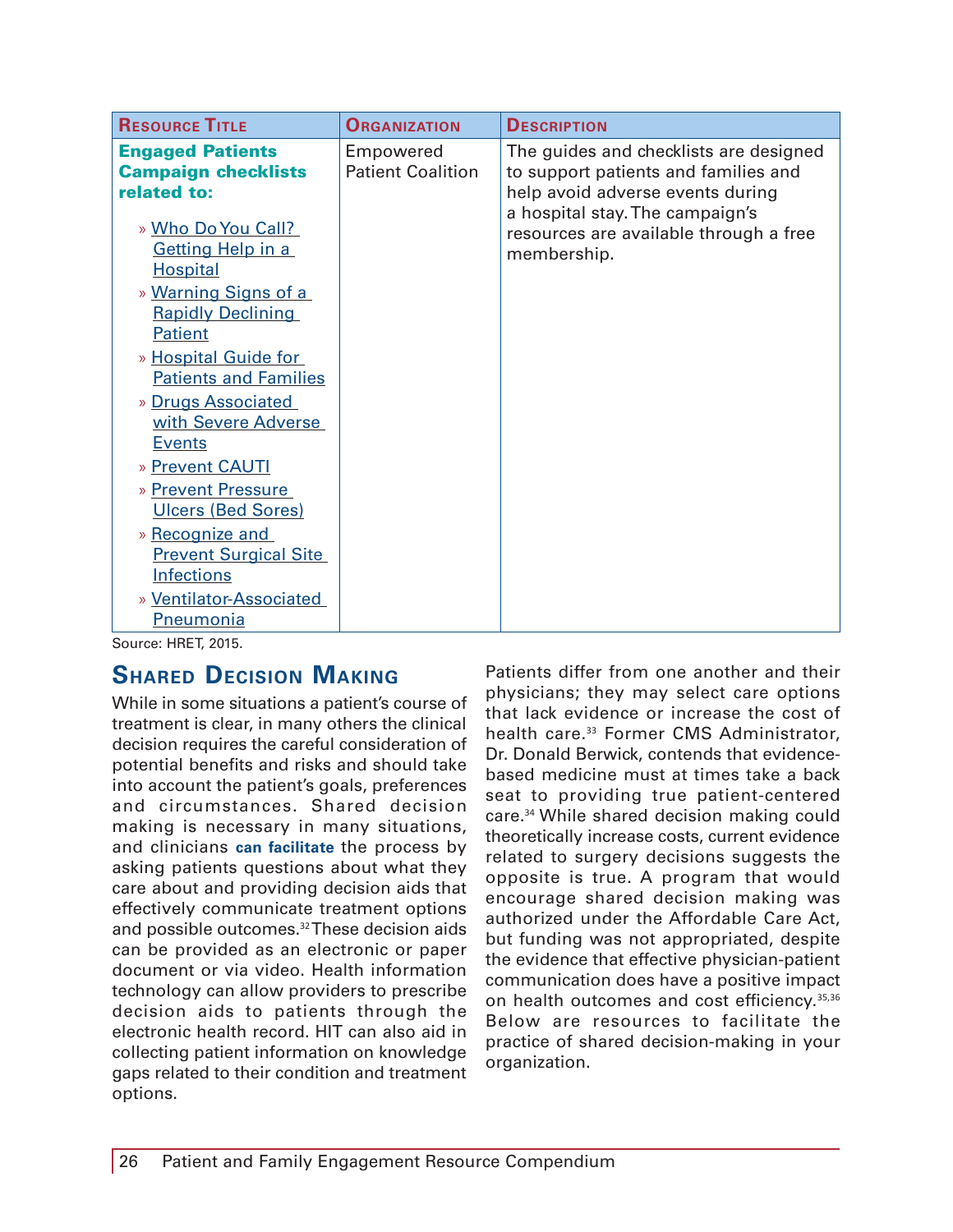- » Integrate **[Advanced Care Planning Decisions](http://www.acpdecisions.org/)** videos and **[Option Grids](http://www.optiongrid.org/)** into the shared decision-making process in your organization.
- » Start by asking one clinician to test a shared decision-making model using **[Shared](http://www.ncbi.nlm.nih.gov/pmc/articles/PMC3445676/)  [Decision Making: A Model for Clinical Practice](http://www.ncbi.nlm.nih.gov/pmc/articles/PMC3445676/)**.

| <b>RESOURCE TITLE</b>                                                                                        | <b>ORGANIZATION</b>                                                   | <b>DESCRIPTION</b>                                                                                                                                                                                                                                                                                                                             |
|--------------------------------------------------------------------------------------------------------------|-----------------------------------------------------------------------|------------------------------------------------------------------------------------------------------------------------------------------------------------------------------------------------------------------------------------------------------------------------------------------------------------------------------------------------|
| <b>Advanced Care</b><br><b>Planning Decisions</b>                                                            | <b>ACP Decisions</b>                                                  | The website and mobile application<br>provides videos as decision support<br>tools and includes the evidence of<br>their impact; it also features patient<br>checklists and provider resources.                                                                                                                                                |
| <b>Effective Healthcare</b><br><b>Options</b>                                                                | Agency for<br>Healthcare<br>Research and<br>Quality                   | This website is designed to help<br>patients communicate with health care<br>providers; it hosts patient stories and a<br>tool to help identify priorities. Another<br>section of this website provides<br>decision aids.                                                                                                                      |
| <b>Treatment Options in</b><br><b>English and Spanish</b>                                                    | Agency for<br><b>Healthcare</b><br>Research and<br>Quality            | This website provides clear, unbiased<br>treatment options for patients and their<br>families.                                                                                                                                                                                                                                                 |
| <b>Choosing Wisely Lists</b>                                                                                 | <b>American Board</b><br>of Internal<br><b>Medicine</b><br>Foundation | This catalog features more than<br>100 patient and provider education<br>resources developed by professional<br>societies. These resources are intended<br>to facilitate wise decisions about the<br>most appropriate care based on a<br>patient's individual situation; the patient<br>resources are provided in both English<br>and Spanish. |
| <b>Getting Tools Used:</b><br><b>Lessons for Health</b><br><b>Care from Consumer</b><br><b>Decision Aids</b> | Center for<br><b>Advancing Health</b>                                 | This research identifies the key<br>elements of success from consumer<br>decision aids and describes the<br>implications of these findings for health<br>care decision aids.                                                                                                                                                                   |
| <b>Decision aids to help</b><br>people who are facing<br>health treatment or<br>screening decisions          | <b>Cochrane Review</b>                                                | This article discusses the results of a<br>study conducted to assess the impact of<br>decision aids.                                                                                                                                                                                                                                           |
| <b>Shared Decision</b><br><b>Making: A Model for</b><br><b>Clinical Practice</b>                             | Journal of<br><b>General Internal</b><br><b>Medicine</b>              | This article translates conceptual<br>descriptions of shared decision making<br>into a three-step practice model.                                                                                                                                                                                                                              |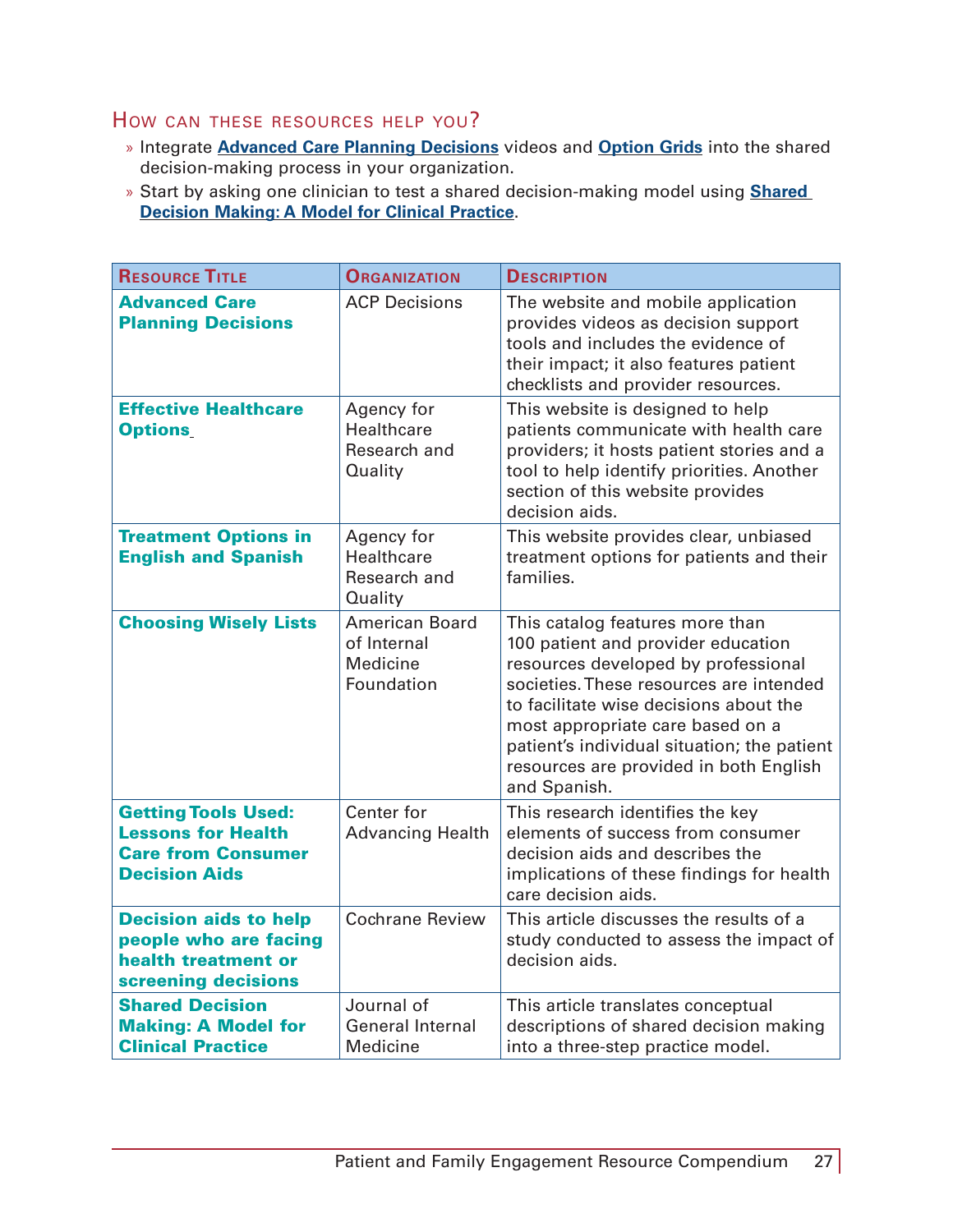| <b>RESOURCE TITLE</b>                                                                                                                                     | <b>ORGANIZATION</b>                                                          | <b>DESCRIPTION</b>                                                                                                                                                                                                                                                                                                                  |
|-----------------------------------------------------------------------------------------------------------------------------------------------------------|------------------------------------------------------------------------------|-------------------------------------------------------------------------------------------------------------------------------------------------------------------------------------------------------------------------------------------------------------------------------------------------------------------------------------|
| <b>Shared Decision</b><br><b>Making Center</b>                                                                                                            | Mayo Clinic                                                                  | This website provides decision aids,<br>the literature supporting them and<br>resources to support their effective use<br>by clinicians.                                                                                                                                                                                            |
| <b>Shared Decision</b><br><b>Making: Advancing</b><br><b>Patient-Centered</b><br><b>Care Through</b><br><b>State and Federal</b><br><b>Implementation</b> | <b>National Academy</b><br>for State Health<br>Policy                        | This report outlines the approaches<br>that states have pursued to implement<br>shared decision-making.                                                                                                                                                                                                                             |
| <b>OpenNotes Toolkit</b>                                                                                                                                  | <b>OpenNotes</b>                                                             | OpenNotes is a national initiative<br>working to give patients access to the<br>visit notes written by their doctors,<br>nurses or other clinicians. This toolkit<br>provides communication and policy<br>suggestions, a sample FAQ and a<br>PowerPoint to help clinicians make<br>the case for OpenNotes in their<br>organization. |
| <b>Ottawa Personal</b><br><b>Decision Guides</b>                                                                                                          | Ottawa Hospital<br><b>Research Institute</b>                                 | These guides can help patients identify<br>their decision making needs, plan next<br>steps and share their views about the<br>decision. The guides are available in<br>English, French, Spanish, Japanese,<br>Swedish and Dutch.                                                                                                    |
| <b>Option Grid</b>                                                                                                                                        | The Dartmouth<br><b>Center for Health</b><br><b>Care Delivery</b><br>Science | These short decision aids are<br>designed to help patients and health<br>care professionals compare and<br>discuss treatment options for specific<br>diagnoses.                                                                                                                                                                     |
| <b>Person-centered care:</b><br>from ideas to action                                                                                                      | The Health<br>Foundation                                                     | This report is a review of the evidence<br>for shared decision-making and self-<br>management support.                                                                                                                                                                                                                              |

## **Health Information Technology**

The quality of health care in the U.S. varies widely between different states and hospitals.37 The Health Information Technology for Economic and Clinical Health (HITECH) act was enacted to accelerate the adoption of electronic health records as a means to drive improvement in quality of care and to effectively engage patients. While the adjustment has been painful and rife with unintended consequences, HIT will likely improve efficiencies and play a critical role in helping patients to become more informed and involved in their own care.<sup>38</sup> A literature review found that 92 percent of 154 recent articles on HIT reached positive overall conclusions.<sup>39</sup>

In a Kaiser Permanente study of 35,423 people with diabetes and/or hypertension, the use of secure patient-physician e-mail within a two-month period was associated with a statistically significant improvement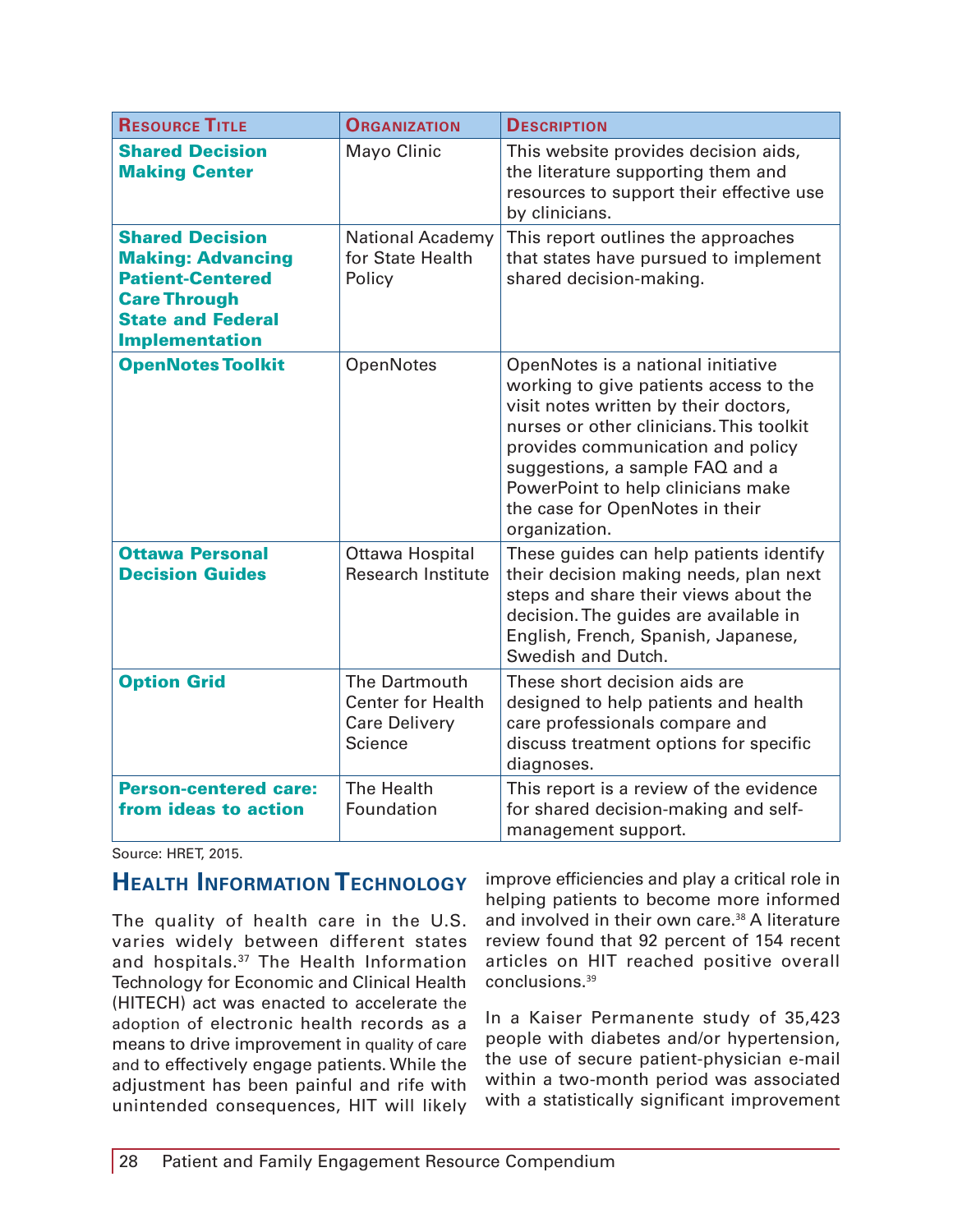in the effectiveness of care.<sup>40</sup> While the study has limitations, it provides some insight into the potential benefits of HIT, which organizations are just beginning to realize. The health care industry should continue to share information on organizational HIT challenges and effective strategies to address them. Below are resources to help hospitals and health systems achieve meaningful use and take advantage of HIT benefits.

#### How can these resources help

#### you?

#### » Use **[How to Implement EHRs: Achieve](http://www.healthit.gov/providers-professionals/step-5-achieve-meaningful-use-stage-2)  [Meaningful Use Stage 2](http://www.healthit.gov/providers-professionals/step-5-achieve-meaningful-use-stage-2)** to support your organization's efforts to achieve

Stage 2 and ultimately Stage 3 criteria.

» Understand how organizations have implemented patient-reported measurement systems and how the system has improved care by reviewing **[Using Patient-Reported Information](http://tdi.dartmouth.edu/images/uploads/tdi_tr_pri_ia_sm.pdf)  [to Improve Health Outcomes and](http://tdi.dartmouth.edu/images/uploads/tdi_tr_pri_ia_sm.pdf)  [Health Care Value: Case Studies from](http://tdi.dartmouth.edu/images/uploads/tdi_tr_pri_ia_sm.pdf)  [Dartmouth, Karolinska and Group](http://tdi.dartmouth.edu/images/uploads/tdi_tr_pri_ia_sm.pdf)  [Health](http://tdi.dartmouth.edu/images/uploads/tdi_tr_pri_ia_sm.pdf)**.

| <b>RESOURCE TITLE</b>                                                                                                                                                                            | <b>ORGANIZATION</b>                                                   | <b>DESCRIPTION</b>                                                                                                                                                          |
|--------------------------------------------------------------------------------------------------------------------------------------------------------------------------------------------------|-----------------------------------------------------------------------|-----------------------------------------------------------------------------------------------------------------------------------------------------------------------------|
| <b>Enabling Patient-</b><br><b>Centered Care Through</b><br><b>Health Information</b><br><b>Technology</b>                                                                                       | Agency for<br>Healthcare<br>Research and<br>Quality                   | This report reviews the evidence on<br>HIT applications related to patient-<br>centered care, identifying barriers and<br>opportunities.                                    |
| <b>Patient Engagement</b><br><b>Framework</b>                                                                                                                                                    | Healthcare<br>Information and<br>Management<br><b>Systems Society</b> | This model guides health care<br>organizations in developing and<br>strengthening their patient engagement<br>strategies through the use of eHealth<br>tools and resources. |
| <b>Personal Health</b><br><b>Information Technology</b><br><b>Paradigm for</b><br><b>Providers and</b><br><b>Patients to Transform</b><br><b>Healthcare through</b><br><b>Patient Engagement</b> | Healthcare<br>Information and<br>Management<br><b>Systems Society</b> | This white paper identifies trends in<br>personal health information technology<br>and describes how patient engagement<br>connects to the HITECH Act.                      |
| <b>Health IT and Patient</b><br><b>Safety: Building Safer</b><br><b>Systems for Better</b><br><b>Care</b>                                                                                        | Institute of<br><b>Medicine</b>                                       | This report evaluates health IT safety<br>concerns and recommends ways to<br>make patient care safer using health IT.                                                       |
| <b>Building a Strategy</b><br>to Leverage Health<br><b>Information Technology</b><br>to Support Patient<br><b>Engagement</b>                                                                     | <b>National</b><br>Committee for<br><b>Quality Assurance</b>          | This report includes recommendations<br>for advancing opportunities to use<br>health IT to support patient engagement<br>and progress toward the Triple Aim.                |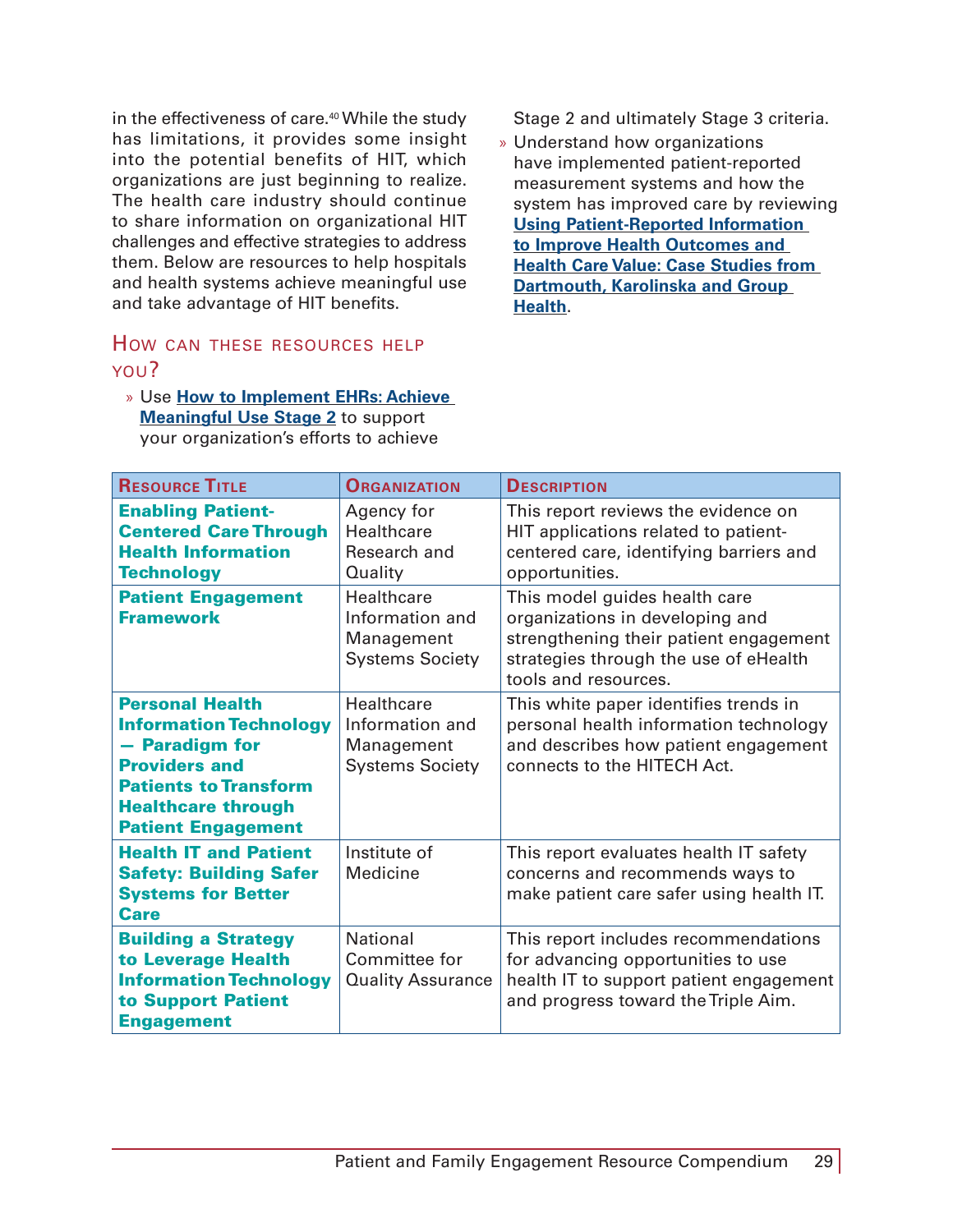| <b>Blue Button®</b><br><b>Connector</b>                                                                                                                                                                   | Office of<br>the National<br>Coordinator<br>for Health<br>Information<br>Technology | The Blue Button Connector takes<br>patients and caregivers to the doorstep<br>of hospitals, labs, pharmacies and/or<br>health information exchanges that have<br>health information online, so patients<br>and caregivers can log-in and receive<br>their electronic health information.                                                                                               |
|-----------------------------------------------------------------------------------------------------------------------------------------------------------------------------------------------------------|-------------------------------------------------------------------------------------|----------------------------------------------------------------------------------------------------------------------------------------------------------------------------------------------------------------------------------------------------------------------------------------------------------------------------------------------------------------------------------------|
| <b>How to Implement</b><br><b>EHRs: Achieve</b><br><b>Meaningful Use Stage</b><br>2                                                                                                                       | Office of<br>the National<br>Coordinator<br>for Health<br>Information<br>Technology | This website details how providers<br>can meet the Stage 2 Meaningful<br>Use requirements, increasing the<br>sophistication, functionality and<br>interoperability of electronic health<br>records. Stage 2 increases health<br>information exchange between<br>providers and promote patient<br>engagement by giving patients<br>secure online access to their health<br>information. |
| <b>Family Caregivers are</b><br><b>Wired for Health</b>                                                                                                                                                   | Pew Research<br>Center                                                              | This report discusses the results of<br>a nationwide survey of more than<br>3,000 adults exploring the relationship<br>between patients, caregivers and HIT.                                                                                                                                                                                                                           |
| <b>A Vision for Using</b><br><b>Digital Health</b><br><b>Technologies to</b><br><b>Empower Consumers</b><br>and Transform the U.S.<br><b>Health Care System</b>                                           | The<br>Commonwealth<br>Fund                                                         | This report describes early efforts to<br>use digital technologies to redesign<br>care models around the common<br>needs of discrete patient populations.<br>The approaches described focus on the<br>needs of patients with complex and<br>costly health conditions.                                                                                                                  |
| <b>Using Patient-Reported</b><br><b>Information to Improve</b><br><b>Health Outcomes and</b><br><b>Health Care Value:</b><br><b>Case Studies from</b><br><b>Dartmouth, Karolinska</b><br>and Group Health | The Dartmouth<br>Institute for<br>Health Policy and<br><b>Clinical Practice</b>     | This peer- reviewed technical report<br>discusses the value of patient-<br>reported outcome data and describes<br>how measurement systems can be<br>implemented; the report features three<br>case studies.                                                                                                                                                                            |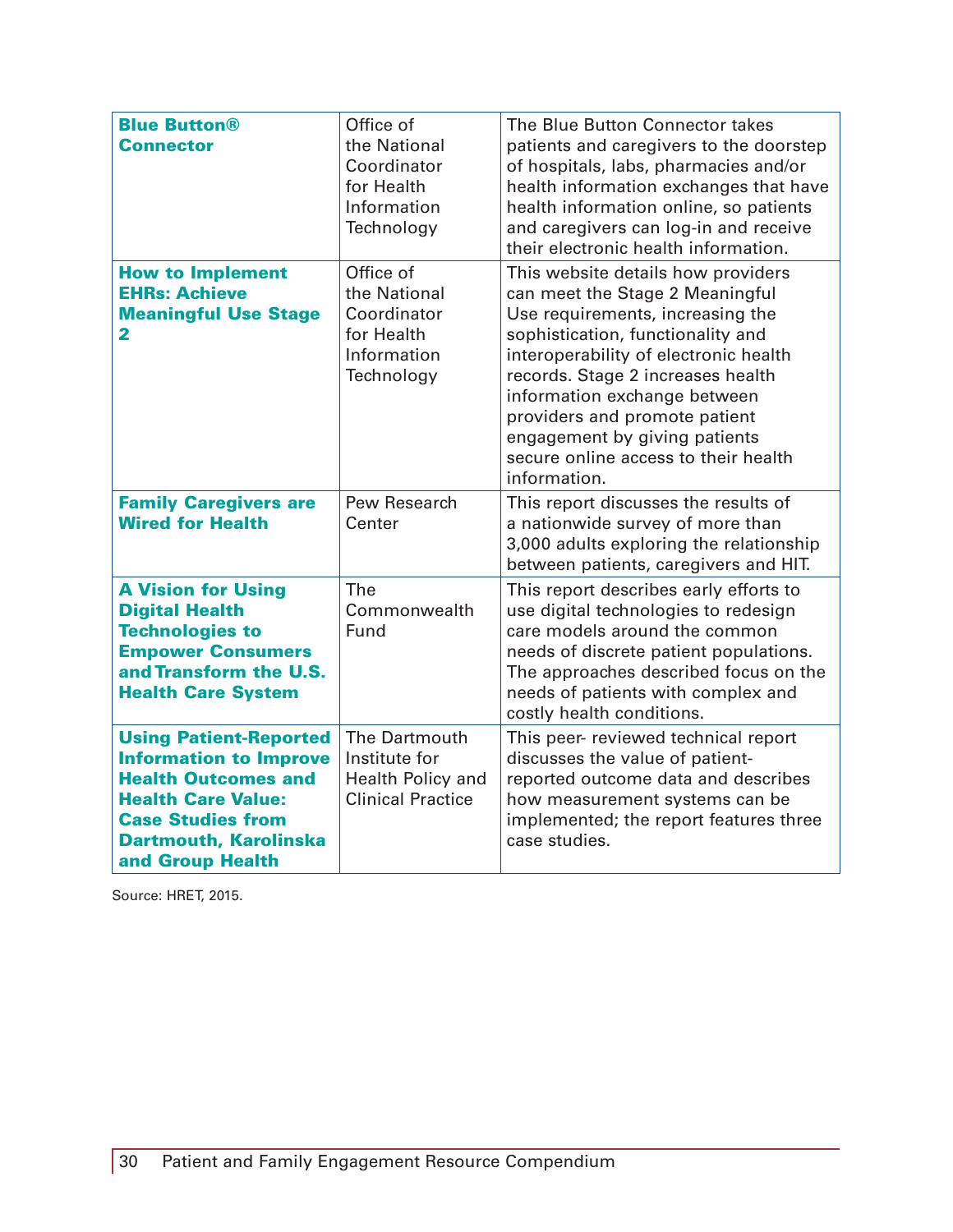## <span id="page-30-0"></span>**Engaging to Reduce Disparities**

The 2014 National Healthcare Quality and Disparities Report found that large economic, racial and ethnic disparities in health care quality and outcomes were not substantially improving. 41 These disparities stand to impact a larger portion of the population as U.S. demographics shift. By 2060, the U.S. will no longer have a majority racial and ethnic group, and the elderly population will more than double in size.42 Health care organizations cannot meet the needs of increasingly diverse and older communities with a onesize-fits-all approach. To fully understand disparities that may exist, hospitals and health systems need to collect and analyze demographic data on the populations they serve. In a recent study of over 79,000 patients with acute cardiovascular disease, pneumonia and major surgery, Asian and Hispanic patients had significantly higher rates of hospital-acquired infections than white non-Hispanic patients.<sup>43</sup> The nature of these findings suggest that language barriers may play an important role in health care disparities. When organizations understand the variations in quality of care that different patient populations experience, they can develop culturally and linguistically appropriate services and targeted

interventions to address disparities. Below are resources to help hospitals and health systems provide more patient-centered care to the populations they serve.

- » Develop a reliable system for collecting and analyzing race, ethnicity and language data using **[Equity of Care:](http://www.hpoe.org/resources/hpoehretaha-guides/1788)  [A Toolkit for Eliminating Health Care](http://www.hpoe.org/resources/hpoehretaha-guides/1788)  [Disparities](http://www.hpoe.org/resources/hpoehretaha-guides/1788)**.
- » Conduct an organizational assessment, review case studies and develop a plan to address health care disparities in your organization using the resources available through **[National Center for](http://nccc.georgetown.edu/)  [Cultural Competence](http://nccc.georgetown.edu/)**.
- » Review the **[National Standards for](https://www.thinkculturalhealth.hhs.gov/content/clas.asp)  [Culturally and Linguistically Appropriate](https://www.thinkculturalhealth.hhs.gov/content/clas.asp)  [Services \(CLAS\) in Health Care and](https://www.thinkculturalhealth.hhs.gov/content/clas.asp)**  *[The Blueprint](https://www.thinkculturalhealth.hhs.gov/content/clas.asp)* and ensure the patient and family advisors council and the leadership board reflect the level of diversity found in the community.
- » Develop a workforce training program consisting of orientation materials, brown bag lunches and in-services on ways to meet the unique needs of diverse populations and integrate the **[HealthReach](https://healthreach.nlm.nih.gov/)** resources.

| <b>RESOURCE TITLE</b>                                      | <b>ORGANIZATION</b>        | <b>DESCRIPTION</b>                                                                                                                                                                                                                                                                           |
|------------------------------------------------------------|----------------------------|----------------------------------------------------------------------------------------------------------------------------------------------------------------------------------------------------------------------------------------------------------------------------------------------|
| <b>A Toolkit for Serving</b><br><b>Diverse Communities</b> | Administration on<br>Aging | This toolkit serves as a resource for<br>aging agencies and their partners<br>to provide services for diverse<br>communities. It outlines a four-step<br>process consisting of 1) assessments,<br>2) identifying community resources,<br>3) designing services and 4) program<br>evaluation. |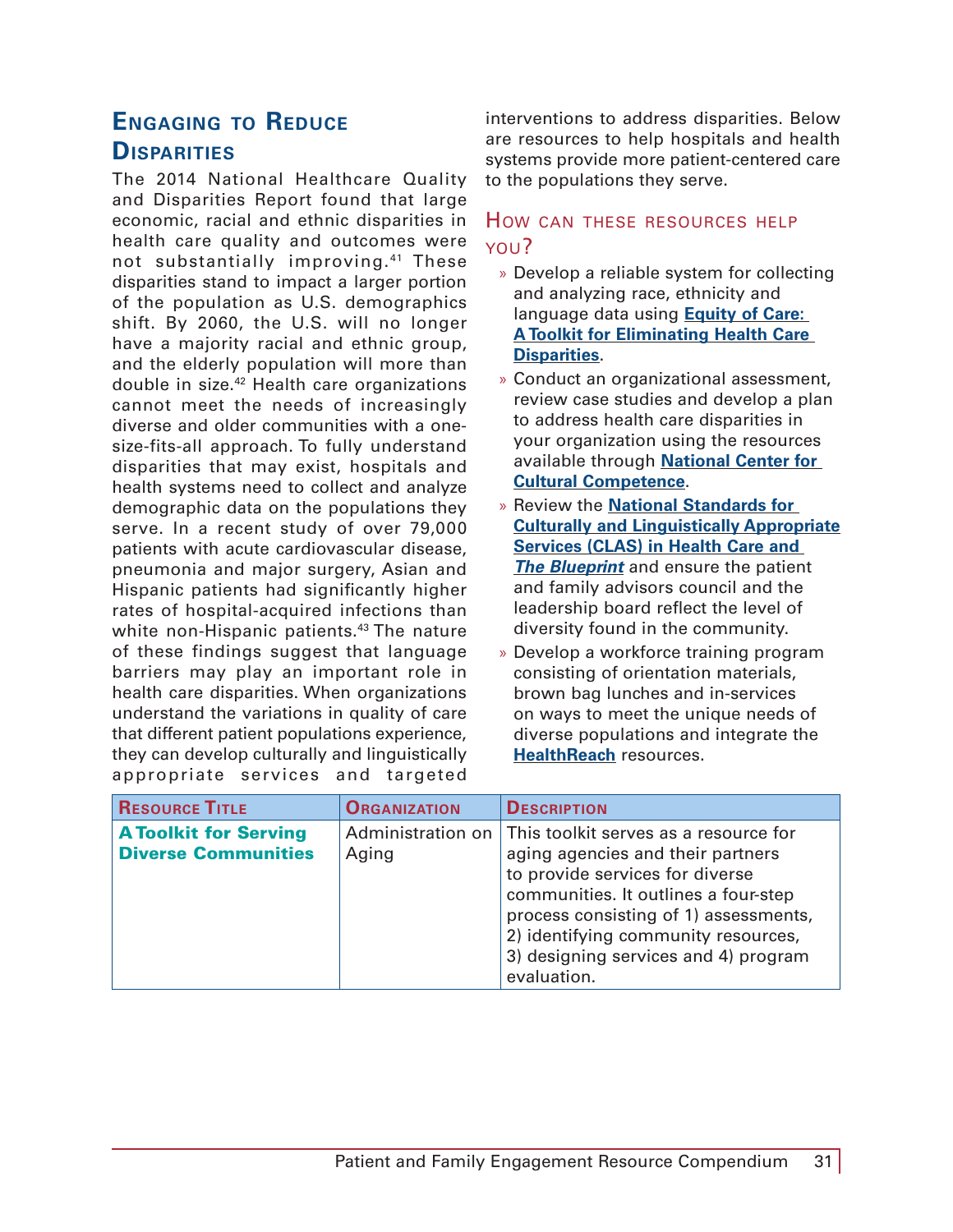| <b>RESOURCE TITLE</b>                                                                                                            | <b>ORGANIZATION</b>                                                                             | <b>DESCRIPTION</b>                                                                                                                                                                                                                                                                                                          |
|----------------------------------------------------------------------------------------------------------------------------------|-------------------------------------------------------------------------------------------------|-----------------------------------------------------------------------------------------------------------------------------------------------------------------------------------------------------------------------------------------------------------------------------------------------------------------------------|
| <b>Equity of Care: A</b><br><b>Toolkit for Eliminating</b><br><b>Health Care Disparities</b>                                     | American<br>Hospital<br>Association/<br><b>Health Research</b><br>& Educational<br><b>Trust</b> | This compendium of resources is<br>designed to aid in accelerating the<br>elimination of health care disparities.<br>It includes "Improving Health Equity<br>through Data Collection and Use" and<br>"A Framework for Stratifying Race,<br>Ethnicity and Language Data," among<br>other guides.                             |
| <b>2014 National</b><br><b>Healthcare Quality and</b><br><b>Disparities Report</b>                                               | Agency for<br>Healthcare<br>Research and<br>Quality                                             | This report integrates health care<br>quality and health care disparities<br>findings into a single document that<br>provides a comprehensive overview of<br>the health care received by the general<br>U.S. population and the disparities in<br>care experienced by different racial,<br>ethnic and socioeconomic groups. |
| <b>Culturally Effective</b><br><b>Care Toolkit</b>                                                                               | American<br>Academy of<br><b>Pediatrics</b>                                                     | This toolkit helps practicing<br>pediatricians provide culturally effective<br>care to their patients and families.                                                                                                                                                                                                         |
| <b>Health Information</b><br><b>Translations</b>                                                                                 | <b>Central Ohio</b><br><b>Hospital Council</b>                                                  | This website provides health education<br>resources in multiple languages for<br>health care professionals and others to<br>use in their communities.                                                                                                                                                                       |
| <b>Patient-Centered</b><br><b>Care for Underserved</b><br><b>Populations:</b><br><b>Definitions and Best</b><br><b>Practices</b> | Economic and<br>Social Research<br>Institute/Kellogg<br>Foundation                              | Developed from a literature review<br>and case study analysis, this research<br>report delineates the core concepts of<br>patient-centered care for vulnerable<br>populations and outlines best practices,<br>critical support structures and<br>processes.                                                                 |
| <b>National Center for</b><br><b>Cultural Competence</b>                                                                         | Georgetown<br>University                                                                        | This comprehensive website provides<br>assessments, guides, checklists and<br>patient stories to increase the capacity<br>of health care and mental health care<br>programs to design, implement and<br>evaluate culturally and linguistically<br>competent service delivery systems.                                       |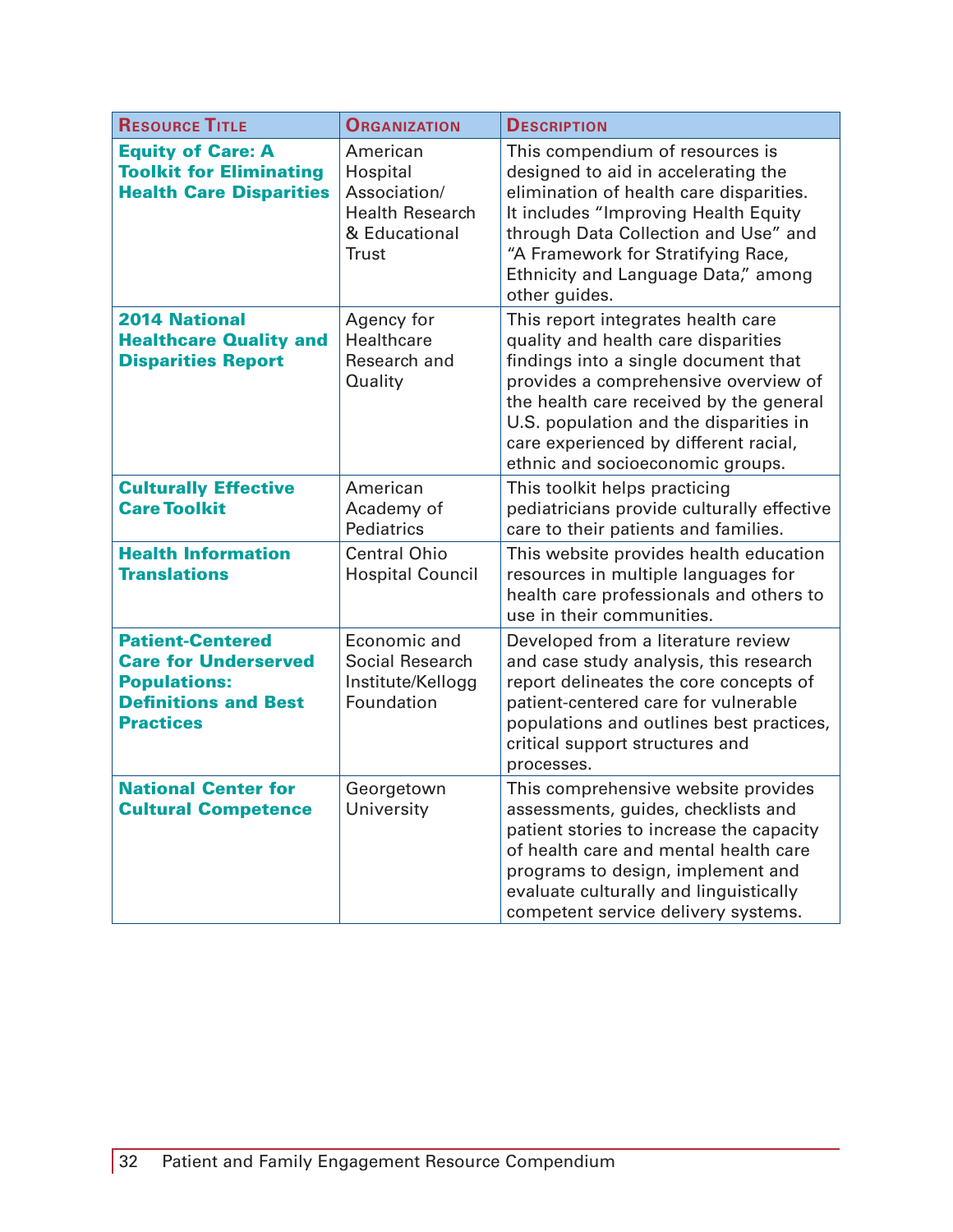| <b>RESOURCE TITLE</b>                                                                                                                                               | <b>ORGANIZATION</b>                             | <b>DESCRIPTION</b>                                                                                                                                                                                                                                                                                                                                                                                                                                                              |
|---------------------------------------------------------------------------------------------------------------------------------------------------------------------|-------------------------------------------------|---------------------------------------------------------------------------------------------------------------------------------------------------------------------------------------------------------------------------------------------------------------------------------------------------------------------------------------------------------------------------------------------------------------------------------------------------------------------------------|
| <b>Unequal Treatment:</b><br><b>Confronting Racial and</b><br><b>Ethnic Disparities in</b><br><b>Health Care</b>                                                    | Institute of<br>Medicine                        | Released in 2002, this report found that<br>a large body of research demonstrates<br>significant variation in the rates of<br>medical procedures by race, even when<br>insurance status, income, age and<br>severity of conditions are comparable.<br>The report recommends cross-cultural<br>curricula and continuing education for<br>providers, health literacy programs and<br>the collection, reporting and monitoring<br>of patient care data, among other<br>strategies. |
| <b>The Disparities</b><br><b>Solutions Center</b>                                                                                                                   | <b>Massachusetts</b><br><b>General Hospital</b> | The Disparities Solutions Center<br>website hosts several publications that<br>highlight practical solutions to identify<br>and address disparities within hospitals<br>and other health care organizations.                                                                                                                                                                                                                                                                    |
| <b>HealthReach</b>                                                                                                                                                  | <b>National Institutes</b><br>of Health         | This resource library houses health<br>education materials in various<br>languages and formats as well as<br>provider tools. Tools include best<br>practices, cultural information and<br>guidance on the effective use of<br>interpreters.                                                                                                                                                                                                                                     |
| <b>National Standards</b><br>for Culturally<br>and Linguistically<br><b>Appropriate Services</b><br>(CLAS) in Health Care<br>and The Blueprint                      | <b>Office of Minority</b><br>Health             | The National CLAS Standards provide<br>a framework for culturally and<br>linguistically appropriate services; the<br>accompanying Blueprint describes<br>implementation strategies for each<br>standard.                                                                                                                                                                                                                                                                        |
| <b>Speaking Together</b><br><b>Toolkit</b>                                                                                                                          | <b>Robert Wood</b><br>Johnson<br>Foundation     | This toolkit provides advice to hospitals<br>on improving quality and accessibility<br>of language services.                                                                                                                                                                                                                                                                                                                                                                    |
| <b>Promising Practices</b><br><b>for Patient-Centered</b><br><b>Communication</b><br>with Vulnerable<br><b>Populations: Examples</b><br><b>from Eight Hospitals</b> | The<br>Commonwealth<br>Fund                     | Through site visits and focus group<br>discussions, this report elucidates<br>"promising practices" from hospital<br>efforts to lower language barriers and<br>ensure safe and effective interactions.<br>Leaders can use these practices as<br>starting points to encourage patient-<br>centered communication in their own<br>organizations.                                                                                                                                  |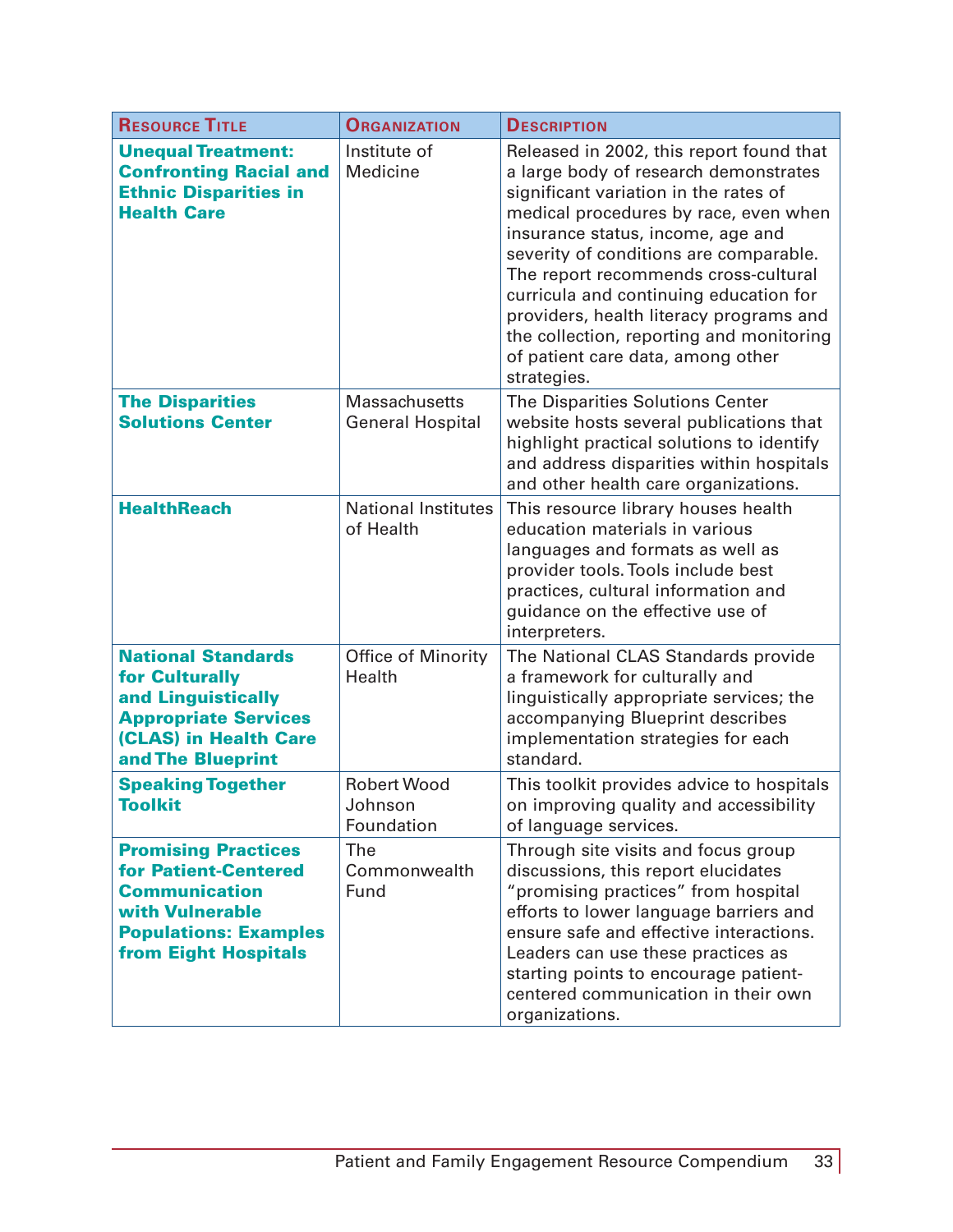| <b>RESOURCE TITLE</b>                                                                                                                                                    | <b>ORGANIZATION</b>         | <b>DESCRIPTION</b>                                                                                                                                                                                                                                                                                                                                                          |
|--------------------------------------------------------------------------------------------------------------------------------------------------------------------------|-----------------------------|-----------------------------------------------------------------------------------------------------------------------------------------------------------------------------------------------------------------------------------------------------------------------------------------------------------------------------------------------------------------------------|
| <b>Advancing Effective</b><br><b>Communication,</b><br><b>Cultural Competence,</b><br>and Patient-and Family-<br><b>Centered Care: A</b><br><b>Roadmap for Hospitals</b> | The Joint<br>Commission     | The Roadmap provides<br>recommendations to help hospitals<br>address unique patient needs, meet<br>the patient-centered communication<br>standards and comply with related<br>Joint Commission requirements.<br>Example practices, information on laws<br>and regulations, links to supplemental<br>information, model policies and<br>educational tools are also included. |
| <b>EthnoMed</b>                                                                                                                                                          | University of<br>Washington | EthnoMed contains information about<br>cultural beliefs, medical issues and<br>related topics pertinent to the health<br>care of immigrants and refugee groups<br>in Seattle.                                                                                                                                                                                               |

## **Videos**

Videos are great tools that can be used to initiate deeper discussions about patientcentered care in your organization. They are another way to provide education to patients and families. In 2013, the Pew Research Center reported that 78 percent of online adults watch or download videos, and 50 percent of online adults say they watch educational videos. Using mobile technology, videos are now easily created and uploaded to video sharing sites such as YouTube and Vimeo. Videos are also enduring material, so they can be used as shared decision-making tools and health literacy resources to support non-English speaking patient populations.<sup>44</sup> Below are some of the PFE videos available to inform, educate and stimulate discussion in hospitals and health care systems.

- » Foster strategic discussions about quality and PFE at the board level using the **E[liminating Harm, Improving](http://www.hret-hen.org/?option=com_phocadownload&view=category&id=346&Itemid=352)  [Patient Care: Trustee Guide](http://www.hret-hen.org/?option=com_phocadownload&view=category&id=346&Itemid=352)**.
- » Play **[I have been a patient since I](https://www.youtube.com/watch?v=TipFfR1drTg)  [was born: Institute for Healthcare](https://www.youtube.com/watch?v=TipFfR1drTg)  [Improvement Faculty and Patient/](https://www.youtube.com/watch?v=TipFfR1drTg) [Family Advisor, Tiffany Christensen](https://www.youtube.com/watch?v=TipFfR1drTg)** and **[My Prepared Patient Story: Jessie](https://www.youtube.com/watch?v=Y8N4bLaXU0w)  [Gruman](https://www.youtube.com/watch?v=Y8N4bLaXU0w)** at a front-line staff meeting and discuss the difference between patient priorities and non-compliance.
- » Learn how organizations have instituted shared decision-making through the **[Shared Decision-Making Videos](https://www.youtube.com/channel/UCo0qAVUWPV0B9mRjbxSgIFg)**.

| <b>VIDEO TITLE</b>                                   | <b>ORGANIZATION</b>                 | <b>DESCRIPTION</b>                                                                   |
|------------------------------------------------------|-------------------------------------|--------------------------------------------------------------------------------------|
| <b>Patient- and Family-</b><br><b>Centered Care:</b> | American<br>Hospital<br>Association | This video defines patient- and family-<br>centered care and outlines its core       |
| <b>Partnerships for</b><br>Quality and Safety        |                                     | concepts; it can be downloaded from<br>the American Hospital Association<br>website. |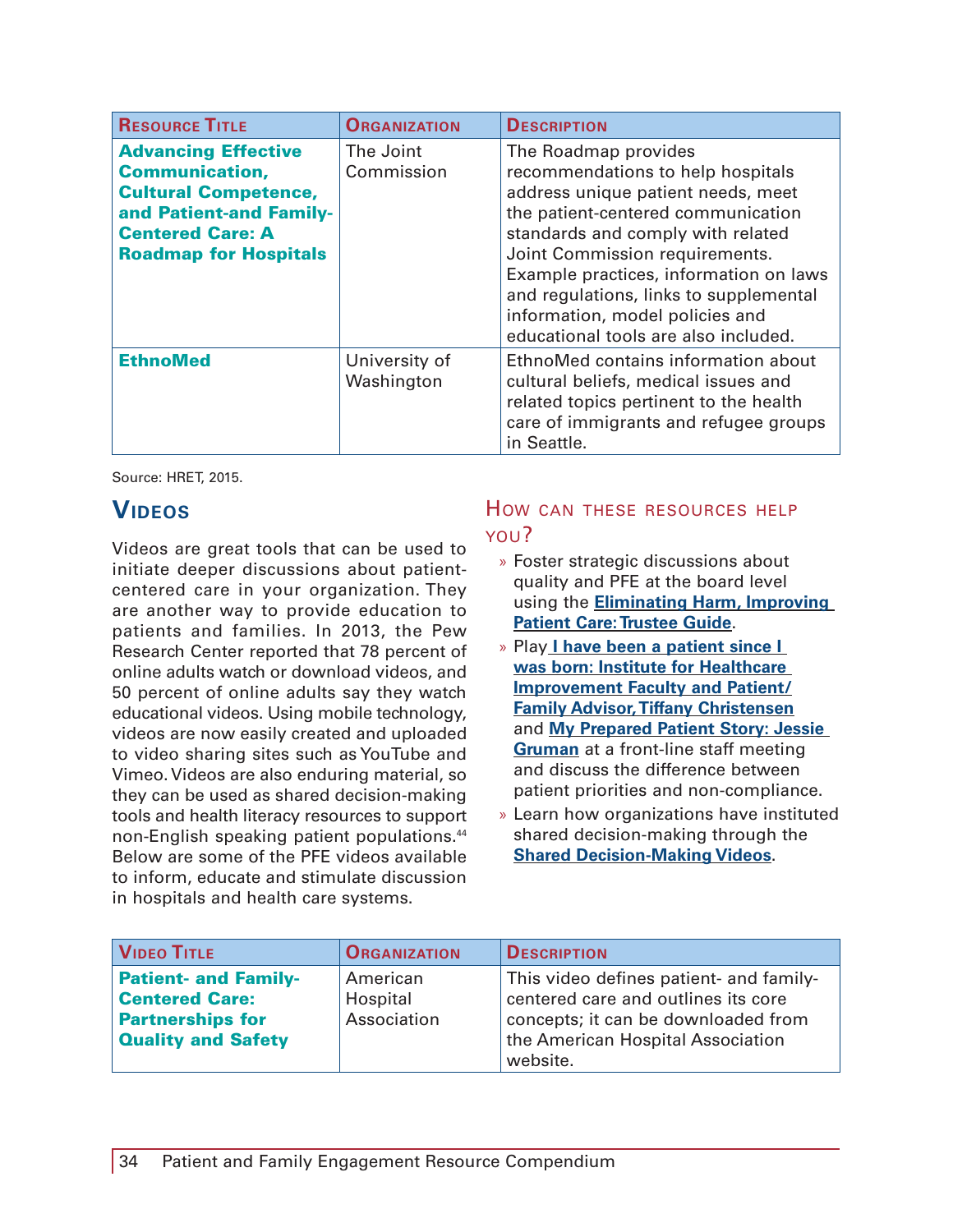| <b>VIDEO TITLE</b>                                                                                                                                                                                                                  | <b>ORGANIZATION</b>                                                                             | <b>DESCRIPTION</b>                                                                                                                                                                                                                                                     |
|-------------------------------------------------------------------------------------------------------------------------------------------------------------------------------------------------------------------------------------|-------------------------------------------------------------------------------------------------|------------------------------------------------------------------------------------------------------------------------------------------------------------------------------------------------------------------------------------------------------------------------|
| <b>Eliminating Harm,</b><br><b>Improving Patient</b><br><b>Care: Trustee Guide</b>                                                                                                                                                  | American<br>Hospital<br>Association/<br><b>Health Research</b><br>& Educational<br><b>Trust</b> | This video series and accompanying<br>workbook strive to enhance the<br>board's ability to connect their work<br>in the boardroom to quality in their<br>organization and the patient experience.                                                                      |
| <b>Waiting Room</b>                                                                                                                                                                                                                 | Agency for<br><b>Healthcare</b><br>Research and<br>Quality                                      | This video features patients and<br>clinicians discussing the importance of<br>asking questions at medical visits.                                                                                                                                                     |
| <b>Frontline Innovators:</b><br><b>Patient- and Family-</b><br><b>Centered Care</b>                                                                                                                                                 | Agency for<br>Healthcare<br>Research and<br>Quality                                             | This video series describes the<br>diagnoses and unique circumstances<br>of specific patients and details how<br>clinicians customized their care.                                                                                                                     |
| <b>My Prepared Patient</b><br><b>Story: Jessie Gruman</b>                                                                                                                                                                           | Center for<br><b>Advancing Health</b>                                                           | In this video, Jessie Gruman describes<br>her experience as a cancer patient and<br>the trade-offs she made at times with<br>her treatment.                                                                                                                            |
| <b>Cleveland Clinic</b><br><b>YouTube Channel</b><br>» Cleveland Clinic's<br><b>Empathy Series</b><br><b>Continues -- Patients:</b><br><b>Afraid and Vulnerable</b><br>» Empathy: The Human<br><b>Connection to Patient</b><br>Care | <b>Cleveland Clinic</b>                                                                         | These videos serve as a reminder of<br>the emotions patients dealing with a<br>serious condition may experience and<br>the importance of empathy.                                                                                                                      |
| <b>How Effective</b><br><b>Healthcare</b><br><b>Communication</b><br><b>Contributes to Health</b><br><b>Equity</b>                                                                                                                  | <b>Health Resources</b><br>and Services<br>Administration                                       | This video defines health disparities<br>and explains how three patient<br>factors (i.e., health literacy, linguistic<br>competency and cultural competency)<br>are interdependent; it also encourages<br>providers to take HRSA's health literacy<br>training course. |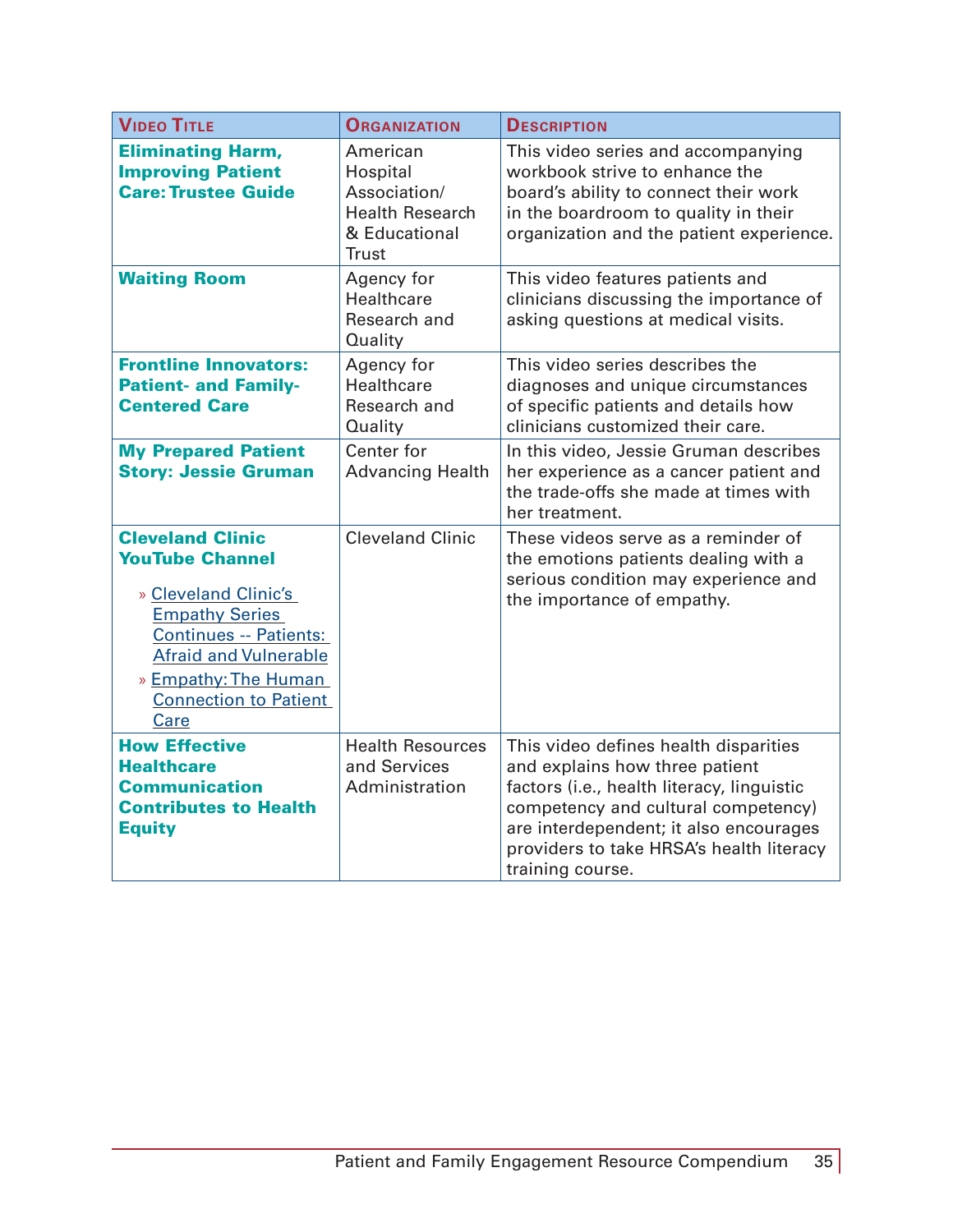| <b>VIDEO TITLE</b>                                                                                                                                                                                                                                                                                                                                                                                                                                                                                                                                                                                                                                                              | <b>ORGANIZATION</b>                                       | <b>DESCRIPTION</b>                                                                                                                                                                                                                                                                               |
|---------------------------------------------------------------------------------------------------------------------------------------------------------------------------------------------------------------------------------------------------------------------------------------------------------------------------------------------------------------------------------------------------------------------------------------------------------------------------------------------------------------------------------------------------------------------------------------------------------------------------------------------------------------------------------|-----------------------------------------------------------|--------------------------------------------------------------------------------------------------------------------------------------------------------------------------------------------------------------------------------------------------------------------------------------------------|
| <b>Institute for Healthcare</b><br><b>Improvement YouTube</b><br><b>Channel</b><br>» Effective Patient<br><b>Engagement</b><br>» Engaging Patients<br>to Improve Pain<br><b>Management</b><br>» How Do You Partner<br>with Patients to<br><b>Improve Health Care?</b><br>» How to Make Care<br>More Person- and<br><b>Family-Centered</b><br>» I Have Been a Patient<br><b>Since I Was Born</b><br>» One Little Pebble:<br><b>Tiffany Christensen</b><br>on the Power of<br>Storytelling<br>» How to Partner with<br><b>Patients to Improve</b><br><b>Health Care</b><br>» A Patient and Family<br><b>Advisor's Advice on</b><br><b>Engaging Patients as</b><br><b>Partners</b> | Institute for<br>Healthcare<br>Improvement                | Patient and family advisors and<br>faculty at the Institute for Healthcare<br>Improvement describe how and why<br>health care organizations should<br>effectively engage patients and families.<br>Speakers include Libby Hoy, Tiffany<br>Christensen, Frank Frederico and Asaf<br><b>Bitton</b> |
| » A Patient and Family<br><b>Advisor on How to</b><br><b>Make Care More</b><br>Person- and Family-<br><b>Centered</b><br>» Asaf Bitton, MD, MPH,<br>on Engaging Patients<br>as Partners in Care                                                                                                                                                                                                                                                                                                                                                                                                                                                                                 |                                                           |                                                                                                                                                                                                                                                                                                  |
| <b>Shared Decision-</b><br><b>Making Playlists</b>                                                                                                                                                                                                                                                                                                                                                                                                                                                                                                                                                                                                                              | <b>Informed Medical</b><br><b>Decisions</b><br>Foundation | This YouTube channel has playlists<br>for both patients and providers on<br>shared decision-making; the site hosts<br>12 videos for patients, 14 videos for<br>providers and 4 videos that delve<br>into specific shared decision-making<br>scenarios.                                           |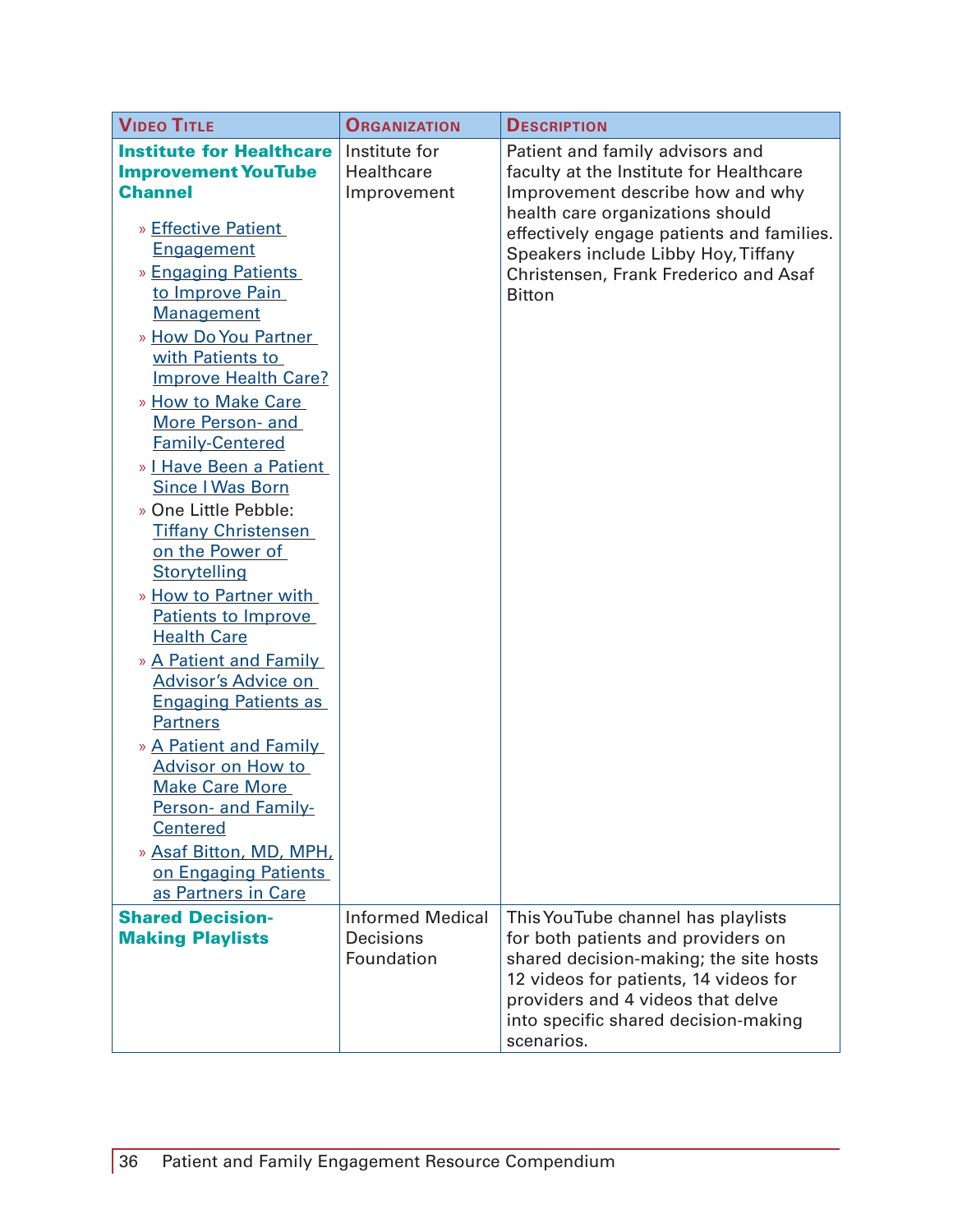| <b>VIDEO TITLE</b>                                                                       | <b>ORGANIZATION</b>                                                  | <b>DESCRIPTION</b>                                                                                                                                                                                                                                                                   |
|------------------------------------------------------------------------------------------|----------------------------------------------------------------------|--------------------------------------------------------------------------------------------------------------------------------------------------------------------------------------------------------------------------------------------------------------------------------------|
| <b>Better Together Contra</b><br><b>Costa Medical Center</b>                             | Institute for<br>Patient- and<br>Family-Centered<br>Care             | These three videos outline the process<br>that Contra Costa Regional Medical<br>Center underwent as it transitioned<br>from a "visitation" policy to a<br>welcoming policy.                                                                                                          |
| <b>Hospital Videos</b>                                                                   | Institute for<br>Patient- and<br>Family-Centered<br>Care             | This website links to a number of<br>videos from hospitals nationwide;<br>these videos cover discharge planning,<br>bedside rounding, cultural competency,<br>health IT, PFACs and patient safety,<br>among other topics.                                                            |
| <b>MedStar Health:</b><br><b>Quality and Safety</b><br><b>Playlist</b>                   | <b>MedStar Health</b>                                                | MedStar's quality and safety playlist is<br>home to over 80 videos; many explain<br>how to apply high reliability principles<br>and organizational approaches to PFE.<br>They also include "60 seconds for<br>safety" videos on hospital-acquired<br>infections and patient stories. |
| <b>Patient and Family</b><br><b>Engagement Video</b><br><b>Series</b>                    | <b>National Institute</b><br>for Children's<br><b>Health Quality</b> | This website hosts three videos, two<br>of which are family stories. The third<br>video emphasizes the value of including<br>parent partners in quality improvement<br>work.                                                                                                         |
| <b>Pioneer Toolkit</b><br><b>Involving CNAs in Care</b><br><b>Planning</b>               | <b>Pioneer Network</b>                                               | This video describes the benefits of<br>involving CNAs in care planning in a<br>long-term care facility.                                                                                                                                                                             |
| <b>Solutions: Stopping</b><br>the Revolving Door of<br><b>Readmissions</b>               | <b>Robert Wood</b><br>Johnson<br>Foundation                          | This video provides case studies of<br>the readmissions reduction efforts at<br>University of Utah Health Care, Cullman<br><b>Regional Medical Center and Northern</b><br><b>Piedmont Community Care.</b>                                                                            |
| <b>Quality &amp; Patient</b><br><b>Safety Roadmap 2014 -</b><br><b>Storyboard Videos</b> | Symposium<br>for Leaders<br>in Healthcare<br>Quality                 | In these videos, hospital and state<br>hospital association quality leaders<br>share their strategies to engage patients<br>and families in eliminating harm.                                                                                                                        |
| <b>Worlds Apart: A Series</b><br>on Cross-Cultural<br><b>Health Care</b>                 | <b>The</b><br>Commonwealth<br>Fund                                   | This series calls attention to the<br>experiences of minority Americans and<br>patients from other countries in the<br>U.S. health care system.                                                                                                                                      |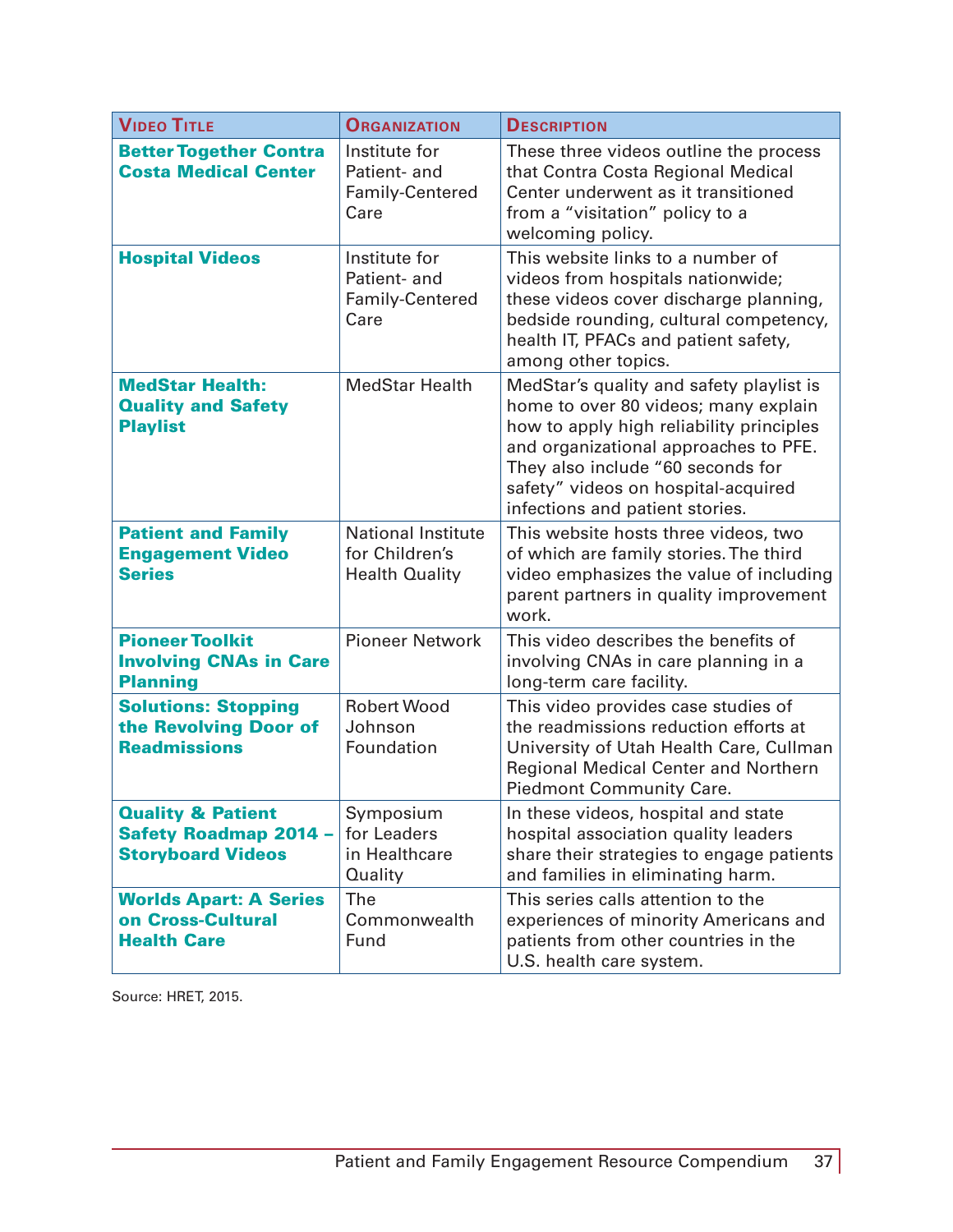## <span id="page-37-0"></span>**References**

- 1 Weingart, S.N. et al. (2011). Hospitalized patients' participation and its impact on quality of care and patient safety. International Journal for Quality in Health Care, 23, 269–77. Retrieved from <http://intqhc.oxfordjournals.org/content/23/3/269>
- 2 Oates, J., Weston, W. W., & Jordan, J. (2000). The impact of patient-centered care on outcomes. Journal of Family Practice, 49, 796-804. Retrieved from [http://www.ncbi.nlm.nih.gov/](http://www.ncbi.nlm.nih.gov/pubmed/11032203) [pubmed/11032203](http://www.ncbi.nlm.nih.gov/pubmed/11032203)
- 3 Bertakis, K.D. and Azari, R. (2011). Patient-centered care is associated with decreased health care utilization. Journal of the American Board of Family Medicine, 24, 229–39. Retrieved from [http://www.jabfm.org/content/24/3/229.full.pdf+](http://www.jabfm.org/content/24/3/229.full.pdf)html
- 4 Tidwell, T., Edwards, J., Snider, E., Lindsey, C., Reed, A., Scroggins, I., et al. (2011). A nursing pilot study on bedside reporting to promote best practice and patient/family-centered care. Journal of Neuroscience Nursing, 43(4), E1–5. Retrieved from [http://journals.lww.com/jnnon](http://journals.lww.com/jnnonline/Fulltext/2011/08000/A_Nursing_Pilot_Study_on_Bedside_Reporting_to.11)[line/Fulltext/2011/08000/A\\_Nursing\\_Pilot\\_Study\\_on\\_Bedside\\_Reporting\\_to.11](http://journals.lww.com/jnnonline/Fulltext/2011/08000/A_Nursing_Pilot_Study_on_Bedside_Reporting_to.11)
- 5 Rosen, P. et al. (2009). Family-centered multidisciplinary rounds enhance the team approach in pediatrics. Pediatrics, 123(4), e603-e608. Retrieved from [www.pediatrics.org/cgi/content/](www.pediatrics.org/cgi/content/full/123/4/e603) [full/](www.pediatrics.org/cgi/content/full/123/4/e603)123/4/e603
- 6 Coulter, A. (2012). Patient engagement what works? Journal of Ambulatory Care Management, 35(2), 85–9. Retrieved from <http://www.ncbi.nlm.nih.gov/pubmed/22415281>
- 7 Carman, K.L. et al. (2013). Patient and family engagement: a framework for understanding the elements and developing interventions and policies. Health Affairs, 32(2), 223-231. Retrieved from <http://content.healthaffairs.org/content/32/2/223.full.html>
- 8 Herrin, J. et al. (2015). Patient and family engagement: a survey of US hospital practices. BMJ Quality & Safety [Epub ahead of print]. Retrieved from [http://qualitysafety.bmj.com/content/ear](http://qualitysafety.bmj.com/content/early/2015/06/16/bmjqs-2015-004006.full)[ly/2015/06/16/bmjqs-2015-004006.full](http://qualitysafety.bmj.com/content/early/2015/06/16/bmjqs-2015-004006.full)
- 9 Luxford, K., Safran, D.G., and Delbanco, T. (2011). Promoting patient-centered care: a qualitative study of facilitators and barriers in healthcare organizations with a reputation for improving the patient experience. International Journal for Quality in Health Care, 23(5), 510-515. Retrieved from <http://intqhc.oxfordjournals.org/content/23/5/510.long>
- 10 Ponte, P.R. et al. (2003). Making patient-centered care come alive: Achieving full integration of the patient's perspective. Journal of Nursing Administration, 33(2), 82-90. Retrieved from [http://journals.lww.com/jonajournal/pages/articleviewer.aspx?year=2003&issue=02000&arti](http://journals.lww.com/jonajournal/pages/articleviewer.aspx?year=2003&issue=02000&article=00004&type=abstract)[cle=00004&type=abstract](http://journals.lww.com/jonajournal/pages/articleviewer.aspx?year=2003&issue=02000&article=00004&type=abstract)
- 11 Herrin, J. et al. (2015). Patient and family engagement: a survey of US hospital practices. BMJ Quality & Safety [Epub ahead of print]. Retrieved from [http://qualitysafety.bmj.com/content/ear](http://qualitysafety.bmj.com/content/early/2015/06/16/bmjqs-2015-004006.full)[ly/2015/06/16/bmjqs-2015-004006.full](http://qualitysafety.bmj.com/content/early/2015/06/16/bmjqs-2015-004006.full)
- 12 Ponte, P.R. et al. (2003). Making patient-centered care come alive: Achieving full integration of the patient's perspective. Journal of Nursing Administration, 33(2), 82-90. Retrieved from [http://journals.lww.com/jonajournal/pages/articleviewer.aspx?year=2003&issue=02000&arti](http://journals.lww.com/jonajournal/pages/articleviewer.aspx?year=2003&issue=02000&article=00004&type=abstract)[cle=00004&type=abstract](http://journals.lww.com/jonajournal/pages/articleviewer.aspx?year=2003&issue=02000&article=00004&type=abstract)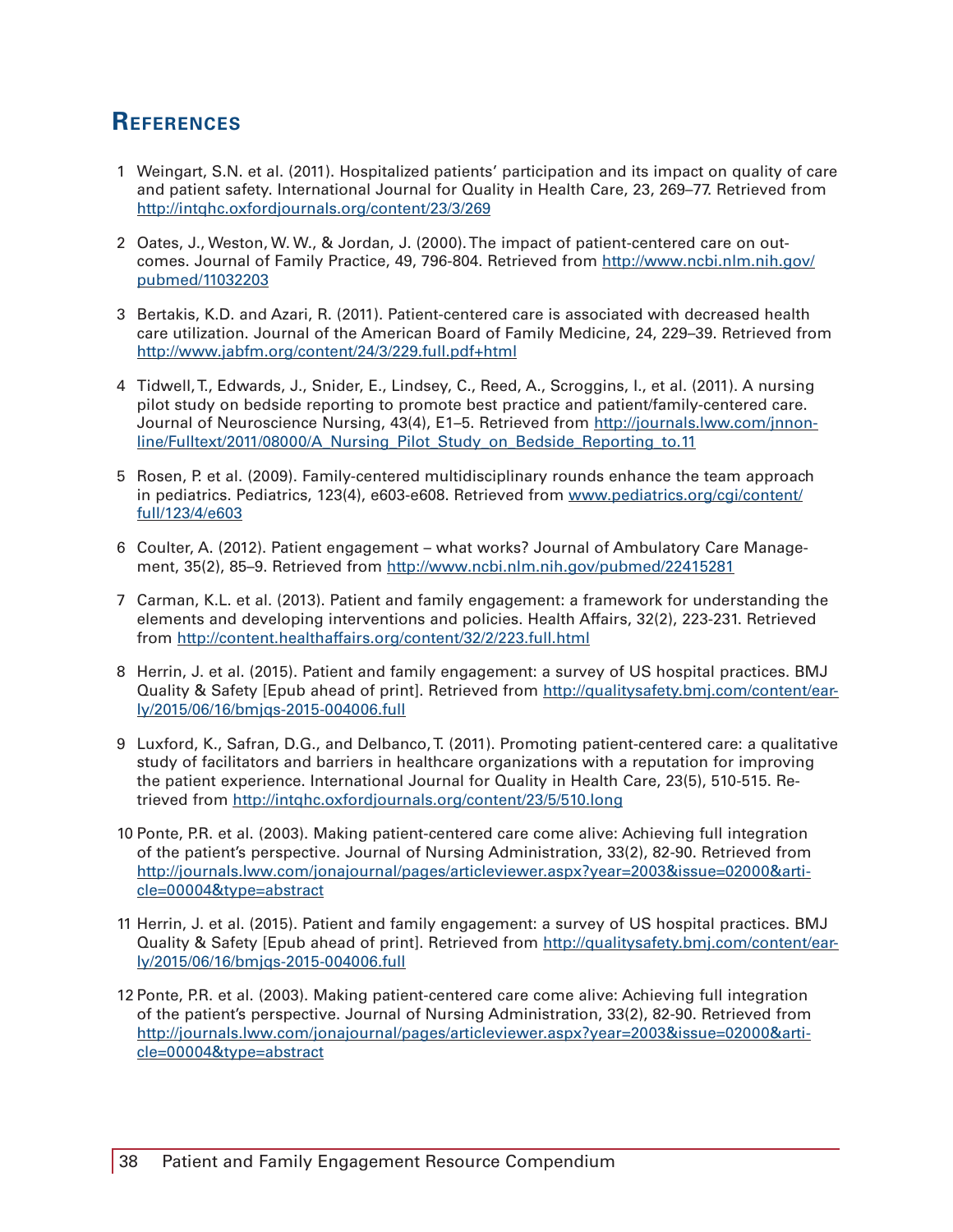- 13 Ponte, P.R. et al. (2003). Making patient-centered care come alive: Achieving full integration of the patient's perspective. Journal of Nursing Administration, 33(2), 82-90. Retrieved from [http://journals.lww.com/jonajournal/pages/articleviewer.aspx?year=2003&issue=02000&arti](http://journals.lww.com/jonajournal/pages/articleviewer.aspx?year=2003&issue=02000&article=00004&type=abstract)[cle=00004&type=abstract](http://journals.lww.com/jonajournal/pages/articleviewer.aspx?year=2003&issue=02000&article=00004&type=abstract)
- 14 Ponte, P.R. et al. (2003). Making patient-centered care come alive: Achieving full integration of the patient's perspective. Journal of Nursing Administration, 33(2), 82-90. Retrieved from [http://journals.lww.com/jonajournal/pages/articleviewer.aspx?year=2003&issue=02000&arti](http://journals.lww.com/jonajournal/pages/articleviewer.aspx?year=2003&issue=02000&article=00004&type=abstract)[cle=00004&type=abstract](http://journals.lww.com/jonajournal/pages/articleviewer.aspx?year=2003&issue=02000&article=00004&type=abstract)
- 15 Caplan, W., Davis, S., Kraft, S., et al. (2014). "Engaging patients at the front lines of primary care redesign: Operational lessons for an effective program." Joint Commission Journal on Quality and Safety, 40(12), 533-48. Retrieved from [http://www.ingentaconnect.com/content/jca](http://www.ingentaconnect.com/content/jcaho/jcjqs/2014/00000040/00000012/art00002)[ho/jcjqs/2014/00000040/00000012/art00002](http://www.ingentaconnect.com/content/jcaho/jcjqs/2014/00000040/00000012/art00002)
- 16 Rosen, P. et al. (2009). Family-centered multidisciplinary rounds enhance the team approach in pediatrics. Pediatrics, 123(4), e603-e608. Retrieved from [www.pediatrics.org/cgi/content/](www.pediatrics.org/cgi/content/full/123/4/e603) [full/](www.pediatrics.org/cgi/content/full/123/4/e603)123/4/e603
- 17 Mittal, V., Sigrest, T., Ottolini, M., et al. (2010). Family-centered rounds on pediatric wards: A PRIS network survey of US and Canadian hospitals. Pediatrics, 126(1), 37-43. Retrieved from <http://pediatrics.aappublications.org/content/126/1/37.full.pdf>
- 18 Mittal, V., Sigrest, T., Ottolini, M., et al. (2010). Family-centered rounds on pediatric wards: A PRIS network survey of US and Canadian hospitals. Pediatrics, 126(1), 37-43. Retrieved from <http://pediatrics.aappublications.org/content/126/1/37.full.pdf>
- 19 Tidwell, T., Edwards, J., Snider, E., Lindsey, C., Reed, A., Scroggins, I., et al. (2011). A nursing pilot study on bedside reporting to promote best practice and patient/family-centered care. Journal of Neuroscience Nursing, 43(4), E1-5. Retrieved from [http://journals.lww.com/jnnon](http://journals.lww.com/jnnonline/Fulltext/2011/08000/A_Nursing_Pilot_Study_on_Bedside_Reporting_to.11)[line/Fulltext/2011/08000/A\\_Nursing\\_Pilot\\_Study\\_on\\_Bedside\\_Reporting\\_to.11](http://journals.lww.com/jnnonline/Fulltext/2011/08000/A_Nursing_Pilot_Study_on_Bedside_Reporting_to.11)
- 20 Shepperd S, Lannin NA, Clemson LM, McCluskey A, Cameron ID, Barras SL. (2013). Discharge planning from hospital to home. Cochrane Database of Systematic Reviews 2013, Issue 1. Art. No.: CD000313. Retrieved from [http://onlinelibrary.wiley.com/doi/10.1002/14651858.CD000313.](http://onlinelibrary.wiley.com/doi/10.1002/14651858.CD000313.pub4/abstract) [pub4/abstract](http://onlinelibrary.wiley.com/doi/10.1002/14651858.CD000313.pub4/abstract)
- 21 Bauer, M., Fitzgerald, L., Haesler, E. and Manfrin, M. (2009), Hospital discharge planning for frail older people and their family. Are we delivering best practice? A review of the evidence. Journal of Clinical Nursing, 18: 2539–2546. Retrieved from [http://onlinelibrary.wiley.com/](http://onlinelibrary.wiley.com/doi/10.1111/j.1365-2702.2008.02685.x/abstract) [doi/10.1111/j.1365-2702.2008.02685.x/abstract](http://onlinelibrary.wiley.com/doi/10.1111/j.1365-2702.2008.02685.x/abstract)
- 22 Institute of Medicine. (2004). Health Literacy: A prescription to end confusion. Washington, DC: The National Academies Press. Retrieved from [https://iom.nationalacademies.org/Reports/2004/](https://iom.nationalacademies.org/Reports/2004/Health-Literacy-A-Prescription-to-End-Confusion.aspx) [Health-Literacy-A-Prescription-to-End-Confusion.aspx](https://iom.nationalacademies.org/Reports/2004/Health-Literacy-A-Prescription-to-End-Confusion.aspx)
- 23 Berkman, N.D., Sheridan, S.L., Donahue, K.E., Halpern, D.J., and Crotty, K. (2011). Low health literacy and health outcomes: an updated systematic review. Annals of Internal Medicine, 155(2), 97–107. Retrieved from<http://annals.org/article.aspx?articleid=747040>
- 24 Coulter, A. (2012). Patient engagement what works? Journal of Ambulatory Care Management, 35(2), 85–9. Retrieved from <http://www.ncbi.nlm.nih.gov/pubmed/22415281>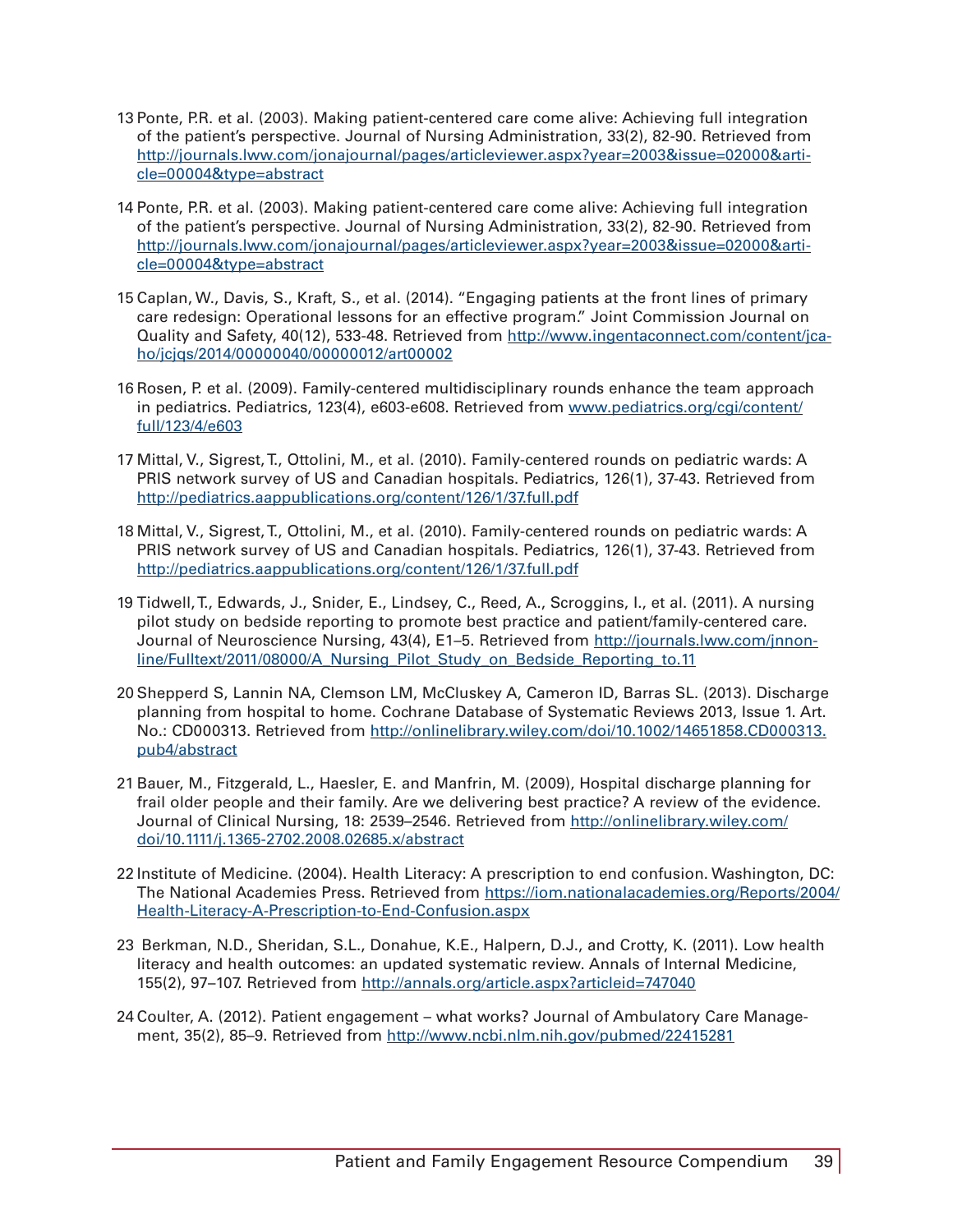- 25 Pignone, M., DeWalt, D. A., Sheridan, S., Berkman, N., and Lohr, K. N. (2005). Interventions to improve health outcomes for patients with low literacy. A systematic review. Journal of General Internal Medicine, 20(2), 185–192. Retrieved from [http://www.ncbi.nlm.nih.gov/pmc/articles/](http://www.ncbi.nlm.nih.gov/pmc/articles/PMC1490066) [PMC1490066](http://www.ncbi.nlm.nih.gov/pmc/articles/PMC1490066)/
- 26 Coulter, A. and Ellins, J. (2007). Effectiveness of strategies for informing, educating and involving patients. BMJ, 335, 24–27. Retrieved from<http://www.bmj.com/content/335/7609/24>
- 27 Doak, C.C., Doak, L.G., and Root, J.H. (1996). Teaching patients with low literacy skills. 2nd ed. Philadelphia, PA: J.B. Lippincott Co.
- 28 Judson, T.J., Detsky, A.S., and Press, M.J. (2013). Encouraging patients to ask questions: how to overcome "white-coat silence." Journal of the American Medical Association, 309:2325–6. Retrieved from <http://jama.jamanetwork.com/article.aspx?articleid=1696107>
- 29 Abebe, N.A. et al. (2013). Considerations for community-based mHealth initiatives: insights from three Beacon Communities. Journal of Medical Internet Research, 15(10), e221. Retrieved from <http://www.jmir.org/2013/10/e221>/
- 30 Waterman, A.D., Gallagher, T.H., Garbutt, J., Waterman, B.M., Fraser, V., and Burroughs, T.E. (2006). Brief report: hospitalized patients' attitudes about and participation in error prevention. Journal of General Internal Medicine, 21(4):367-370. Retrieved from [http://www.ncbi.nlm.nih.](http://www.ncbi.nlm.nih.gov/pmc/articles/PMC1484719) [gov/pmc/articles/PMC1484719](http://www.ncbi.nlm.nih.gov/pmc/articles/PMC1484719)/
- 31 Weingart, S.N. et al. (2011). Hospitalized patients' participation and its impact on quality of care and patient safety. International Journal for Quality in Health Care, 23, 269–77. Retrieved from <http://intqhc.oxfordjournals.org/content/23/3/269>
- 32 Barry, M.J. and Edgman-Levitan, S. (2012). Shared Decision Making The Pinnacle of Patient-Centered Care. New England Journal of Medicine, 366, 780-1.
- 33 Fowler, F., Levin, C., and Sepucha, K. (2011). Informing and Involving Patients to Improve the Quality of Medical Decisions. Health Affairs, 30(4), 699-706. Retrieved from [http://content.](http://content.healthaffairs.org/content/30/4/699.full) [healthaffairs.org/content/30/4/699.full](http://content.healthaffairs.org/content/30/4/699.full)
- 34 Berwick, D. M. (2009). What 'Patient-Centered' Should Mean: Confessions Of An Extremist. Health Affairs, 28(4), W555-W565.
- 35 Fowler, F., Levin, C., and Sepucha, K. (2011). Informing and Involving Patients to Improve the Quality of Medical Decisions. Health Affairs, 30(4), 699-706. Retrieved from [http://content.](http://content.healthaffairs.org/content/30/4/699.full) [healthaffairs.org/content/30/4/699.full](http://content.healthaffairs.org/content/30/4/699.full)
- 36 Stewart, M. A. (1995). Effective physician-patient communication and health outcomes: a review. CMAJ: Canadian Medical Association Journal, 152(9), 1423–1433. Retrieved from [http://](http://www.ncbi.nlm.nih.gov/pmc/articles/PMC1337906) [www.ncbi.nlm.nih.gov/pmc/articles/PMC1337906](http://www.ncbi.nlm.nih.gov/pmc/articles/PMC1337906)/
- 37 Institute of Medicine. (2011). Patients charting the course: Citizen engagement and the learning health system: Workshop summary. Washington, DC: The National Academies Press. Retrieved from <http://www.ncbi.nlm.nih.gov/books/NBK91496>/
- 38 Ahern, D.K., Woods, S.S., Lightowler, M.C., Finley, S.W., and Houston, T.K. (2011). Promise of and potential for patient-facing technologies to enable meaningful use. American Journal of Preventive Medicine, 40(5 Suppl 2), S162-72. Retrieved from [http://www.sciencedirect.com/sci](http://www.sciencedirect.com/science/article/pii/S0749379711000699)[ence/article/pii/S0749379711000699](http://www.sciencedirect.com/science/article/pii/S0749379711000699)